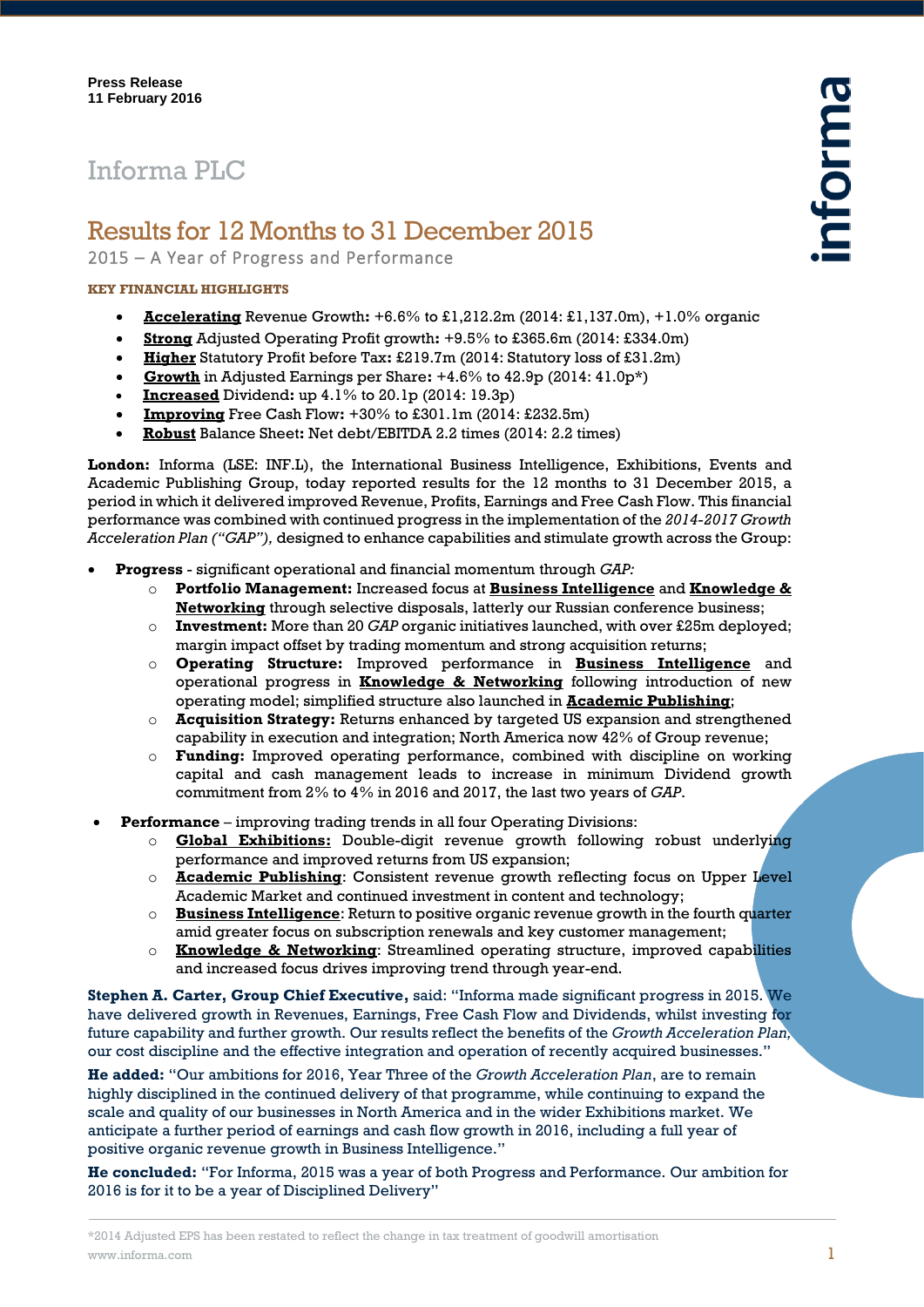## Financial Highlights

|                                                                                                                                                           | 2015    | 2014    | <b>Actual</b> | Organic <sup>1</sup> |
|-----------------------------------------------------------------------------------------------------------------------------------------------------------|---------|---------|---------------|----------------------|
|                                                                                                                                                           | £m      | £m      | $\%$          | $\frac{0}{0}$        |
| Revenue                                                                                                                                                   | 1,212.2 | 1,137.0 | 6.6           | 1.0                  |
| Operating profit / (loss)                                                                                                                                 | 236.5   | (2.8)   |               |                      |
| Adjusted operating profit <sup>2</sup>                                                                                                                    | 365.6   | 334.0   | 9.5           | 0.1                  |
| Adjusted operating margin $(\%)^2$                                                                                                                        | 30.2    | 29.4    |               |                      |
| Operating cash flow <sup>3</sup>                                                                                                                          | 377.7   | 323.8   |               |                      |
| Profit / (loss) before tax                                                                                                                                | 219.7   | (31.2)  |               |                      |
| Adjusted profit before tax <sup>2</sup>                                                                                                                   | 339.7   | 309.6   | 9.7           |                      |
| Profit / (loss) for the year                                                                                                                              | 172.7   | (51.0)  |               |                      |
| Diluted earnings $/$ (loss) per share $(p)$                                                                                                               | 26.4    | (8.6)   |               |                      |
| Adjusted diluted earnings per share $(p)^2$                                                                                                               | 42.9    | 41.0    | 4.6           |                      |
| Dividend per share (p)                                                                                                                                    | 20.1    | 19.3    |               |                      |
| Free cash flow <sup>3</sup>                                                                                                                               | 301.1   | 232.5   |               |                      |
| Net debt <sup>4</sup>                                                                                                                                     | 895.3   | 876.2   |               |                      |
| <sup>1</sup> In this document 'organic' refers to results adjusted for material acquisitions and disposals and the effects of changes in foreign currency |         |         |               |                      |

rates.

 $^{\rm 2}$ In this document we refer to adjusted and statutory results. Adjusted results are prepared to provide a useful alternative measure to explain the Group's underlying business performance. Adjusted results exclude adjusting items as set out in the Income Statement. <sup>3</sup>Operating cash flow, free cash flow and net debt are as calculated in the Financial Review.

# Divisional Highlights

|                                  | 2015  | 2014  | Actual | Organic <sup>1</sup> |
|----------------------------------|-------|-------|--------|----------------------|
|                                  | £m    | £m    | $\%$   | ℅                    |
| <b>Academic Publishing</b>       |       |       |        |                      |
| Revenue                          | 447.4 | 408.9 | 9.4    | 1.6                  |
| <b>Adjusted Operating Profit</b> | 164.8 | 150.0 | 9.9    | 2.2                  |
| Adjusted Operating Margin (%)    | 36.8  | 36.7  |        |                      |
| <b>Business Intelligence</b>     |       |       |        |                      |
| Revenue                          | 276.8 | 281.7 | (1.7)  | (1.9)                |
| <b>Adjusted Operating Profit</b> | 63.2  | 75.2  | (16.0) | (15.6)               |
| Adjusted Operating Margin (%)    | 22.8  | 26.7  |        |                      |
| <b>Global Exhibitions</b>        |       |       |        |                      |
| Revenue                          | 262.5 | 200.2 | 31.1   | 10.5                 |
| <b>Adjusted Operating Profit</b> | 98.0  | 67.3  | 45.6   | 11.1                 |
| Adjusted Operating Margin (%)    | 37.3  | 33.6  |        |                      |
| Knowledge & Networking           |       |       |        |                      |
| Revenue                          | 225.5 | 246.2 | (8.4)  | (4.2)                |
| <b>Adjusted Operating Profit</b> | 39.6  | 41.5  | (4.6)  | 3.7                  |
| Adjusted Operating Margin $(\%)$ | 17.6  | 16.9  |        |                      |

|--|

| Informa PLC                                         |                      |
|-----------------------------------------------------|----------------------|
| Stephen A. Carter, Group Chief Executive            | +44 (0) 20 7017 5771 |
| Gareth Wright, Group Finance Director               | +44 (0) 20 7017 7096 |
| Richard Menzies-Gow, Director of Investor Relations | +44 (0) 20 3377 3445 |
| <b>Teneo Strategy</b>                               |                      |
| Tim Burt / Zoë Watt / Ben Ullmann                   | +44 (0) 20 7240 2486 |

### **ANALYSTS AND INVESTORS**

There will be a presentation to analysts at 9.30am on 11 February 2016 at Bank of America Merrill Lynch Financial Centre, 2 King Edward Street, London, EC1A 1HQ. A simultaneous webcast of the analysts' presentation will be available via the Company's website [\(www.informa.com\)](http://www.informa.com/).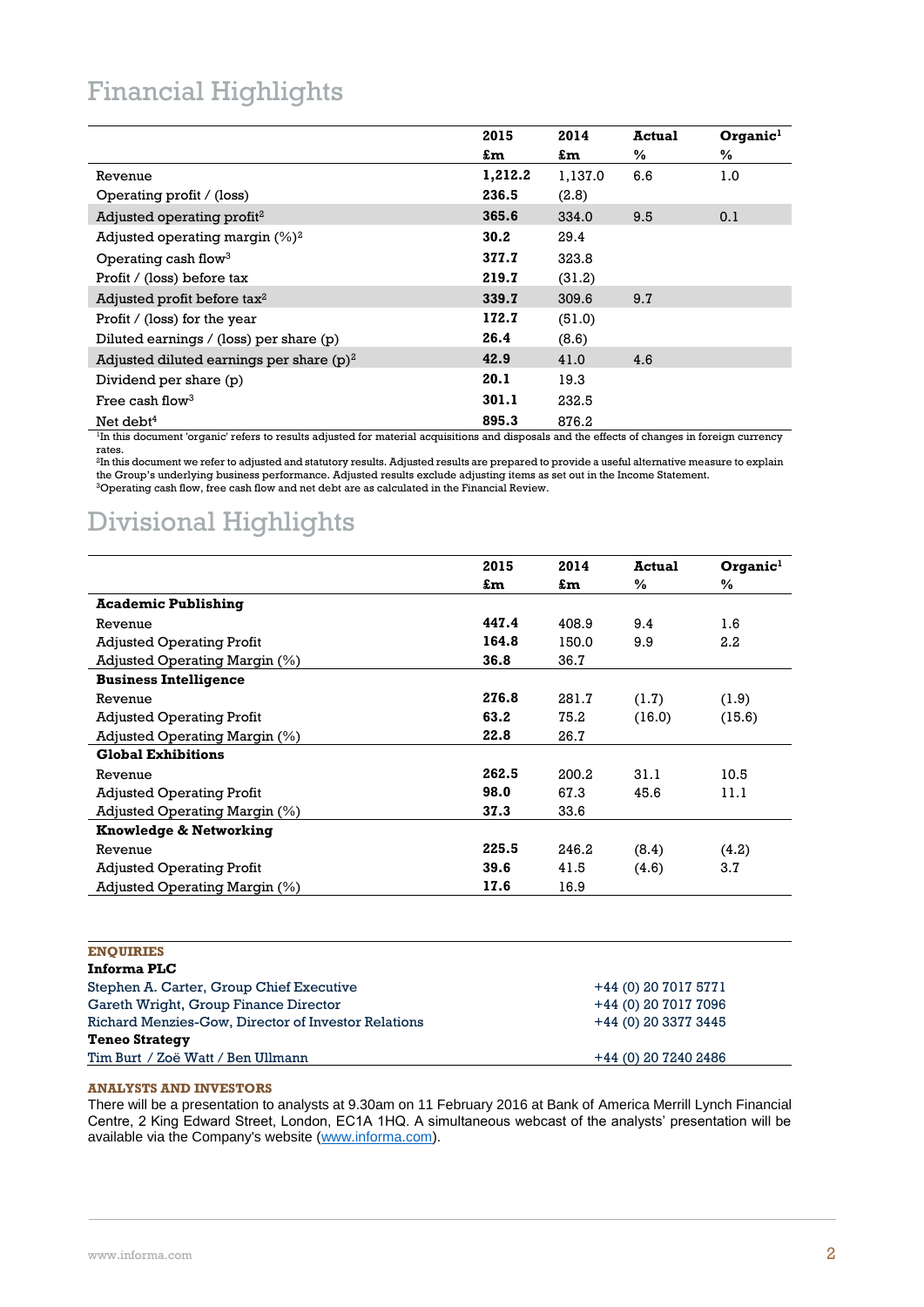## Trading Outlook

The macro and geo-political environment continues to be uncertain and varied by region. We have not assumed any marked improvement for 2016. However, the combination of our portfolio strategy, the high proportion of recurring and predictable revenues, and our growing international presence across a range of verticals provides us with some resilience and an ability to manage through periods of volatility in individual markets.

### 2016 – AYear of Disciplined Delivery of *GAP*

A key priority for 2016 will be the continued effective implementation and Disciplined Delivery of the *Growth Acceleration Plan* as it enters its third year. We expect to invest around £50m as we build on the initiatives launched in 2014 and 2015. Benefits from these projects will begin to be realised by year-end although, as expected, the combination of operating and capital expenditure will have some margin impact in 2016.

Notwithstanding this impact, the capabilities we are now building into the Group and our forward visibility give us confidence that in Year Three of *GAP,* we can further improve Organic Revenue growth, as well as deliver another year of growth in adjusted Operating Profit and Earnings.

### **ACADEMIC PUBLISHING**

In the short to medium-term, the Academic market continues to feel relatively resilient, albeit budgets still vary by region and sector with some ongoing softness in US Medical Books and the wider textbook market. Over the long-term, the wider Educational/Academic market is likely to see more significant changes as customer demands for digital innovation and increased flexibility grow.

In order to meet these changing customer needs we are investing, through *GAP*, in strengthening our digital capabilities while continuing to build the depth and breadth of our content portfolio. Our business is predominantly focused on the Upper Level market, where customers have made a conscious decision to specialise in a particular subject area. This differentiates us from peers and positions us well within the context of market trends.

In 2016, we are also taking steps to further simplify our operating structure by consolidating operations into a single global Journals business and a single global Books business. This will drive efficiencies and strengthen operational capabilities, increasing our customer and author focus. It helps underpin expectations for 2016, when we are targeting organic growth at least at the 2015 level, in-line with or ahead of the wider Academic market.

### **BUSINESS INTELLIGENCE**

The market for specialist business information that helps customers make faster and better decisions remains attractive and growing. We are more convinced than ever that we have the Brands and core datasets to build a strengthened position in this market over time.

The restructuring programme launched in 2014 has had a positive impact, delivering good operational momentum following the implementation of a simplified operating model and reorganisation around five core verticals, combined with increased focus on subscription renewals and key customer management. The leadership team has delivered a disciplined performance, which we expect to lead to further improvements in 2016, as we invest in key areas such as Intelligent Product Platforms, Marketing Automation and Customer Insight.

Trends in annualised contract values and customer pipelines improved through 2015. Renewal rates in the key November to January period were also encouraging. This positions us well for 2016, when we now expect to deliver positive organic growth across the period, a year earlier than originally forecast.

### **GLOBAL EXHIBITIONS**

The value of face-to-face media continues to rise, underpinning the structural attractions and healthy growth outlook for the Exhibitions industry, albeit with regional variances. Informa has built its position in this market purposefully over recent years and is now the third largest commercial operator globally. Our capabilities have been particularly enhanced by our expansion in the US, which leads the industry on innovation.

Our strategy to internationalise and scale the business has improved the balance of our Exhibitions portfolio and underpins our market-leading growth profile. In 2016, we will invest further in our digital and data capabilities to deepen customer engagement and help develop our Market Making capacity within key verticals.

The strength of our major Brands gives us good forward visibility and this points to another year of attractive organic growth in 2016. We will also continue to target attractive expansion opportunities that strengthen and extend our position in growth markets, further internationalise the business and enhance our digital offering.

### **KNOWLEDGE & NETWORKING**

The market for Community Content, Connectivity and Data also benefits from the positive trend in face-to-face media but growth continues to vary significantly by region, with the UK and North America the most robust.

After a year of repositioning through internal restructuring and selective disposals, the **Knowledge & Networking** Division enters 2016 with a simplified model, focused on key geographies and major Brands within its three core verticals of Finance, Life Sciences and Telecoms Media & Technology. The management team has a clear plan to improve customer engagement and retention through investment in content, connectivity and increased digitisation across the event life cycle. The target in 2016 is to return the business to at least a flat organic performance despite its residual exposure to the Energy and Resource vertical, a market we expect to remain equally challenging in 2016 as it was in 2015.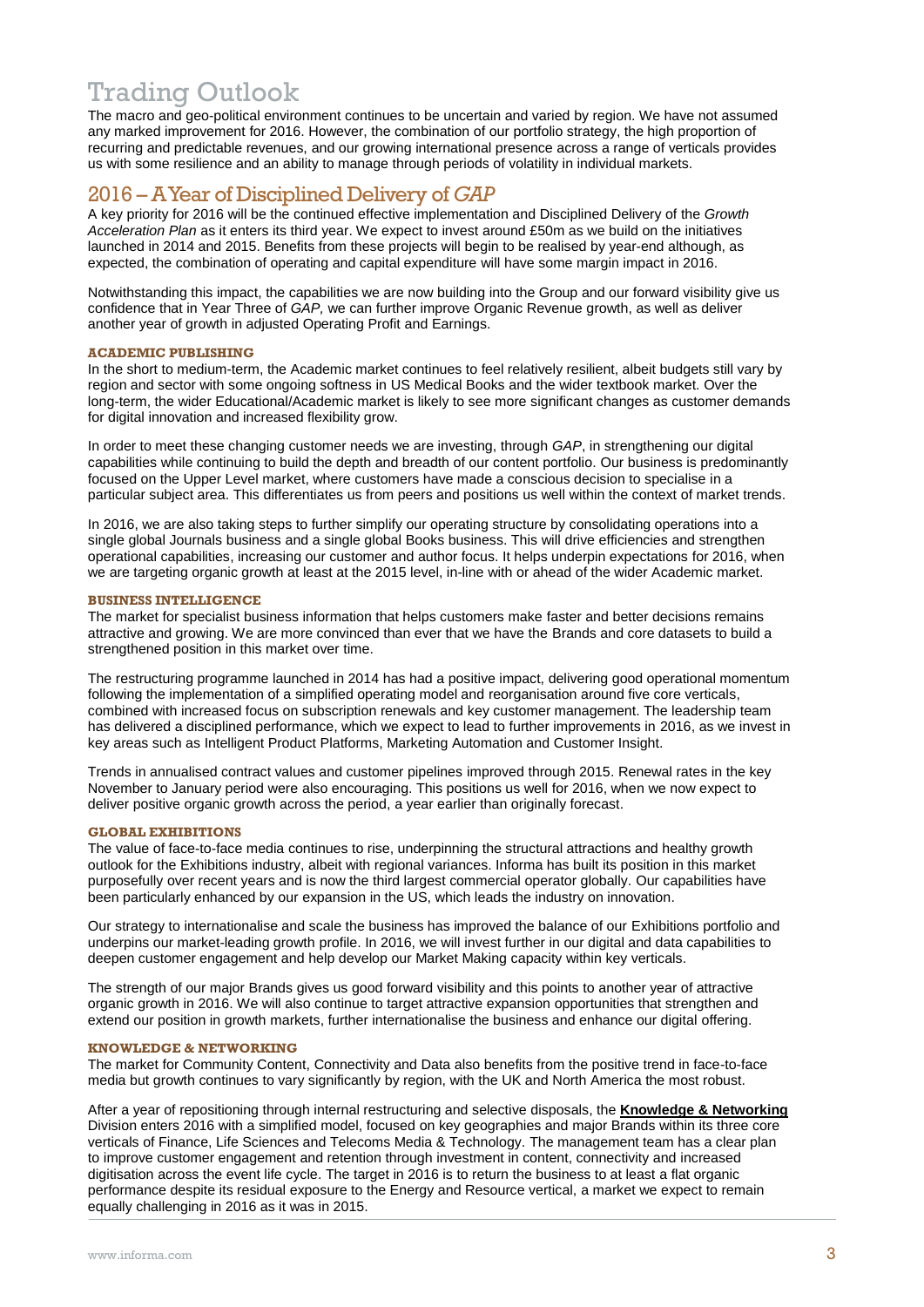# Operational Review

In 2015, the focus was on driving steady improvement in the Group's operating performance, while progressing with the implementation of the *2014-2017 Growth Acceleration Plan*, Informa's multi-year programme to accelerate growth and improve returns. This has allowed us to meet our financial expectations while building substantial capability in key functions across the Group, laying the foundations for sustainable future growth.

### **STRENGTHENED MANAGEMENT CAPABILITY**

One of the features of *GAP* has been the injection of management capability into key areas. Following the strengthening of the Executive Team in 2014, a number of additional key appointments were made in 2015.

In September, Charlie McCurdy was appointed Chief Executive of the Global Exhibitions Division, bringing to the Group more than 25 years of international experience in the Exhibitions and wider Business-to-Business Media Industry. Charlie has since appointed a Chief Technology Officer and a Digital and Data Director for the Division, both with specific experience in deepening customer engagement through integrating digital and data capability into Exhibitions businesses.

This follows on from the appointment of Chief Technology Officers in the other Divisions through the year, in recognition of the importance of technology and digital delivery in driving future growth in all our businesses.

Elsewhere, there were a number of other significant appointments in 2015, both within the Operating Divisions and in key central Group functions such as Finance, Treasury, Communications, M&A and Risk Management. All bring valuable knowledge and experience to Informa, increasing the overall quality and depth of talent at the Group.

### **ORGANIC INVESTMENT PROGRAMME ON TRACK**

A key element of *GAP* is the commitment to invest up to £90m in a range of organic initiatives across the Group. This programme was launched in 2014 and 24 projects are now underway across all four Operating Divisions and centrally within Global Support. The total amount invested through the year was around £25m, with three quarters of this classed as capital expenditure and the remainder as operating expenditure. This was at the lower-end of the range estimated at the start of the year, reflecting the time taken to assemble and mobilise *GAP* teams in each of the Divisions and start the process of submitting detailed project plans for approval. This is not expected to have a material impact on the financial profile of *GAP*, with forecast returns across the programme unaffected.

The initiatives vary in scope and scale but all are focused on accelerating growth by strengthening our capabilities in key areas such as content production, customer insight and engagement, technology platforms, data management, marketing and digital delivery. Examples within the Operating Divisions include:

- **Academic Publishing**: Digitising and enriching books content at a chapter level; upgrading product delivery platforms; Customer Analytics and Insight Platforms; Author Services and Lifecycle Management
- **Business Intelligence**: Customer Insight and Analytics; Intelligence and Insight platforms; Data and Content expansion; Brand Proposition and Web Estate
- **Global Exhibitions**: Data capture, management and analytical capabilities; Digital Content and Marketing Platform
- **Knowledge & Networking**: Digital Sales and Marketing Platform; Master Data Management; In-Event Engagement and Experience

### **INCREASED FOCUS THROUGH PORTFOLIO MANAGEMENT**

Following the change in operating structure and adoption of a simplified operating model, we have become more disciplined in our approach to portfolio management, continually reassessing the strategic logic and future potential returns of individual assets.

In 2015, this led to a number of disposals, the largest of which was within **Business Intelligence**, through the sale of its Consumer Information businesses for £25m. While this included some well-known Brands, the massforecasting nature of the products did not fit with the Division's strategic focus on intelligence products. Moreover, the sale increased the focus on verticals where it has the greatest opportunity to improve returns and accelerate growth.

The most active Division in terms of portfolio management through 2015 was **Knowledge & Networking**. This reflected the management team's strategy to refocus the business on key regions and verticals where it has large, Branded, international events and consolidate its position in smaller territories largely producing local language, spot conferences. This led to a programme of disposals, comprising two businesses in the Netherlands, one in Sweden and one in Denmark, which followed the 2015 exits from Johannesburg and Melbourne.

We also took this opportunity to review our German conference business. In this case, we concluded that there was value to be created within Informa and so we have set about refocusing its portfolio and prioritising resources more effectively, whilst also consolidating the back office further to drive efficiencies.

We also recently completed an agreement to sell a majority stake in Adam Smith, our Russian conference business, to a local conference operator. The combination will drive efficiencies and partners us with a connected local player who can leverage our strong content and brands in what remains a very challenging market.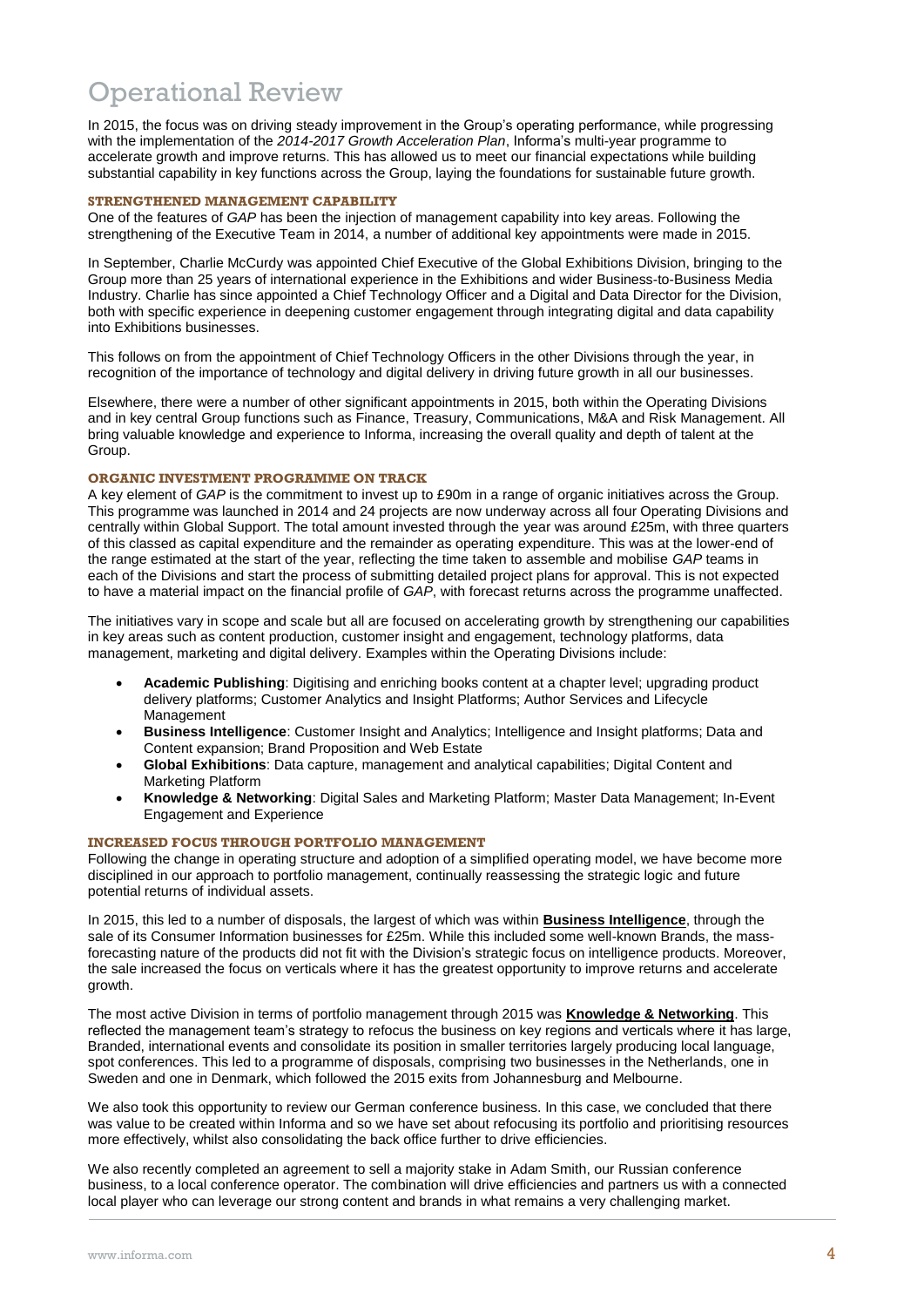### **INTERNATIONALISATION AND SCALE THROUGH TARGETED ACQUISITION STRATEGY**

When we launched *GAP*, we clearly set out our ambition to pursue targeted acquisitions that broaden our geographic reach, strengthen our position in key verticals and drive scale benefits. We also signalled our desire to build our presence further in North America, which is by far the largest and most important region in each of the markets where we operate.

To date we have focused capital allocation in our two strongest Divisions, **Academic Publishing** and **Global Exhibitions**. In 2014, this led to the addition of Virgo and Hanley Wood Exhibitions, giving us a position in the US market and an experienced local Exhibitions management team for the first time. In 2015, we focused on fully integrating these businesses, consolidating back office functions into our US shared services centre whilst ensuring we met our acquisition performance plan. We also started to reap synergies across the businesses, signing a US wide deal for stand construction and leveraging our Dallas team to take-on operational responsibilities for FIME, the US Healthcare acquisition we completed in October. In 2015, we also added US Exhibitions businesses in Orlando (*Orlando MegaCon*), Las Vegas (*Beauty and Aesthetics Expo*) and New York and Los Angeles (*Dwell on Design*).

As we build further scale in this key market, we believe additional synergies will materialise in areas including sales, venues and hotel commissions. Our *GAP* investments are allowing us to invest in developing our digital and data capabilities, which is becoming increasingly important to exhibitors, led by innovation in the US.

To date, the performance and returns from our US Exhibitions business have been ahead of plan, reflecting the quality of Brands and our strengthened capability in the execution and integration of acquisitions, supported by a healthy underlying market. North America now represents more than 28% of revenue within the combined **Global Exhibitions** and **Knowledge & Networking** Divisions, which together generate around £140m of profit. Within that, Exhibitions represents more than 25% of Group Profit compared with less than 10% five years ago.

In **Academic Publishing**, we continue to target accretive bolt-on additions to the portfolio, in both the Books and Journals businesses. Often these are relatively small in scale but the returns can be attractive, as we have a highly efficient model for integrating content into our portfolio and removing duplicate costs. This will be further enhanced by our move to a single global Books operation and a single global Journals business.

In 2015, we made two significant acquisitions in Ashgate and Maney, with a combined consideration of around £45m. The former is one of the leading UK-based Humanities and Social Sciences ("HSS") book publishers, with more than 12,500 high quality titles, consolidating our position as the world's largest English language publisher of academic content in HSS disciplines. Maney is a journals publisher, with a portfolio of more than 170 titles across HSS and Science, Technical and Medical ("STM"). It is also highly complementary to our existing portfolio, adding to our expertise and reputation in subjects such as Philosophy, Theology and Engineering.

In 2015, the post-acquisition focus was to fully integrate both businesses in time for the 2016 renewal season and this was completed on schedule, allowing us to go to market with an expanded portfolio of titles.

As we improve the operational fitness of our two other Divisions, **Business Intelligence** and **Knowledge & Networking**, and progressively return them to positive organic growth, we are also starting to more actively scan their respective markets for potential acquisition opportunities. We are seeking businesses that could give us a capability we don't have, or that strengthen our position in a key vertical or adjacency and provide tangible scale benefits. However, we remain disciplined, with any additions having to meet our financial and strategic criteria.

### **IMPROVING CASH GENERATION AND HIGHER DIVIDEND REFLECTS STRONG FINANCIAL DISCIPLINE**

A combination of our improved operating performance and the benefits from a programme to drive efficiency in working capital and cash management is producing valuable incremental cash benefits, ensuring we can fund the *GAP* Investment Programme internally. Changes include the introduction of a more structured approach to cash management, reducing banking and administration charges. As part of this we relocated and expanded our Treasury function, moving from the Netherlands back to the UK.

This has led to a strong improvement in Free Cash Flow generation through 2014 and 2015, with cash conversion now tracking at over 100%. This ensured we had a strong Balance Sheet at year-end, with the ratio of net debt to EBITDA at 2.2 times. We continue to target standard leverage at between 2.0 to 2.5 times, with a target ceiling of around 3.0 times for large acquisitions.

In September, in line with our strategy to retain financial flexibility at competitive financing rates, we issued \$250m of US Private Placement Notes, extending average debt-maturity and further strengthening the balance sheet.

Finally, through 2014 and 2015, following the acquisition of Hanley Wood Exhibitions, we have been reviewing our tax reporting in relation to the treatment of goodwill arising from acquisitions in North America, to bring us in line with peer group practice. The net effect of this alignment produces a Group effective tax rate for 2015 of 17.7%. This has no impact on the overall cash tax paid by the Group.

The combination of improving operational momentum, continued progress with *GAP* and strong cash generation led to a decision to increase Dividends Per Share by 4% in 2015. Given the permanent cash benefits being realised through our initiatives, we have also increased our minimum commitment going forward. For the remainder of *GAP*, through 2016 and 2017, we now commit to minimum annual Dividend growth of 4%, double the previous 2% floor.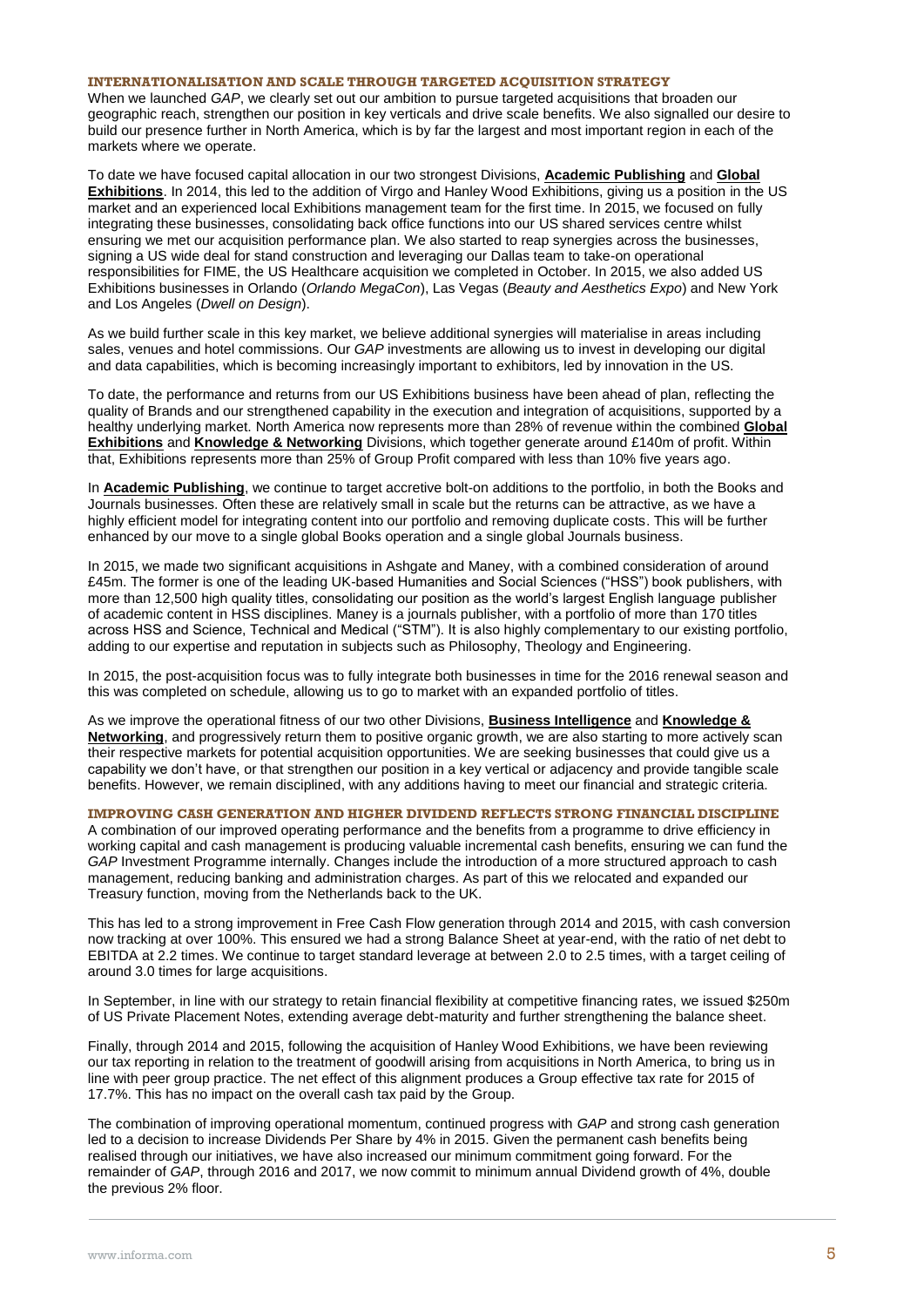# Divisional Trading Review

The Group delivered further improvement in its trading performance during 2015 as we continued to implement the *Growth Acceleration Plan* ("*GAP*"). Reported revenue grew +6.6% to £1,212.2m and adjusted operating profit was +9.5% at £365.6m.

Organic revenue growth was +1.0% in the year and closer to +1.5% if we adjust for the absence of our quadrennial and biennial exhibitions which ran successfully in 2014. This growth was supported by our US expansion within **Global Exhibitions**, and several acquisitions within **Academic Publishing**, most notably Ashgate and Maney.

Currency also had an impact on reported financials, with the strengthening of the US Dollar relative to Sterling having a positive effect, partially offset by Euro and Real weakness. Overall, there was a £14.3m positive impact on reported revenue and £5.3m impact on adjusted profit, although this was broadly offset by the launch of our *GAP* Investment Programme, with around £25m invested in 2015 through a mixture of operating and capital expenditure.

The commentary below includes statutory and adjusted measures. We believe adjusted operating profit is a useful additional measure in monitoring Divisional trading performance.

### **ACADEMIC PUBLISHING**

|                                   | 2015  | 2014  | <b>Actual</b> | Organic       |
|-----------------------------------|-------|-------|---------------|---------------|
|                                   | £m    | £m    | $\frac{0}{0}$ | $\frac{0}{0}$ |
| Revenue                           | 447.4 | 408.9 | 9.4           | 1.6           |
| <b>Statutory Operating Profit</b> | 116.3 | 106.3 | 9.4           |               |
| <b>Adjusted Operating Profit</b>  | 164.8 | 150.0 | 9.9           | 2.2           |
| Adjusted Operating Margin (%)     | 36.8  | 36.7  |               |               |

The **Academic Publishing** Division publishes specialist books and journals. Operating as the Taylor & Francis Group, it is recognised internationally as one of the world's leading Upper Level academic publishers through its five main imprints: Taylor & Francis, Routledge, CRC Press, Garland Science and Cogent OA. It has a portfolio of more than 110,000 book titles and 2,400 journals available in both print and digital formats, across subject areas within Humanities and Social Sciences, and Science, Technology and Medicine.

In 2015, **Academic Publishing** accounted for 37% of Group Revenue and 45% of Adjusted Operating Profit.

The **Academic Publishing** Division reported another year of consistent growth in both revenue and profit, underpinned by its focus on the Upper Level academic market and growing portfolio of specialist content. Organic growth was marginally lower than last year, in line with market trends, reflecting some volatility in book purchasing behaviour and softness in US Medical Books and the wider textbook market.

We continued to pro-actively invest in deepening our content portfolio and in developing our technology capability in 2015. Through *GAP* we launched a range of projects to drive usage and discoverability of our content, encompassing more effective content tagging and management, improved customer analytics and engagement tools, author services and alternative pricing models.

We also continued to build our Open Access offering through Cogent OA. We now have over 60 Open Access titles whilst also offering a hybrid option across more than 95% of our subscription titles. The number of Open Access articles we published in 2015 more than doubled compared to the previous year.

The transition and integration of the Medical Journals business was completed during the year, in time for the 2016 renewal season. Towards the end of the year we launched a programme to further simplify the operating structure of the business by consolidating our numerous journal and book operations into a single business for each discipline. This process will be completed through 2016, improving efficiency and positioning us to better serve customers as demand for product innovation and more flexibility increase.

### **BUSINESS INTELLIGENCE**

|                                     | 2015  | 2014    | <b>Actual</b> | Organic       |
|-------------------------------------|-------|---------|---------------|---------------|
|                                     | £m    | £m      | $\%$          | $\frac{0}{0}$ |
| Revenue                             | 276.8 | 281.7   | (1.7)         | (1.9)         |
| Statutory Operating Profit / (loss) | 42.1  | (155.2) | n/a           |               |
| <b>Adjusted Operating Profit</b>    | 63.2  | 75.2    | (16.0)        | (15.6)        |
| Adjusted Operating Margin $(\%)$    | 22.8  | 26.7    |               |               |

The **Business Intelligence** Division provides specialist data, intelligence and insight to businesses, helping them make better decisions, gain competitive advantage and enhance return on investment. It has a portfolio of more than 100 digital subscription products, providing critical intelligence to niche communities within five core industry verticals: Pharma, Finance, Maritime, TMT, and Agribusiness.

In 2015, **Business Intelligence** accounted for 23% of Group Revenue and 17% of Adjusted Operating Profit.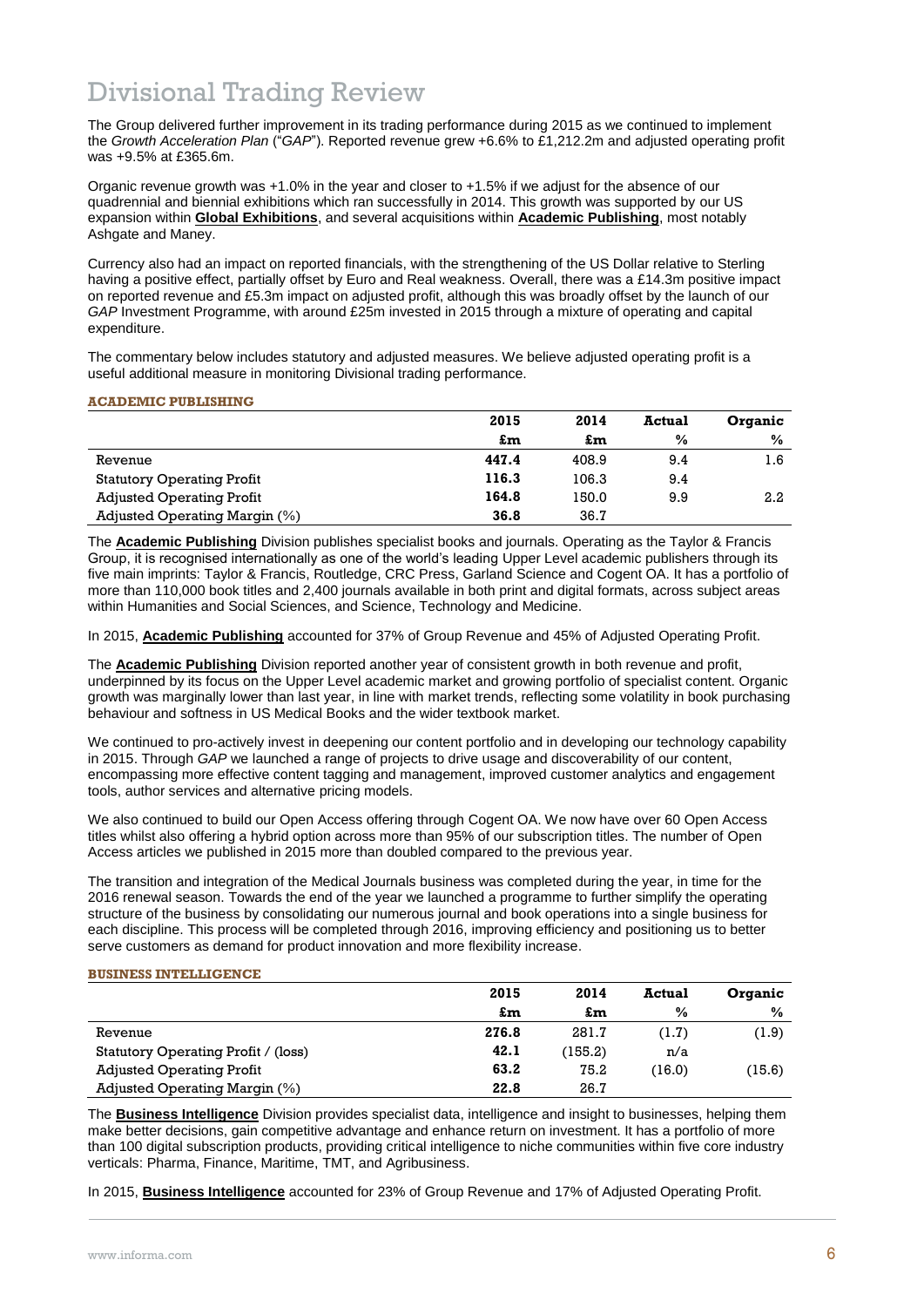The **Business Intelligence** Division made good operational progress through 2015 culminating in a return to positive organic growth in the fourth quarter, a year ahead of original expectations. The reorganisation of the sales operation and renewed focus on subscription renewals and customer management had a positive impact, delivering a steady improvement in retention rates and sales pipeline through the year. This led to improving trends in Annualised Contract Values in the majority of the verticals.

We also started to invest, through *GAP*, in our product capabilities and delivery platforms. Each vertical now has a detailed product development roadmap and while these initiatives will only start to deliver benefits from the backend of 2016, they are key, in combination with a refocused and reinvigorated sales operation, in driving consistent levels of organic growth across the business.

In July, we announced the sale of our Consumer Information businesses for £25m, streamlining the Division to focus on our five key verticals where we have strong Brands and products with proprietary data and intelligence features more closely aligned to customer decision-making.

### **GLOBAL EXHIBITIONS**

|                                   | 2015  | 2014  | <b>Actual</b> | Organic       |
|-----------------------------------|-------|-------|---------------|---------------|
|                                   | £m    | £m    | $\frac{0}{0}$ | $\frac{0}{0}$ |
| Revenue                           | 262.5 | 200.2 | 31.1          | 10.5          |
| <b>Statutory Operating Profit</b> | 67.0  | 24.1  | 178.0         |               |
| <b>Adjusted Operating Profit</b>  | 98.0  | 67.3  | 45.6          | 11.1          |
| Adjusted Operating Margin (%)     | 37.3  | 33.6  |               |               |

The **Global Exhibitions** Division organises transaction-oriented Exhibitions and trade shows, which provide buyers and sellers across different industries and communities with a powerful platform to meet face to face, build relationships and conduct business. Informa has a portfolio of 170 Exhibitions, serving a number of core verticals, including Health & Nutrition, Beauty, Property & Construction and Pop Culture.

In 2015, **Global Exhibitions** accounted for 22% of Group Revenues and 27% of Adjusted Operating Profit.

Our strategy to scale and internationalise our Exhibitions business continued at pace in the year, through a combination of strong underlying growth and further accretive acquisitions. Adjusted operating profit grew by nearly 50% year-on-year, confirming our position as the challenger operator in the industry.

Our major exhibition brands such as *Arab Health*, *China Beauty* and *Cityscape Global* all continued to perform strongly, as did recent additions to the portfolio from our US expansion programme, including *World of Concrete* and *SupplySide West*. We now generate over 38% of revenue in North America, the largest Exhibition market globally.

The appointment of Charlie McCurdy as Chief Executive of the Division in September underlines our ambition to build a best-in-class Exhibitions business. It further enhances the strong management capability we have assembled within the business and his experience in building global Brands and leveraging digital data will prove invaluable as we seek to become a market maker within key verticals.

### **KNOWLEDGE AND NETWORKING**

|                                   | 2015  | 2014  | <b>Actual</b> | Organic       |
|-----------------------------------|-------|-------|---------------|---------------|
|                                   | £m    | £m    | $\%$          | $\frac{0}{0}$ |
| Revenue                           | 225.5 | 246.2 | (8.4)         | (4.2)         |
| <b>Statutory Operating Profit</b> | 11.1  | 22.0  | (49.5)        |               |
| <b>Adjusted Operating Profit</b>  | 39.6  | 41.5  | (4.6)         | 3.7           |
| Adjusted Operating Margin (%)     | 17.6  | 16.9  |               |               |

The **Knowledge & Networking** Division is the Group's Community Content, Connectivity and Data business, incorporating its training, learning, conference, advisory and congress businesses. It organises content-driven events and programmes that provide a platform for communities to meet, network and share knowledge. It runs over 2,000 conferences and training events each year globally, covering a range of subject areas, but with a particular focus on Life Sciences, TMT and Finance.

In 2015, **Knowledge & Networking** accounted for 18% of Group Revenue and 11% of Adjusted Operating Profit.

Our strategy to simplify the operating structure and streamline the portfolio within **Knowledge & Networking** led to a steady improvement in performance through the year, culminating in a strong fourth quarter. Following the closure of our offices in Melbourne and Johannesburg in 2014, we sold our conference businesses in Sweden, Denmark and The Netherlands. More recently, we sold a majority stake in our Russian business. These were largely focused on small, local language conferences with less potential for consistent growth and lower profitability, something reflected in the year-on-year improvement in Divisional margins.

Under the new operating structure, the business is focused around its major event Brands within the three core verticals of Life Sciences, TMT and Finance. Through *GAP* initiatives launched in 2015, it is developing the quality of content and customer experience at its events, whilst also investing in developing digital sales and marketing capabilities, as customers increasingly look to engage online, both during an event and throughout the year.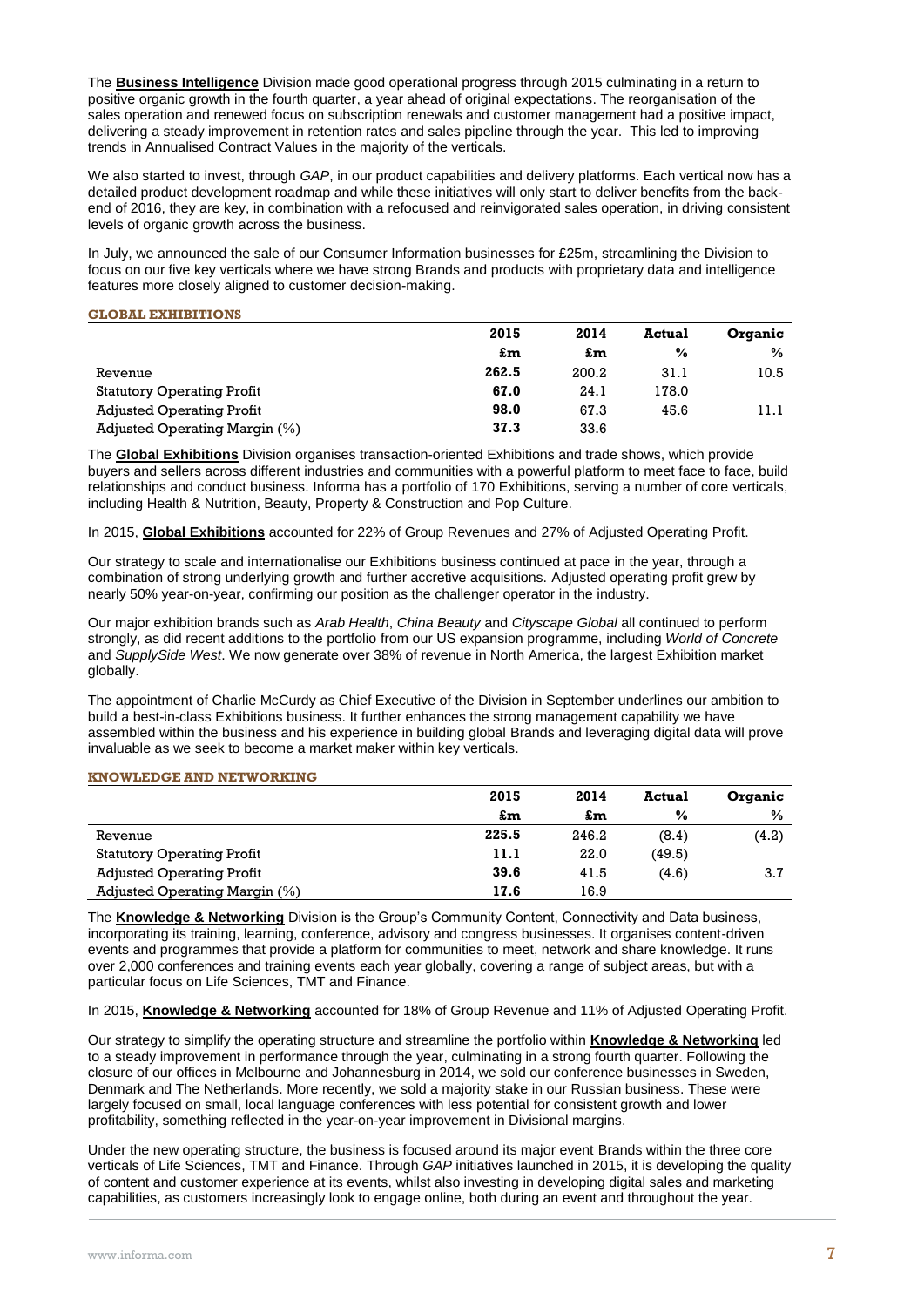# Financial Review

In 2015, the Group delivered an improved performance in Revenue, Profits, Earnings and Free Cash Flow, combined with continued progress in the implementation of the *2014-2017 Growth Acceleration Plan*.

|                                     | 2015              | 2014              | Actual | Organic |
|-------------------------------------|-------------------|-------------------|--------|---------|
|                                     | £m                | £m                | $\%$   | $\%$    |
| Revenue                             | 1,212.2           | 1,137.0           | 6.6    | 1.0     |
| Statutory operating profit/(loss)   | 236.5             | (2.8)             | n/a    |         |
| Adjusted operating profit           | 365.6             | 334.0             | 9.5    | 0.1     |
| Statutory earnings/(loss) per share | 26.4 <sub>p</sub> | (8.6)p            | n/a    |         |
| Adjusted earnings per share         | 42.9 <sub>p</sub> | 41.0 <sub>p</sub> | 4.6    |         |
| Free Cash Flow                      | 301.1             | 232.5             | 29.5   |         |

In addition, the Group starts 2016 in a strong financial position, with the ratio of net debt to EBITDA at 2.2 times at 31 December 2015 (2014: 2.2 times).

### **INCOME STATEMENT**

|                                                     | <b>Adjusted</b><br>results<br>2015 | Adjusting<br>items<br>2015 | <b>Statutory</b><br>result<br>2015 | Adjusted<br>results<br>2014 <sup>2</sup> | <b>Adjusting</b><br>items<br>2014 <sup>2</sup> | <b>Statutory</b><br>result<br>2014 |
|-----------------------------------------------------|------------------------------------|----------------------------|------------------------------------|------------------------------------------|------------------------------------------------|------------------------------------|
|                                                     | £m                                 | £m                         | £m                                 | £m                                       | £m                                             | £m                                 |
| Revenue                                             | 1,212.2                            | ۰                          | 1,212.2                            | 1,137.0                                  | -                                              | 1,137.0                            |
| Operating Profit/ $(\text{loss})^1$                 | 365.6                              | (129.1)                    | 236.5                              | 334.0                                    | (336.8)                                        | (2.8)                              |
| Profit/(loss) on disposal of                        |                                    |                            |                                    |                                          |                                                |                                    |
| subsidiaries and operations                         |                                    | 9.1                        | 9.1                                |                                          | (2.8)                                          | (2.8)                              |
| Net finance costs                                   | (25.9)                             |                            | (25.9)                             | (24.4)                                   | (1.2)                                          | (25.6)                             |
| Profit/(loss) before tax                            | 339.7                              | (120.0)                    | 219.7                              | 309.6                                    | (340.8)                                        | (31.2)                             |
| Tax (charge)/credit                                 | (60.2)                             | 13.2                       | (47.0)                             | (58.5)                                   | 38.7                                           | (19.8)                             |
| Profit/(loss) for the year                          | 279.5                              | (106.8)                    | 172.7                              | 251.1                                    | (302.1)                                        | (51.0)                             |
| Revenue growth                                      | 6.6%                               |                            |                                    | $0.6\%$                                  |                                                |                                    |
| Organic revenue growth                              | 1.0%                               |                            |                                    | 0.7%                                     |                                                |                                    |
| Adjusted operating profit                           | 9.5%                               |                            |                                    | (0.4)%                                   |                                                |                                    |
| Organic adjusted operating profit                   | 0.1%                               |                            |                                    | $(2.6)\%$                                |                                                |                                    |
| Adjusted operating margin                           | 30.2%                              |                            |                                    | 29.4%                                    |                                                |                                    |
| Adjusted diluted earnings per<br>share <sup>2</sup> | 42.9 <sub>p</sub>                  |                            |                                    | 41.0 <sub>p</sub>                        |                                                |                                    |

<sup>1</sup> 2014 Adjusted operating profit has been restated to include the share of results of joint ventures after interest and tax

<sup>2</sup> 2014 tax charge on adjusting items is now stated after the benefit of goodwill amortisation for tax purposes only in the US (see Note 8).

#### **REVENUE AND ADJUSTED OPERATING PROFIT**

The Group's revenue grew by 6.6% in the year to £1,212.2m (2014: £1,137.0m) which is a 5.2% increase on a constant currency basis and a 1.0% increase on an organic basis.

Adjusted operating profit of £365.6m was 9.5% higher than the prior year, which is a 6.0% increase on a constant currency basis and 0.1% increase on an organic basis. The growth in revenue and adjusted operating profit reflected growth in the **Global Exhibitions** and **Academic Publishing** Divisions that more than offset declines in the other two Divisions. The adjusted operating margin grew by 80 basis points in the year to 30.2% from 29.4% in 2014.

Further commentary on the performances by Division are provided in the Divisional Trading Review.

### **ADJUSTED AND ORGANIC MEASURES**

Adjusted results are prepared in addition to the statutory results to provide a more comparable indication of the Group's underlying business performance compared to prior year. This is in line with similar adjusted measures used by our peer companies, facilitating comparisons to peers. Adjusted Results exclude adjusting items such as intangible asset amortisation arising from acquisitions and impairment charges. A full list of Adjusting Items is provided in Note 5 and also described below.

Organic measures of revenue and adjusted operating profit refer to measures that are adjusted for material acquisitions and disposals and the effect of changes in foreign currency exchange rates.

All results in this review are based on continuing operations.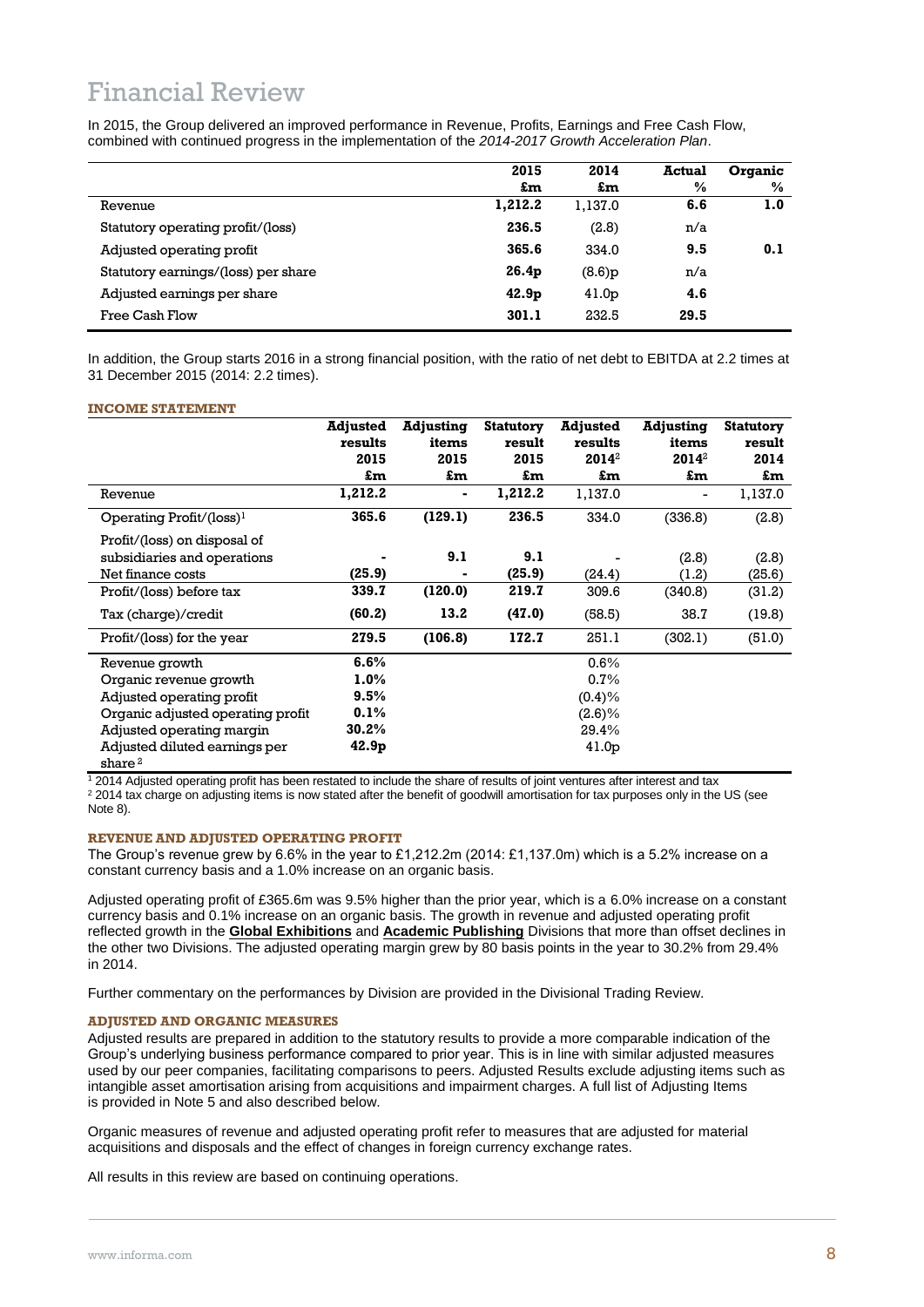When calculating the 2015 adjusted operating profit of £365.6m, the following adjusting items have been recognised by each Division:

|                                            | <b>Academic</b> | <b>Business</b> | Global             | Knowledge & |       |
|--------------------------------------------|-----------------|-----------------|--------------------|-------------|-------|
|                                            | Publishing      | Intelligence    | <b>Exhibitions</b> | Networking  | Total |
|                                            | £m              | £m              | £m                 | £m          | £m    |
| <b>Statutory operating profit</b>          | 116.3           | 42.1            | 67.0               | 11.1        | 236.5 |
| Add back:                                  |                 |                 |                    |             |       |
| Intangible asset amortisation <sup>1</sup> | 44.4            | 16.1            | 28.7               | 10.3        | 99.5  |
| Impairment                                 | ۰               | 1.1             |                    | 12.8        | 13.9  |
| Restructuring and                          |                 |                 |                    |             |       |
| reorganisation costs                       | 3.3             | 3.7             | 1.4                | 5.3         | 13.7  |
| Acquisition and integration                |                 |                 |                    |             |       |
| costs                                      | 0.8             |                 | 1.4                | 0.1         | 2.3   |
| Subsequent re-measurement                  |                 |                 |                    |             |       |
| of contingent consideration                |                 | 0.2             | (0.5)              |             | (0.3) |
| <b>Adjusted operating profit</b>           | 164.8           | 63.2            | 98.0               | 39.6        | 365.6 |

1 Intangible asset amortisation is in respect of acquired intangibles, and excludes amortisation of software and product development

### **ADJUSTING ITEMS**

The following table provides a summary of the Adjusting Items that have been excluded from Adjusted Results. The total charge to operating profit for Adjusting Items was £129.1m (2014: £336.8m) with the major element comprising amortisation of acquired intangible assets, totalling £99.5m (2014: £93.9m).

|                                                                | 2015   | 2014   |
|----------------------------------------------------------------|--------|--------|
|                                                                | £m     | £m     |
| Redundancy and restructuring costs                             | 16.0   | 25.4   |
| Intangible asset amortisation <sup>1</sup>                     | 99.5   | 93.9   |
| Impairment - Goodwill                                          | 13.9   | 193.4  |
| Impairment – Other                                             |        | 25.6   |
| Subsequent re-measurement of contingent consideration          | (0.3)  | (1.8)  |
| Adjusting items relating to share of results of joint ventures |        | 0.3    |
| Adjusting items in operating profit/(loss)                     | 129.1  | 336.8  |
| (Profit)/loss on disposal of subsidiaries and operations       | (9.1)  | 2.8    |
| Debt issue costs write-off                                     |        | 1.2    |
| Adjusting items in profit/(loss) before tax                    | 120.0  | 340.8  |
| Tax related to adjusting items                                 | (13.2) | (27.1) |
| Tax credit in respect of prior year items                      |        | (11.6) |
| Adjusting items in profit/(loss) for the year                  | 106.8  | 302.1  |

1 Intangible asset amortisation is in respect of acquired intangibles and excludes amortisation of software and product development

Redundancy and restructuring costs of £16.0m (2014: £25.4m) related to costs incurred in non-recurring business restructuring and changing the operating model to align with the Group's *Growth Acceleration Plan* strategy in **Business Intelligence** and **Knowledge & Networking**, and in integrating acquisitions in Academic Publishing.

There was a £13.9m charge from goodwill impairments arising from the £12.8m impairment of goodwill in a cashgenerating unit in the **Knowledge & Networking** Division and £1.1m in the **Business Intelligence** Division. In 2014 there were goodwill impairments totalling £193.4m, which included £189.0m arising in the Business Intelligence Division with impairment to the carrying value of goodwill across the Consumer Information business (subsequently disposed of in 2015) and the Pharma & Healthcare business.

The profit on disposal of subsidiaries and other operations of £9.1m (2014: £2.8m loss) arose from a £7.4m profit from the disposal of the Consumer Information businesses, a £1.4m profit from the disposal of the conference businesses in Sweden, Denmark and Netherlands and £0.3m from other disposals.

### **ADJUSTED NET FINANCE COSTS**

Adjusted net finance costs, which consist principally of interest costs on private placement loan notes and bank borrowings, net of interest receivable, increased by £1.5m to £25.9m. The increase is principally due to increased finance costs from higher average net debt levels in 2015 reflecting the full year effect of additional debt used to fund acquisitions completed in the latter part of 2014.

### **TAXATION**

The Group tax charge on statutory Profit Before Tax ("PBT") was 21.4% (2014: 63.5% credit). The statutory effective tax rate reported for both 2015 and 2014 was affected by impairment charges which were not deductible for tax purposes.

Across the Group, tax has been provided on adjusted PBT at an adjusted tax rate of 17.7%. This adjusted tax rate reflects the benefits from profits generated in low tax jurisdictions. Calculation of the adjusted tax rate has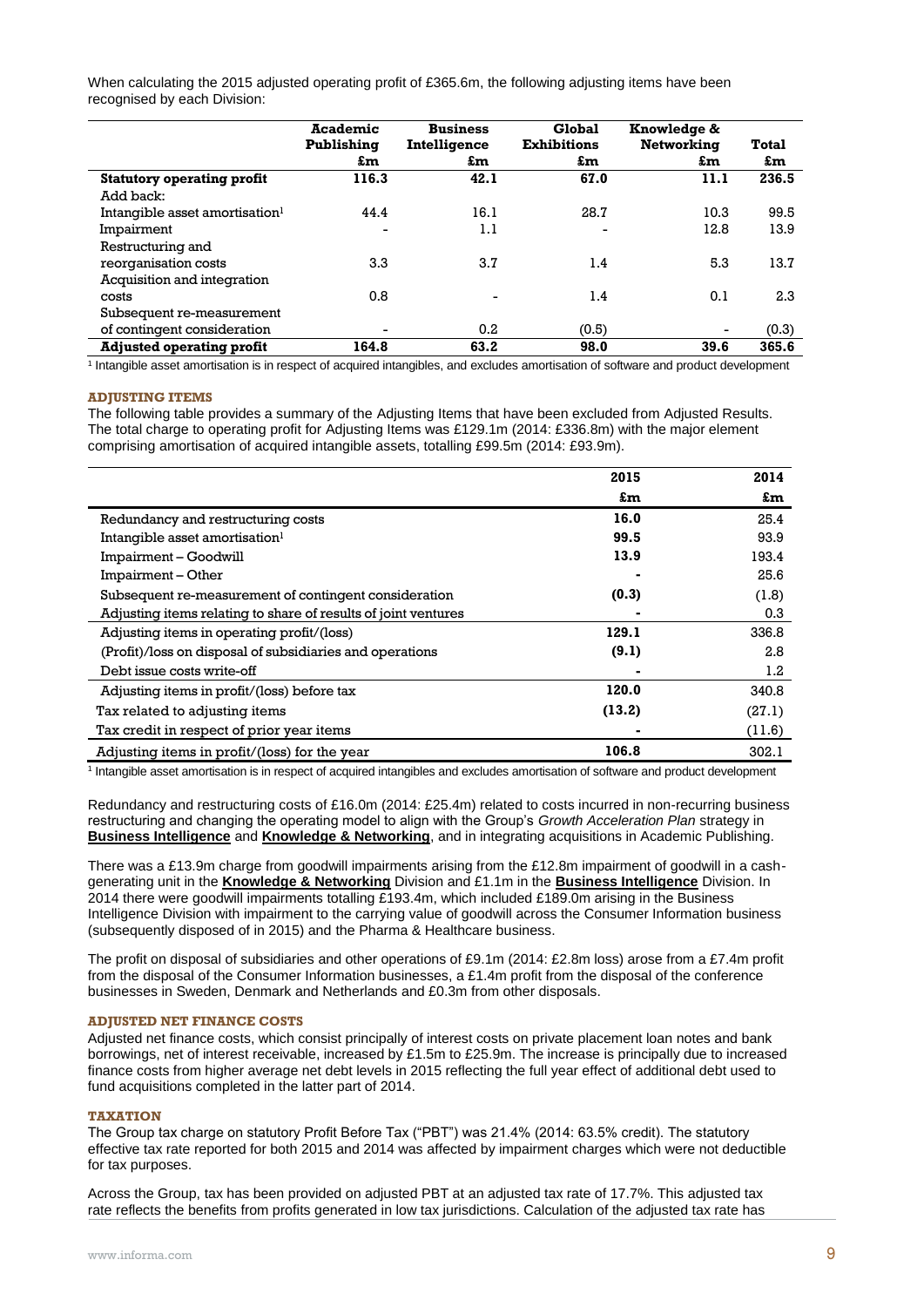been amended in 2015 to reflect the benefit of amortisation of goodwill for tax purposes only in the US, arising from certain acquisitions. This has resulted in a restated adjusted tax rate of 18.9% (20.3% previously reported) for 2014. This amendment brings the method of calculation of adjusted tax rate closer into line with other groups in our industry sector, and more closely aligns cash taxes paid with the adjusted tax charge.

The Group benefits from tax efficient internal financing structures. Certain structures, which currently have an annual value of approximately £7m to profits after tax of the Group will be affected by changes in UK tax legislation to be introduced from 1 January 2017.

During 2015, the Group paid £30.7m (2014: £44.3m) of Corporation and similar taxes on profits, including approximately £23.4m (2014: £25.0m) of UK corporation tax. The reduction in Corporation tax payments is largely due to a one-off reduction in US tax payments which arises from the treatment of the Hanley Wood acquisition for US tax purposes. The small reduction in UK tax payments reflects the reduction in UK corporation tax rates.

Our adjusted tax charge reconciles to cash taxes paid as follows:

|                                                                                  | 2015   | 2014   |
|----------------------------------------------------------------------------------|--------|--------|
|                                                                                  | £m     | £m     |
| Tax charge on adjusted PBT per Consolidated Income Statement                     | 60.2   | 58.5   |
|                                                                                  |        |        |
| Deferred taxes                                                                   | (13.2) | (7.3)  |
| Current tax deductions in respect of adjusting items                             | (14.6) | (17.8) |
| Taxes paid in relation to earlier years less 2014 taxes payable in later periods | (2.0)  | 9.1    |
| Withholding and other tax payments                                               | 0.3    | 2.2    |
| Total corporate taxes paid                                                       | 30.7   | 44.7   |
| Taxes refunded from German authorities                                           |        | (0.4)  |
| Net income taxes paid per Consolidated Cash Flow Statement                       | 30.7   | 44.3   |

The tax charge on adjusting items is now stated after the benefit of goodwill amortisation for tax purposes only in the US. A further £11.5m (2014: £11.7m) of current tax deductions are taken on the amortisation of intangible assets. These remain treated as an adjusting item and are included in the current tax deductions in respect of adjusting items noted above.

The Group's Total Tax Contribution ("TTC"), which is made up of all material taxes paid out of profits and other material taxes generated by our businesses, was £154.7m (2014: £168.1m) in 2014. The UK element of our TTC was £79.9m (2014: £81.6m). The fall in worldwide TTC was largely due to the one-off reduction in US corporate tax payments arising from additional tax deductions attributable to the Hanley Wood acquisition. The small reduction in UK TTC reflects lower corporation tax rates in the UK and VAT refunds arising from investments in technology and systems in the UK, partly offset by higher employment taxes.

### **EARNINGS PER SHARE**

Basic and diluted earnings per share (EPS) calculated on the statutory profit for the year for equity shareholders of £171.4m, resulted in an EPS of 26.4p, compared to the loss per share of 8.6p in 2014.

Adjusted diluted EPS of 42.9p is 4.6% ahead of 2014 (2014: 41.0p as restated), reflecting the 11.4% increase in adjusted profit, partly offset by the 6.6% increase in the average number of shares as there is the full year effect of the November 2014 share placement of 45.0 million shares.

The calculation of adjusted diluted EPS in 2015 reflects the benefit of the amortisation of goodwill for tax purposes only in the US arising from certain acquisitions. In order to provide comparability the 2014 figure has been recalculated on a consistent basis to 2015 and this shows a restated adjusted diluted EPS of 41.0p (2014 adjusted diluted EPS was previously stated at 40.3p).

### **TRANSLATION IMPACT**

The Group is particularly sensitive to movements in the US dollar against GBP, with the Euro the next most significant currency.

In 2015 the Group received approximately 55% (2014: 48%) of its revenues and incurred approximately 43% (2014: 39%) of its costs in USD or currencies pegged to USD. Each 1 cent movement in the USD to GBP exchange rate has a circa £4.4m (2014: £3.4m) impact on revenue and a circa £2.0m (2014: £1.5m) impact on adjusted operating profits and a circa 0.23p (2014: 0.16p) impact on adjusted diluted EPS.

In 2015 the Group received approximately 7% (2014: 8%) of its revenues and incurred approximately 6% (2014: 7%) of its costs in Euros. Each 1 cent movement in the Euro to GBP exchange rate has a circa £0.6m (2014: £0.7m) impact on revenue and a circa £0.2m (2014: £0.2m) impact on adjusted operating profit and a circa 0.02p (2014: 0.03p) impact on adjusted diluted EPS.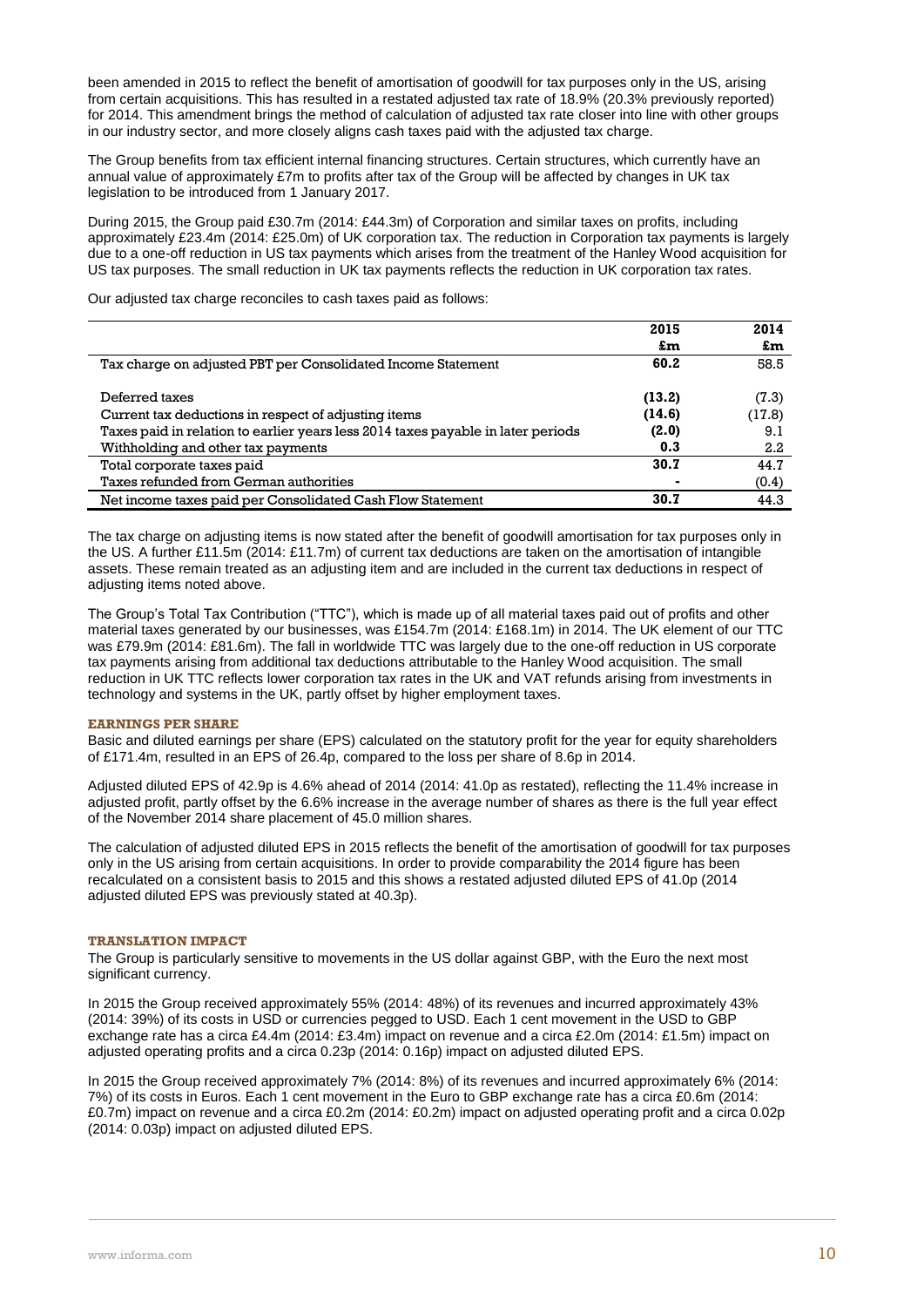The average and closing exchange rates for the two currencies are:

|     | Average rate |      | Closing rate |      |
|-----|--------------|------|--------------|------|
|     | 2015         | 2014 | 2015         | 2014 |
| USD | 1.53         | 1.65 | 1.48         | 1.56 |
| EUR | 1.38         | 1.24 | 1.36         | 1.28 |

For debt covenant testing purposes, both profit and net debt are translated using the average rate of exchange throughout the relevant period.

### **CASH FLOW**

Management continue to focus heavily on cash flow, as the key driver of value in our operations, because of the flexibility it enables for future investment, and because it provides a clear indication of whether the required returns are being achieved by the business.

The Group continues to generate strong cash flows, with operating cash flow of £377.7m in 2015. This strength is reflected in the cash conversion rate, expressed as a ratio of operating cash flow to Adjusted Operating Profit, of 103% (2014: 97%). Together with reductions in taxation payments, this resulted in the Group generating over £300m of Free Cash Flow for the first time.

The following table shows the adjusted operating profit and Free Cash Flow reconciled to movements in net debt. Free Cash Flow is a key financial measure of how much cash the business generates from operations and is stated before cash flows arising from business and other asset acquisitions, business disposals, dividends paid and the net cost or proceeds from shares acquired or issued.

|                                               | 2015    | 2014    |
|-----------------------------------------------|---------|---------|
|                                               | £m      | £m      |
| <b>Adjusted operating profit</b>              | 365.6   | 334.0   |
| Depreciation of property and equipment        | 6.1     | 6.1     |
| Software and product development amortisation | 12.8    | 12.1    |
| Share-based payments                          | 2.6     | 1.7     |
| Loss on disposal of other assets              | 0.1     |         |
| Adjusted share of joint venture results       | 0.1     | 0.1     |
| <b>Adjusted EBITDA</b>                        | 387.3   | 354.0   |
| Net capital expenditure                       | (33.5)  | (14.7)  |
| Working capital movement                      | 23.9    | (15.5)  |
| <b>Operating cash flow</b>                    | 377.7   | 323.8   |
| Restructuring and reorganisation              | (19.2)  | (21.0)  |
| Net interest                                  | (26.7)  | (26.0)  |
| Taxation                                      | (30.7)  | (44.3)  |
| <b>Free Cash Flow</b>                         | 301.1   | 232.5   |
| Acquisitions and disposals                    | (149.1) | (372.8) |
| Dividends paid to shareholders                | (126.0) | (114.0) |
| Dividends paid to non-controlling interest    | (0.5)   | (0.9)   |
| Net shares (acquired)/issued                  | (0.4)   | 204.1   |
| <b>Net funds flow</b>                         | 25.1    | (51.1)  |
| Non-cash movements                            | (1.2)   | (2.4)   |
| Foreign exchange                              | (43.0)  | (40.1)  |
| Net debt at 1 January                         | (876.2) | (782.6) |
| <b>Net debt at 31 December</b>                | (895.3) | (876.2) |
|                                               |         |         |

Net capital expenditure of £33.5m in 2015 includes £18.9m of capital investment as part of the *2014-2017 Growth Acceleration Plan.*

The working capital inflow of £23.9m has improved by £39.4m against 2014 when there was an outflow of £15.5m. The primary driver of this was the delayed receipt in 2014 of approximately £15m from a subscription agent in the Academic Publishing Division where the cash was subsequently received in 2015.

Acquisitions and disposals of £149.1m (2014: £372.8m) included £93.2m (2014: £14.0m) of spend on other intangible assets and investments and £68.8m (2014: £357.4m) on acquisition of subsidiaries, net of cash acquired, offset by net proceeds from disposals of £12.9m.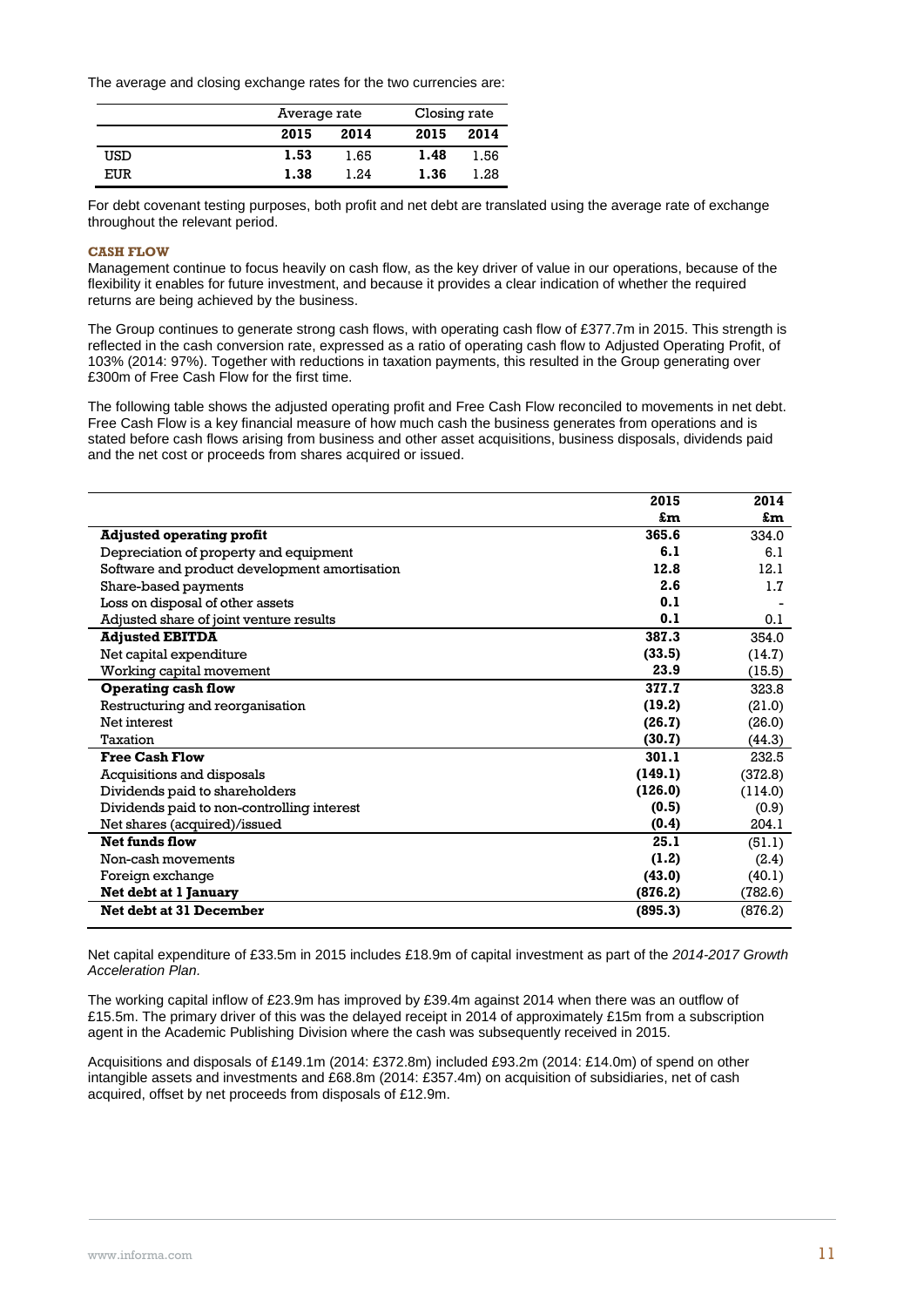### **OPERATING CASH FLOW RECONCILED TO FREE CASH FLOW**

The following table reconciles net cash inflow from operating activities as shown in the Consolidated Cash Flow Statement to Free Cash Flow. The reconciling items are interest received and net capital expenditure.

|                                                | 2015   | 2014   |
|------------------------------------------------|--------|--------|
|                                                | £m     | £m     |
| Net cash inflow from operating activities      | 333.9  | 246.6  |
| Interest received and other items              | 0.7    | 0.6    |
| Purchase of property and equipment             | (7.2)  | (4.8)  |
| Proceeds on disposal of property and equipment | 0.4    | 0.1    |
| Purchase of intangible software assets         | (23.2) | (8.3)  |
| Product development costs additions            | (3.5)  | (1.7)  |
| Net capital expenditure                        | (33.5) | (14.7) |
|                                                |        |        |
| <b>Free Cash Flow</b>                          | 301.1  | 232.5  |

#### **PENSIONS**

When considering the Group's cash flows, it should be noted that the Group's financial obligations to its pension schemes remain relatively small compared with the size of the Group. Net pension liabilities at 31 December 2015 are £4.0m (2014: £10.1m) and the cash contributions paid towards reducing the scheme deficits were £0.5m in 2015. The contributions for the ongoing service will be £nil in 2016 as both schemes are closed to future accrual of benefits and there are no deficit funding requirements.

### **FUNDING**

One of the six key disciplines of the *Growth Acceleration Plan* is Funding; the discipline to retain a robust and flexible financing framework to fund investment and acquisition strategy.

This strategy has been progressed in two key ways in the second half of 2015. Firstly, the Group issued USD 250m of private placement loan notes, with a maturity of seven years (USD 120m) and ten years (USD 130m), at an average interest rate of 4.0%. This financing funded the USD 110m of private placement loan notes that matured in December 2015. Secondly, the Group extended its five year £900m Revolving Credit Facility by a further year, meaning that it now matures in October 2020.

As at 31 December 2015 the group therefore had available committed funding of £1,474.6m, comprising the £900.0m Revolving Credit Facility and £574.6m of private placement loan notes. The Revolving Credit Facility was £359.1m drawn down at 31 December 2015 (31 December 2014: £455.2m).

The £574.6m of private placement loan notes at 31 December 2015 (31 December 2014: £462.2m) range in maturity from December 2017 to October 2025. The average maturity length is 5.5 years (2014: 4.3 years).

The principal financial covenant ratios under the private placement and Revolving Credit Facility are maximum net debt to EBITDA of 3.5 times and minimum EBITDA interest cover of 4.0 times, tested semi-annually. At 31 December 2015 both financial covenants were comfortably achieved. The ratio of net debt to EBITDA was 2.2 times (at 31 December 2014: 2.2 times) calculated as per our facility agreements (using average exchange rates and adjusted for a full year's trading for 2015 acquisitions). The ratio of EBITDA to net interest payable was 14.9 times (at 31 December 2014: 14.4 times).

|                                             | 2015   | 2014   |
|---------------------------------------------|--------|--------|
|                                             | £m     | £m     |
| Cash at bank and in hand                    | (34.3) | (38.6) |
| Bank overdraft                              | 2.0    | 3.3    |
| Loans receivable                            | (0.3)  |        |
| Private placement loan notes                | 574.6  | 462.2  |
| Private placement fees                      | (1.6)  | (1.2)  |
| Bank borrowings - revolving credit facility | 359.1  | 455.2  |
| Bank loan fees                              | (4.2)  | (4.7)  |
| Net debt                                    | 895.3  | 876.2  |

Net debt increased by £19.1m in 2015, driven primarily by the foreign exchange effect (£43.0m) of the USD strengthening from 1.56 to 1.48 over the year, partly offset by the reduction in net debt arising from cash flows (£25.1m).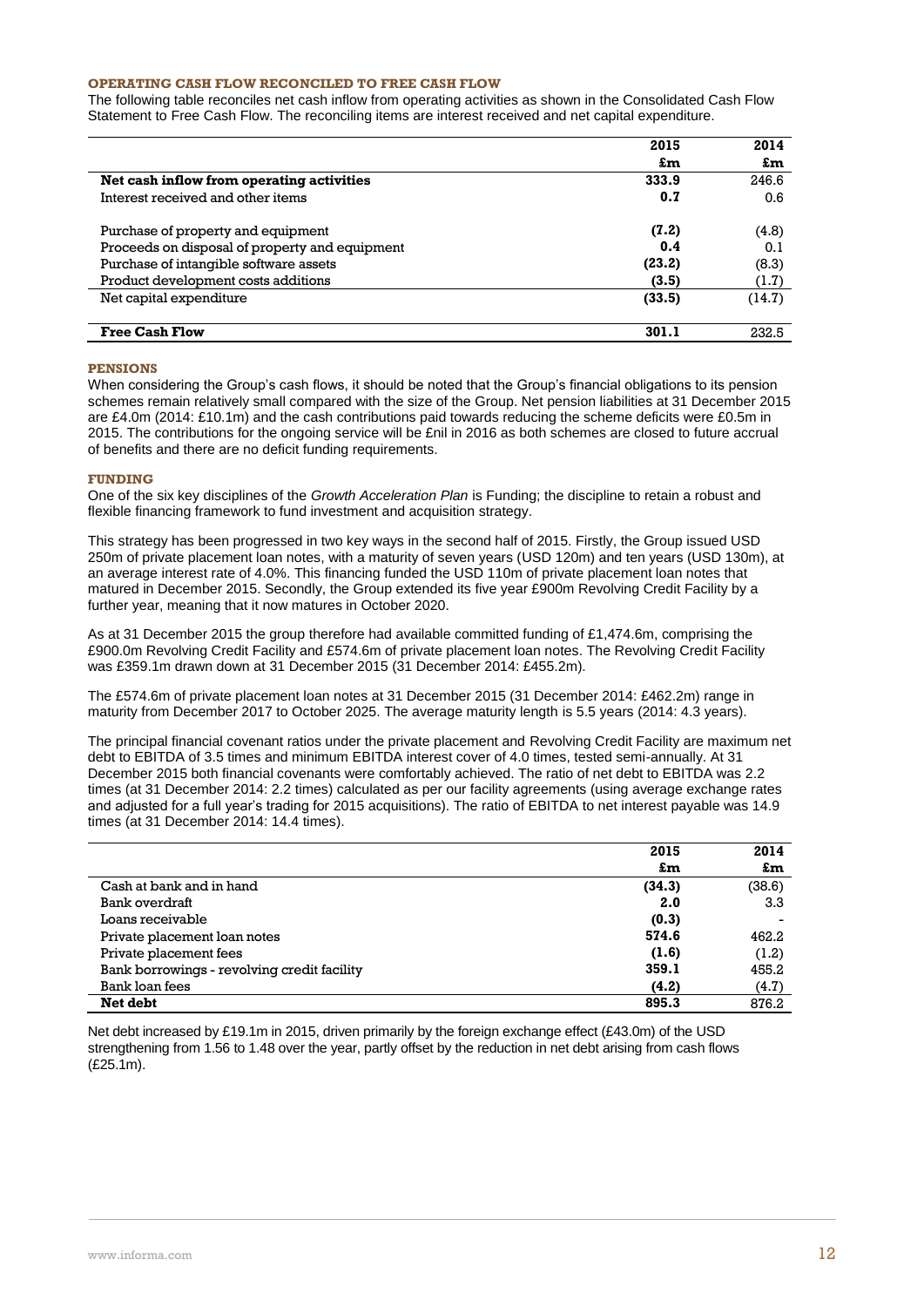### **ACQUISITION STRATEGY**

Another key discipline of the Growth Acceleration Plan is the Acquisition Strategy; a targeted and disciplined approach to build scale and capability across priority industry verticals and geographic markets.

Acquisitions are assessed on a case-by-case basis against a broad set of financial and strategic criteria. For bolton acquisitions, these have to meet strict acquisition criteria which includes delivering returns in excess of the Group's weighted average cost of capital in the first full year and being earnings enhancing in the first full year of ownership. However, for selective acquisitions, the Group will take a longer-term view to allow time for full integration of the acquired business, coupled with additional investment to maximise the long-term returns it generates.

In 2015 there was total cash spend of £162.0m (2014: £371.4m) on acquisitions of subsidiaries and other intangible assets and this focussed on the Academic Publishing and Global Exhibitions Divisions. The principal acquisitions and business asset intangible acquisitions are shown below:

| <b>Acquired businesses / other</b>                           | <b>Division</b>     | 2015          | 2014          |
|--------------------------------------------------------------|---------------------|---------------|---------------|
| intangible asset acquisitions                                |                     | Net cash paid | Net cash paid |
|                                                              |                     | £m            | £m            |
| Acquisition of subsidiaries net of cash acquired:            |                     |               |               |
| WS Maney & Son Limited                                       | Academic Publishing | 21.3          |               |
| Ashqate Publishing                                           | Academic Publishing | 19.1          |               |
| Hanley Wood Exhibitions                                      | Global Exhibitions  |               | 239.8         |
| Virgo Group                                                  | Global Exhibitions  |               | 85.6          |
| Other                                                        |                     | 28.4          | 32.0          |
|                                                              |                     | 68.8          | 357.4         |
| Other intangible asset acquisitions:                         |                     |               |               |
| FIME (asset purchase)                                        | Global Exhibitions  | 36.3          |               |
| US book lists (asset purchase)                               | Academic Publishing | 16.2          |               |
| Other intangible asset purchases                             |                     | 40.7          | 14.0          |
|                                                              |                     | 93.2          | 14.0          |
| Total net cash paid on acquisition of subsidiaries and other |                     | 162.0         | 371.4         |
| intangible asset acquisitions                                |                     |               |               |

### **PORTFOLIO MANAGEMENT**

One of the key disciplines within the *Growth Acceleration Plan* is to continually reassess the mix and focus of the Group. This enables us to ensure we are allocating capital to the right areas, where the potential to improve returns are greatest.

In 2015 this led to the disposal of the Consumer Information businesses and in Europe the disposal of the conferences businesses in Sweden, Denmark and Netherlands. The total profit on disposal of subsidiaries and operations was £9.1m and net cash proceeds were £12.9m.

The combination of the Portfolio Management strategy, and the drive to improve the operational performance of the business inherent in the Growth Acceleration Plan, results in an improved 2015 Group Return on Capital Employed (ROCE) of 9.2% (2014: 8.8%).

### **DIVIDEND**

As outlined in the Operational Review, there will be a 4.1% increase in the dividend per share in respect of 2015. The proposed final dividend is 13.55p per share (2014: 12.90p per share) representing a 5.0% increase. Subject to shareholder approval at the AGM, the final dividend will be paid on 26 May 2016 to ordinary shareholders registered as at the close of business on 29 April 2016. This will result in total dividends for the year of 20.1p per share (2014: 19.3p per share). The improved earnings performance means dividend cover on an adjusted earnings basis has remained consistent at 2.1 times total earnings (2014: 2.1 times).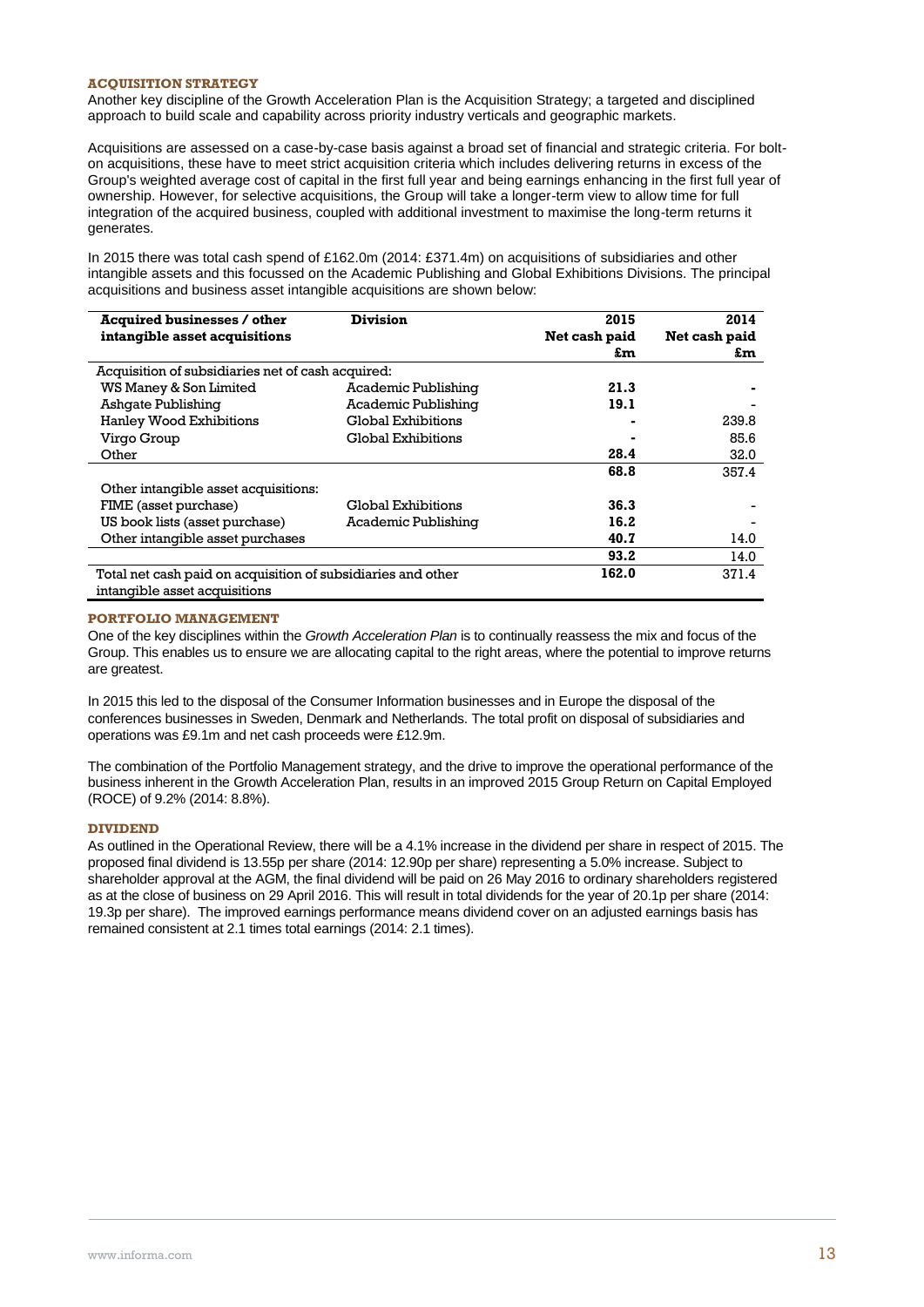## Annual Report and Financial Statements 2015

The Annual Report and Financial Statements for the financial year ended 31 December 2015 will be sent to shareholders and published on [www.informa.com](http://www.informa.com/) in April 2016.

Copies of this announcement may be obtained during normal business hours from the Company Secretary at the Company's office at 5 Howick Place, London, SW1P 1WG.

# Cautionary Statements

This document contains forward looking statements. These statements are subject to a number of risks and uncertainties and actual results and events could differ materially from those currently being anticipated as reflected in such forward looking statements. The terms 'expect', 'should be', 'will be' and similar expressions identify forward looking statements. Factors which may cause future outcomes to differ from those foreseen in forward looking statements include, but are not limited to: general economic conditions and business conditions in Informa's markets; exchange rate fluctuations, customers' acceptance of its products and services; the actions of competitors; legislative, fiscal and regulatory developments; changes in law and legal interpretation affecting Informa's intellectual property rights and internet communications; and the impact of technological change. These forward looking statements speak only as of the date of this interim management report. Except as required by any applicable law or regulation, the Group expressly disclaims any obligation or undertaking to release publicly any updates or revisions to any forward looking statements contained in this document to reflect any change in the Group's expectations or any change in events, conditions or circumstances on which any such statement is based.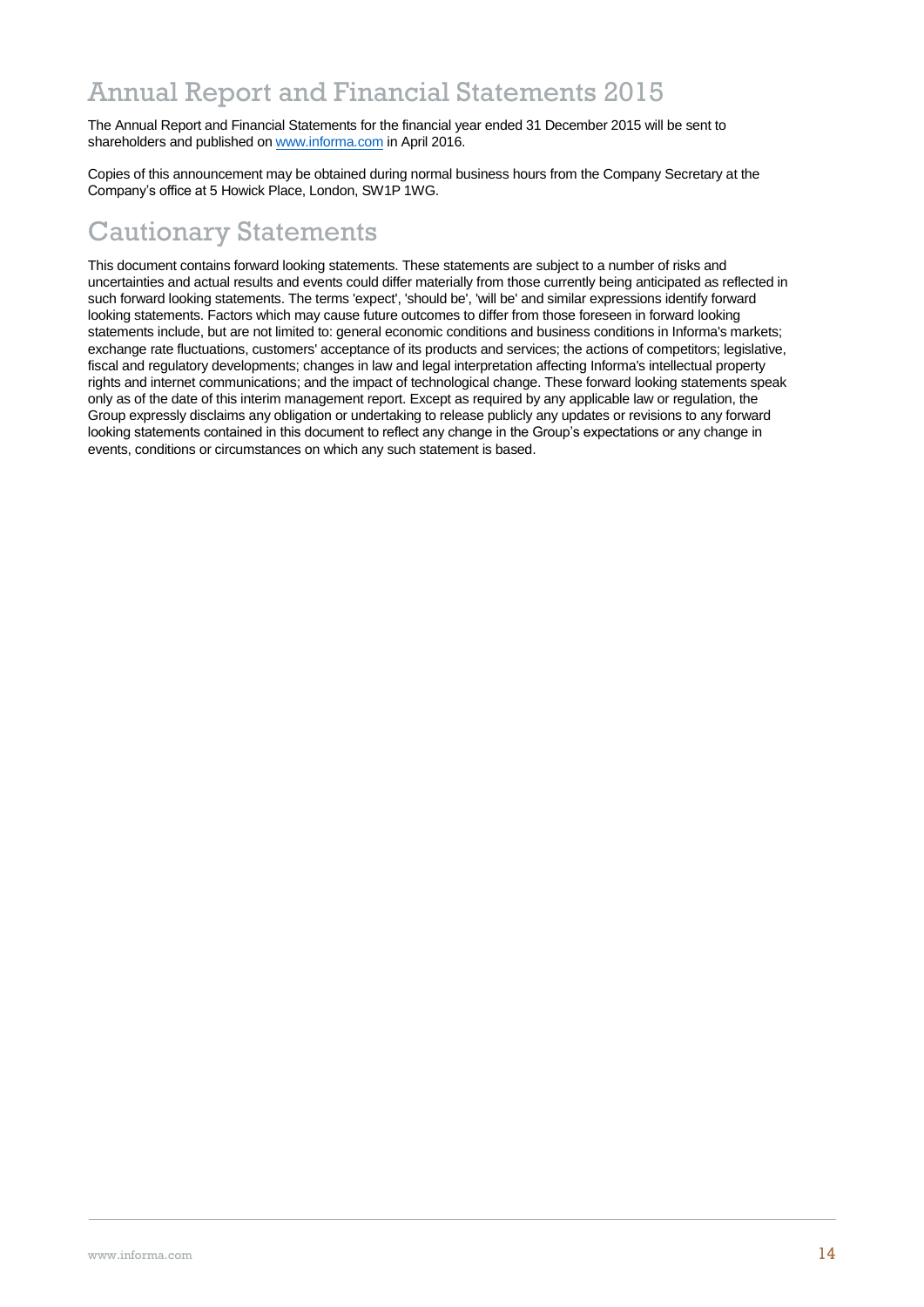## CONSOLIDATED INCOME STATEMENT

### For the year ended 31 December 2015

|                                                                |                | <b>Adjusted</b><br>results | <b>Adjusting</b><br>items | <b>Statutory</b><br>results | <b>Adjusted</b><br>results | <b>Adjusting</b><br>items | <b>Statutory</b><br>results |
|----------------------------------------------------------------|----------------|----------------------------|---------------------------|-----------------------------|----------------------------|---------------------------|-----------------------------|
|                                                                |                | 2015                       | 2015                      | 2015                        | 2014 <sup>1</sup>          | 2014 <sup>1</sup>         | 2014                        |
|                                                                | <b>Note</b>    | £m                         | £m                        | £m                          | £m                         | £m                        | £m                          |
| <b>Continuing operations</b>                                   |                |                            |                           |                             |                            |                           |                             |
| <b>Revenue</b>                                                 |                | 1,212.2                    |                           | 1,212.2                     | 1,137.0                    |                           | 1,137.0                     |
| Net operating expenses                                         | 4              | (846.5)                    | (129.1)                   | (975.6)                     | (802.9)                    | (336.5)                   | (1, 139.4)                  |
| Operating profit/(loss) before<br>joint ventures               |                | 365.7                      | (129.1)                   | 236.6                       | 334.1                      | (336.5)                   | (2.4)                       |
| Share of results of joint ventures                             |                | (0.1)                      |                           | (0.1)                       | (0.1)                      | (0.3)                     | (0.4)                       |
| <b>Operating profit/(loss)</b><br>Profit/(loss) on disposal of |                | 365.6                      | (129.1)                   | 236.5                       | 334.0                      | (336.8)                   | (2.8)                       |
| subsidiaries and operations                                    | 15             |                            | 9.1                       | 9.1                         |                            | (2.8)                     | (2.8)                       |
| Investment income                                              | 6              | 4.7                        |                           | 4.7                         | 3.6                        |                           | 3.6                         |
| Finance costs                                                  | $\overline{7}$ | (30.6)                     | -                         | (30.6)                      | (28.0)                     | (1.2)                     | (29.2)                      |
| Profit/(loss) before tax                                       |                | 339.7                      | (120.0)                   | 219.7                       | 309.6                      | (340.8)                   | (31.2)                      |
| Tax (charge)/credit                                            | 8              | (60.2)                     | 13.2                      | (47.0)                      | (58.5)                     | 38.7                      | (19.8)                      |
| Profit/(loss) for the year                                     |                | 279.5                      | (106.8)                   | 172.7                       | 251.1                      | (302.1)                   | (51.0)                      |
| Attributable to:<br>- Equity holders of the<br>Company         |                | 278.2                      | (106.8)                   | 171.4                       | 249.7                      | (302.1)                   | (52.4)                      |
| - Non-controlling interest                                     |                | 1.3                        |                           | 1.3                         | 1.4                        |                           | 1.4                         |
|                                                                |                |                            |                           |                             |                            |                           |                             |
| <b>Earnings per share</b>                                      |                |                            |                           |                             |                            |                           |                             |
| $-$ Basic (p)                                                  | 10             | 42.9                       |                           | 26.4                        | 41.0                       |                           | (8.6)                       |
| $-$ Diluted (p)                                                | 10             | 42.9                       |                           | 26.4                        | 41.0                       |                           | (8.6)                       |

<sup>1</sup>2014 tax charge on adjusting items is now stated after the benefit of goodwill amortisation for tax purposes only in the USA.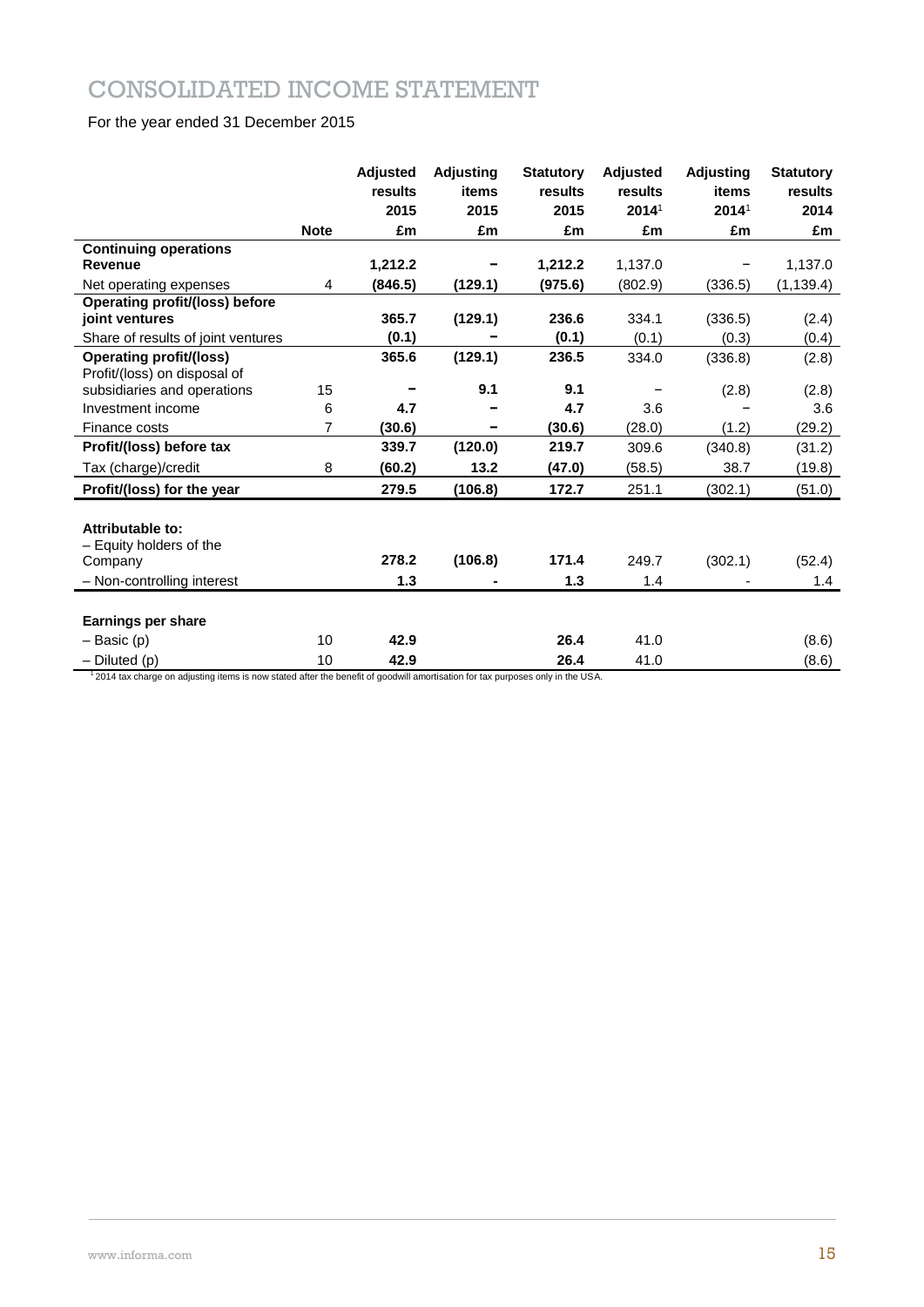## CONSOLIDATED STATEMENT OF COMPREHENSIVE INCOME

For the year ended 31 December 2015

|                                                                          | 2015   | 2014   |
|--------------------------------------------------------------------------|--------|--------|
|                                                                          | £m     | £m     |
| Profit/(loss) for the year                                               | 172.7  | (51.0) |
| Items that will not be reclassified subsequently to profit or loss:      |        |        |
| Actuarial gain/(loss) on defined benefit pension schemes                 | 6.0    | (8.0)  |
| Tax relating to items that will not be reclassified to profit or loss    | (1.2)  | 1.7    |
| Total items that will not be reclassified subsequently to profit or      |        |        |
| loss                                                                     | 4.8    | (6.3)  |
| Items that may be reclassified subsequently to profit or loss:           |        |        |
| Change in fair value of cash flow hedges                                 |        | (0.2)  |
| Termination of interest rate swaps                                       |        | (0.3)  |
| Net exchange (losses)/gains on translation of foreign operations         | (14.6) | 7.9    |
| Tax relating to items that may be reclassified subsequently to profit or |        |        |
| loss                                                                     |        | 0.1    |
| Total items that may be reclassified subsequently to profit or loss      | (14.6) | 7.5    |
| Other comprehensive (expense)/income for the year                        | (9.8)  | 1.2    |
| Total comprehensive income/(expense) for the year                        | 162.9  | (49.8) |
|                                                                          |        |        |
| Total comprehensive income attributable to:                              |        |        |
| - Equity holders of the Company                                          | 161.6  | (51.2) |
| - Non-controlling interest                                               | 1.3    | 1.4    |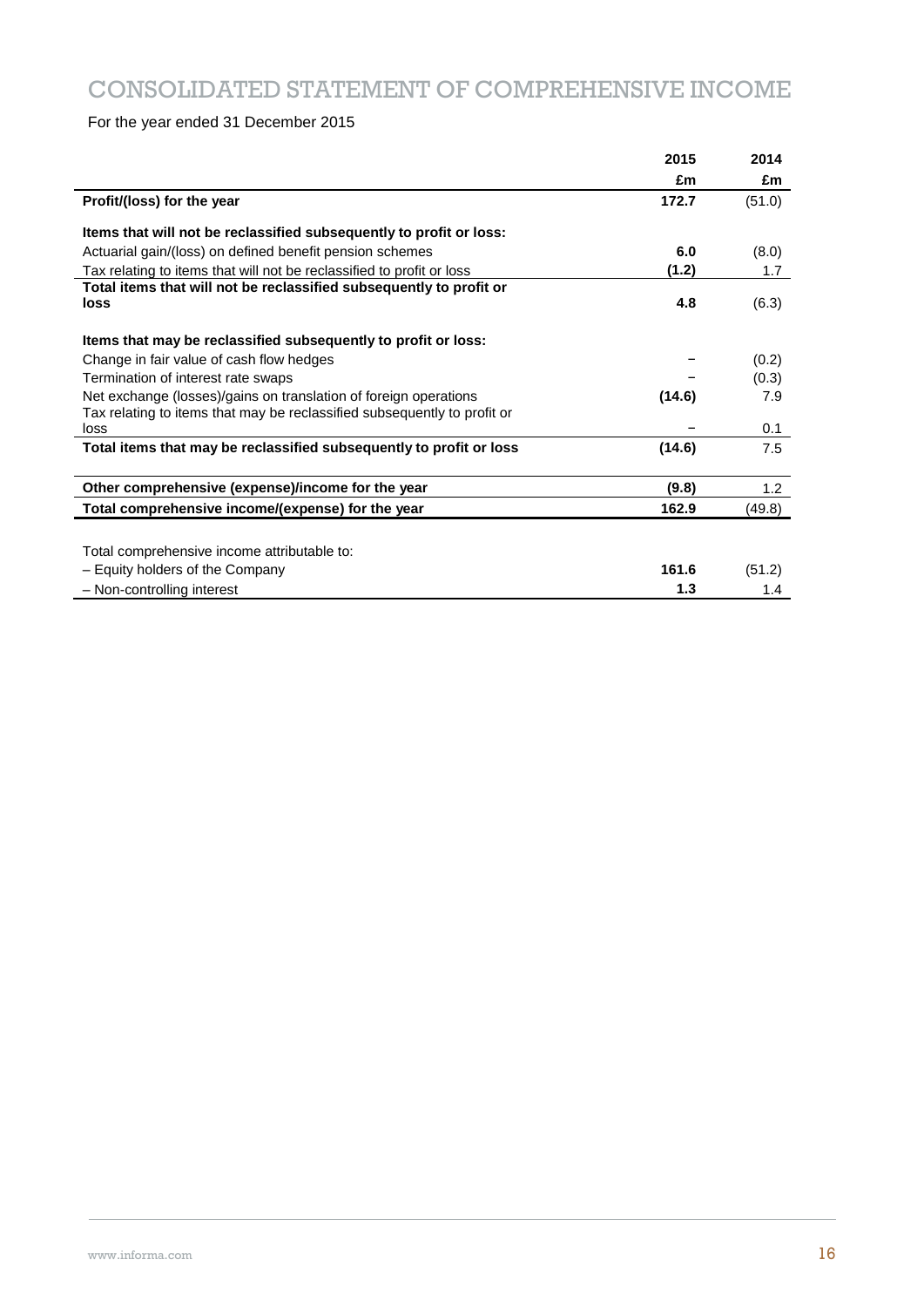# CONSOLIDATED STATEMENT OF CHANGES IN EQUITY

### For the year ended 31 December 2015

|                                                | <b>Share</b><br>capital | <b>Share</b><br>premium<br>account | <b>Translation</b><br>reserve | Other<br>reserves | <b>Retained</b><br>earnings | <b>Total</b>      | Non-<br>controlling<br>interest | Total<br>equity |
|------------------------------------------------|-------------------------|------------------------------------|-------------------------------|-------------------|-----------------------------|-------------------|---------------------------------|-----------------|
|                                                | £m                      | £m                                 | £m                            | £m                | £m                          | £m                | £m                              | £m              |
| At 1 January 2014                              | 0.6                     | 2.1                                | (27.5)                        | (1, 218.4)        | 2,433.3                     | 1,190.1           | 1.0                             | 1,191.1         |
| Loss for the year                              |                         |                                    |                               |                   | (52.4)                      | (52.4)            | 1.4                             | (51.0)          |
| Change in fair value of                        |                         |                                    |                               |                   |                             |                   |                                 |                 |
| cash flow hedges                               |                         |                                    |                               | (0.2)             |                             | (0.2)             | -                               | (0.2)           |
| Termination of interest                        |                         |                                    |                               |                   |                             |                   |                                 |                 |
| rate swaps                                     |                         |                                    |                               | (0.3)             |                             | (0.3)             | -                               | (0.3)           |
| Exchange gain on                               |                         |                                    |                               |                   |                             |                   |                                 |                 |
| translation of foreign                         |                         |                                    |                               |                   |                             |                   |                                 |                 |
| operations                                     |                         |                                    | 7.9                           |                   |                             | 7.9               |                                 | 7.9             |
| Actuarial loss on defined                      |                         |                                    |                               |                   |                             |                   |                                 |                 |
| benefit pension schemes<br>Tax relating to     |                         |                                    |                               |                   | (8.0)                       | (8.0)             |                                 | (8.0)           |
| components of other                            |                         |                                    |                               |                   |                             |                   |                                 |                 |
| comprehensive income                           |                         |                                    |                               | 0.1               | 1.7                         | 1.8               |                                 | 1.8             |
| <b>Total comprehensive</b>                     |                         |                                    |                               |                   |                             |                   |                                 |                 |
| expense for the year                           |                         |                                    | 7.9                           | (0.4)             | (58.7)                      | (51.2)            | 1.4                             | (49.8)          |
| Dividends to shareholders                      |                         |                                    |                               |                   |                             |                   |                                 |                 |
| (Note 9)                                       |                         |                                    |                               |                   | (114.0)                     | (114.0)           | (0.9)                           | (114.9)         |
| <b>Issue of shares</b>                         |                         | 204.0                              |                               |                   |                             | 204.0             |                                 | 204.0           |
| Inversion accounting                           |                         |                                    |                               | 1,756.0           | (1,756.0)                   |                   |                                 |                 |
| Issue of shares under                          |                         |                                    |                               |                   |                             |                   |                                 |                 |
| scheme of arrangement                          | 2,189.3                 | (2.1)                              |                               | (2, 189.9)        | 2.7                         |                   |                                 |                 |
| Capital reduction                              | (2, 189.3)              |                                    |                               |                   | 2,189.3                     |                   |                                 |                 |
| Share award expense                            |                         |                                    |                               | 1.7               |                             | 1.7               |                                 | 1.7             |
| Own shares purchased                           |                         |                                    |                               | (0.1)             |                             | (0.1)             |                                 | (0.1)           |
| Put option on acquisition                      |                         |                                    |                               |                   |                             |                   |                                 |                 |
| of non-controlling interest                    |                         |                                    |                               | (0.3)             | -                           | (0.3)             | -                               | (0.3)           |
| Transfer of vested LTIPs                       |                         |                                    |                               | (2.1)             | 2.1                         | $\qquad \qquad -$ |                                 |                 |
| At 1 January 2015                              | 0.6                     | 204.0                              | (19.6)                        | (1,653.5)         | 2,698.7                     | 1,230.2           | 1.5                             | 1,231.7         |
|                                                |                         |                                    |                               |                   | 171.4                       | 171.4             | $1.3$                           | 172.7           |
| Profit for the year<br>Exchange loss on        |                         |                                    |                               |                   |                             |                   |                                 |                 |
| translation of foreign                         |                         |                                    |                               |                   |                             |                   |                                 |                 |
| operations                                     |                         |                                    | (14.6)                        |                   |                             | (14.6)            |                                 | (14.6)          |
| Actuarial gain on defined                      |                         |                                    |                               |                   |                             |                   |                                 |                 |
| benefit pension schemes                        |                         |                                    |                               |                   | 6.0                         | 6.0               |                                 | 6.0             |
| Tax relating to                                |                         |                                    |                               |                   |                             |                   |                                 |                 |
| components of other                            |                         |                                    |                               |                   |                             |                   |                                 |                 |
| comprehensive income                           |                         |                                    |                               |                   | (1.2)                       | (1.2)             |                                 | (1.2)           |
| <b>Total comprehensive</b>                     |                         |                                    |                               |                   |                             |                   |                                 |                 |
| income/(expense) for the                       |                         |                                    |                               |                   |                             |                   |                                 |                 |
| year                                           |                         |                                    | (14.6)                        |                   | 176.2                       | 161.6             | $1.3$                           | 162.9           |
| Dividends to shareholders                      |                         |                                    |                               |                   |                             |                   |                                 |                 |
| (Note 9)                                       |                         |                                    |                               |                   | (126.1)                     | (126.1)           |                                 | (126.1)         |
| Dividends to Non-                              |                         |                                    |                               |                   |                             |                   |                                 |                 |
| controlling interests                          |                         |                                    |                               |                   |                             |                   | (0.5)                           | (0.5)           |
| Share award expense                            |                         |                                    |                               | 2.6               |                             | 2.6               |                                 | 2.6             |
| Purchase of subsidiary<br>from non-controlling |                         |                                    |                               |                   |                             |                   |                                 |                 |
| interest                                       |                         |                                    |                               |                   | (1.9)                       | (1.9)             | (0.2)                           | (2.1)           |
| Own shares purchased                           |                         |                                    |                               | (0.4)             |                             |                   |                                 |                 |
|                                                |                         |                                    |                               |                   |                             | (0.4)             |                                 | (0.4)           |
| Transfer of vested LTIPs                       |                         |                                    |                               | (1.5)             | 1.5                         |                   |                                 |                 |
| At 31 December 2015                            | 0.6                     | 204.0                              | (34.2)                        | (1,652.8)         | 2,748.4                     | 1,266.0           | 2.1                             | 1,268.1         |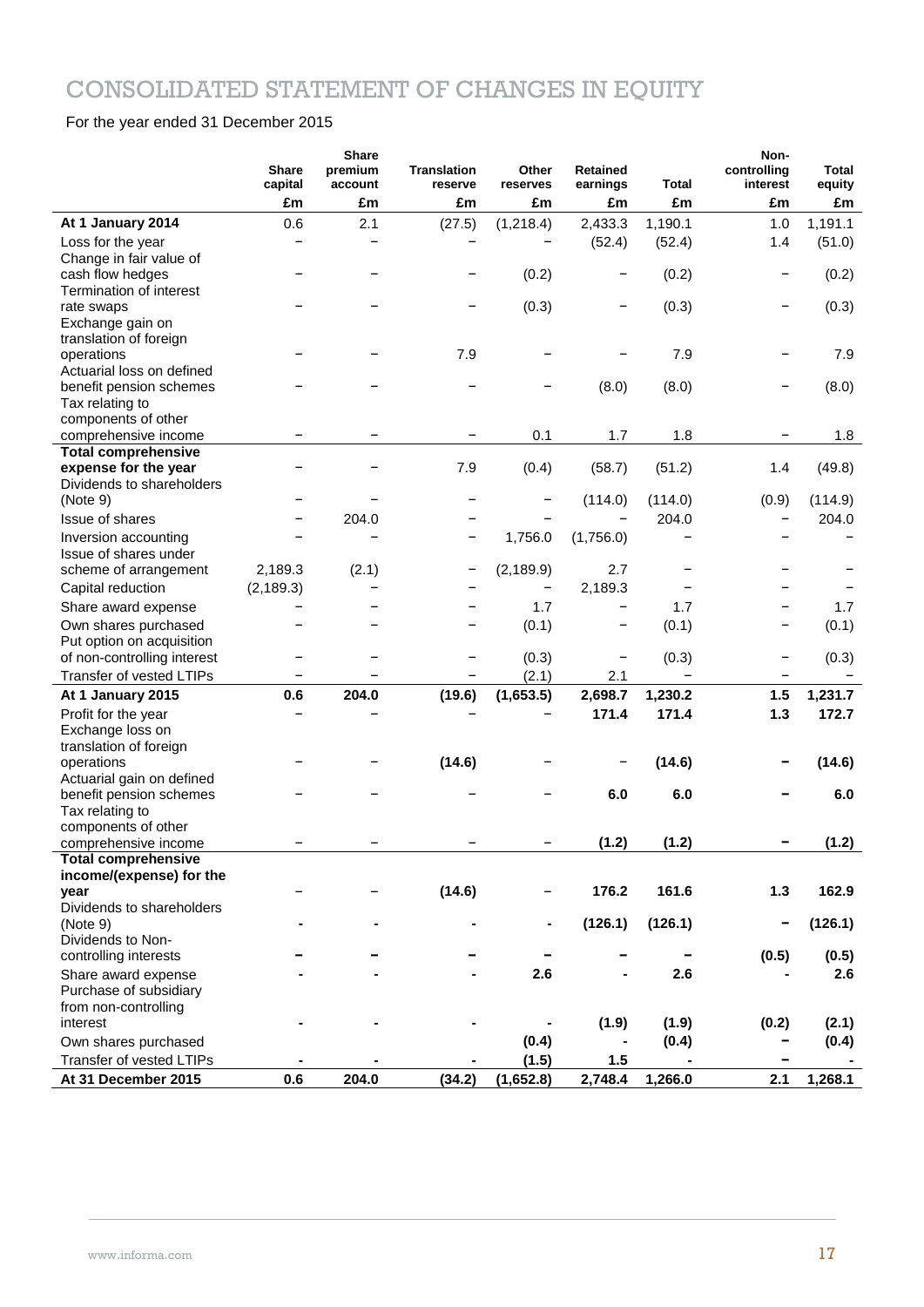## CONSOLIDATED BALANCE SHEET

### As at 31 December 2015

|                                                     |              | 2015       | 2014      |
|-----------------------------------------------------|--------------|------------|-----------|
|                                                     | <b>Notes</b> | £m         | £m        |
| <b>Non-current assets</b>                           |              |            |           |
| Goodwill                                            |              | 1,709.6    | 1,666.9   |
| Other intangible assets                             |              | 968.2      | 897.2     |
| Property and equipment                              |              | 17.3       | 17.5      |
| Investments in joint ventures                       |              | 0.1        | 0.2       |
| Investments                                         |              | 1.4        |           |
| Deferred tax assets                                 |              | 0.6        |           |
| Other receivables                                   |              | 36.2       | 30.9      |
|                                                     |              | 2,733.4    | 2,612.7   |
| <b>Current assets</b>                               |              |            |           |
| Inventory                                           |              | 45.0       | 44.5      |
| Trade and other receivables                         |              | 242.9      | 218.9     |
| Current tax asset                                   |              | 4.2        | 4.2       |
| Cash at bank and in hand                            |              | 34.3       | 38.6      |
|                                                     |              | 326.4      | 306.2     |
| <b>Total assets</b>                                 |              | 3,059.8    | 2,918.9   |
| <b>Current liabilities</b>                          |              |            |           |
| Short-term borrowings                               | 11           | (2.0)      | (73.7)    |
| <b>Current tax liabilities</b>                      |              | (30.4)     | (27.3)    |
| Provisions                                          |              | (24.0)     | (16.4)    |
| Trade and other payables                            |              | (207.9)    | (198.0)   |
| Deferred income                                     |              | (385.7)    | (342.9)   |
|                                                     |              | (650.0)    | (658.3)   |
| <b>Non-current liabilities</b>                      |              |            |           |
| Long-term borrowings                                | 11           | (927.9)    | (841.1)   |
| Deferred tax liabilities                            |              | (183.3)    | (160.0)   |
| Retirement benefit obligation                       |              | (4.0)      | (10.1)    |
| Provisions                                          |              | (21.0)     | (11.8)    |
| Trade and other payables                            |              | (5.5)      | (5.9)     |
|                                                     |              | (1, 141.7) | (1,028.9) |
| <b>Total liabilities</b>                            |              | (1,791.7)  | (1,687.2) |
| <b>Net assets</b>                                   |              | 1,268.1    | 1,231.7   |
| <b>Equity</b>                                       |              |            |           |
| Share capital                                       | 12           | 0.6        | 0.6       |
| Share premium account                               |              | 204.0      | 204.0     |
| Translation reserve                                 |              | (34.2)     | (19.6)    |
| Other reserves                                      |              | (1,652.8)  | (1,653.5) |
| Retained earnings                                   |              | 2,748.4    | 2,698.7   |
| Equity attributable to equity holders of the parent |              | 1,266.0    | 1,230.2   |
| Non-controlling interest                            |              | 2.1        | 1.5       |
| <b>Total equity</b>                                 |              | 1,268.1    | 1,231.7   |

<sup>1</sup> Restated for re-measurement of prior year acquisition

These financial statements were approved by the Board of Directors on 10 February 2016.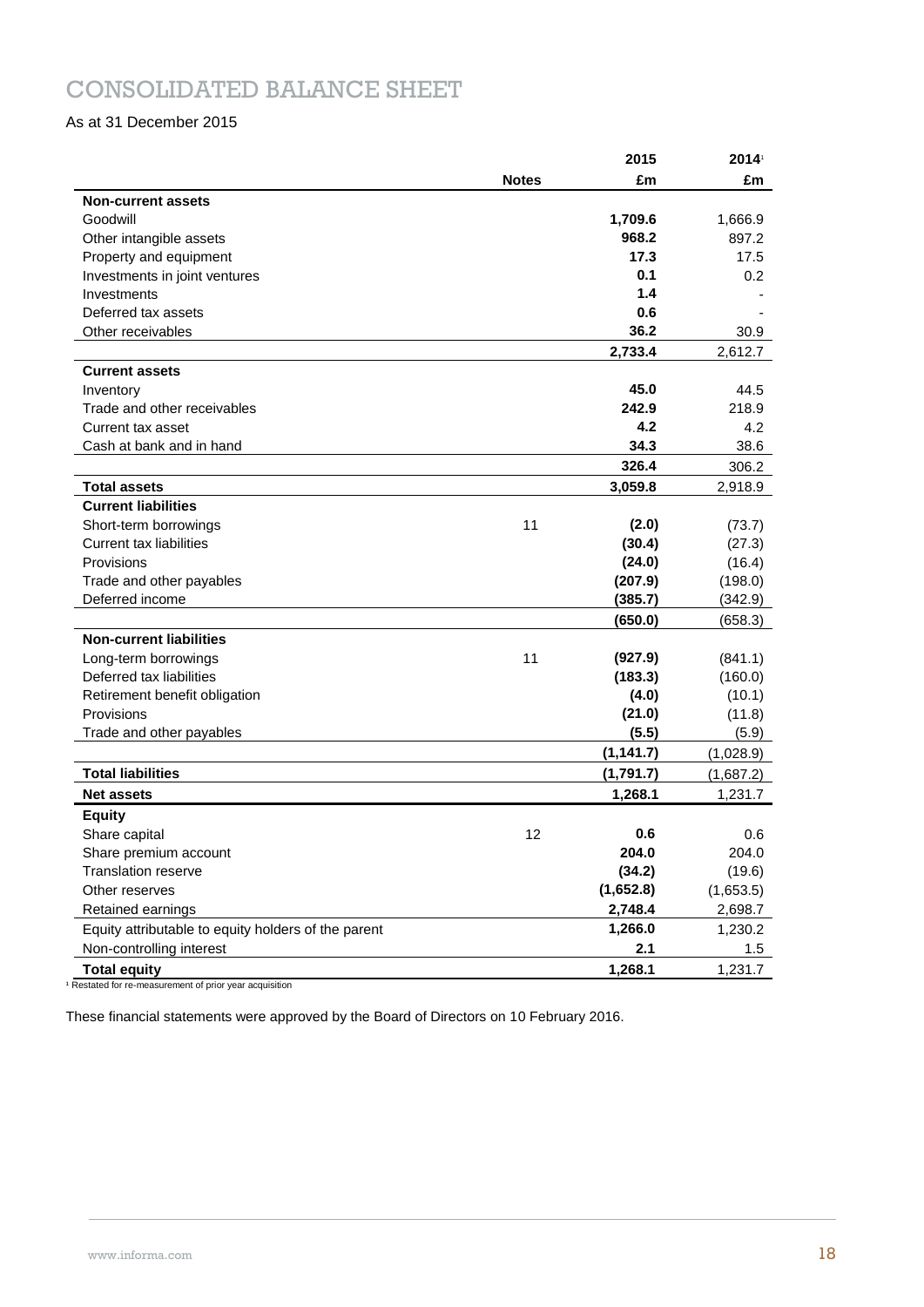## CONSOLIDATED CASH FLOW STATEMENT

For the year ended 31 December 2015

|                                                                  |              | 2015    | 2014    |
|------------------------------------------------------------------|--------------|---------|---------|
|                                                                  | <b>Notes</b> | £m      | £m      |
| <b>Operating activities</b>                                      |              |         |         |
| Cash generated by operations                                     | 13           | 392.0   | 317.5   |
| Income taxes paid                                                |              | (30.7)  | (44.3)  |
| Interest paid                                                    |              | (27.4)  | (26.6)  |
| Net cash inflow from operating activities                        |              | 333.9   | 246.6   |
| <b>Investing activities</b>                                      |              |         |         |
| Interest received                                                |              | 0.7     | 0.4     |
| Purchase of property and equipment                               |              | (7.2)   | (4.8)   |
| Proceeds on disposal of property and equipment                   |              | 0.4     | 0.1     |
| Purchase of intangible software assets                           |              | (23.2)  | (8.3)   |
| Product development costs additions                              |              | (3.5)   | (1.7)   |
| Purchase of intangibles related to titles, brands and customer   |              |         |         |
| relationships                                                    |              | (92.5)  | (14.0)  |
| Proceeds on disposal of other intangible assets                  |              | 0.1     | 0.5     |
| Acquisition of subsidiaries and operations, net of cash acquired |              | (68.8)  | (357.4) |
| Cash inflow/(outflow) on disposal of subsidiaries and operations | 15           | 12.8    | (1.7)   |
| Purchase of investment                                           |              | (0.7)   |         |
| Net cash outflow from investing activities                       |              | (181.9) | (386.9) |
| <b>Financing activities</b>                                      |              |         |         |
| Dividends paid to shareholders                                   | 9            | (126.0) | (114.0) |
| Dividends paid to non-controlling interest                       |              | (0.5)   | (0.9)   |
| Repayment of loans                                               |              | (928.9) | (382.3) |
| New loan advances                                                |              | 812.0   | 439.2   |
| Repayment of private placement borrowings                        | 13           | (73.3)  |         |
| New private placement borrowings                                 | 13           | 166.5   |         |
| Borrowing fees paid                                              | 13           | (1.1)   | (4.8)   |
| Cash outflow on issue of other loans                             | 13           | (0.3)   |         |
| Cash (outflow)/inflow from the net issue of share capital        |              | (0.4)   | 204.1   |
| Net cash (outflow)/inflow from financing activities              |              | (152.0) | 141.3   |
| Net increase in cash and cash equivalents                        |              | 0.0     | 1.0     |
| Effect of foreign exchange rate changes                          |              | (3.0)   | 2.8     |
| Cash and cash equivalents at beginning of the year               |              | 35.3    | 31.5    |
| Cash and cash equivalents at end of the year                     |              | 32.3    | 35.3    |

<sup>1</sup> 2014 interest paid restated for borrowing fees payments now classified within financing activities

## RECONCILIATION OF MOVEMENT IN NET DEBT

For the year ended 31 December 2015

|                                                     |    | 2015    | 2014    |
|-----------------------------------------------------|----|---------|---------|
|                                                     |    | £m      | £m      |
| Increase in cash and cash equivalents in the year   | 13 | 0.0     | 1.0     |
| Cash flows from repayment/(draw-down) of borrowings | 13 | 25.1    | (52.1)  |
| Change in net debt resulting from cash flows        |    | 25.1    | (51.1)  |
| Other non-cash movements including foreign exchange | 13 | (44.2)  | (42.5)  |
| Movement in net debt in the year                    |    | (19.1)  | (93.6)  |
| Net debt at beginning of the year                   | 13 | (876.2) | (782.6) |
| Net debt at end of the year                         | 13 | (895.3) | (876.2) |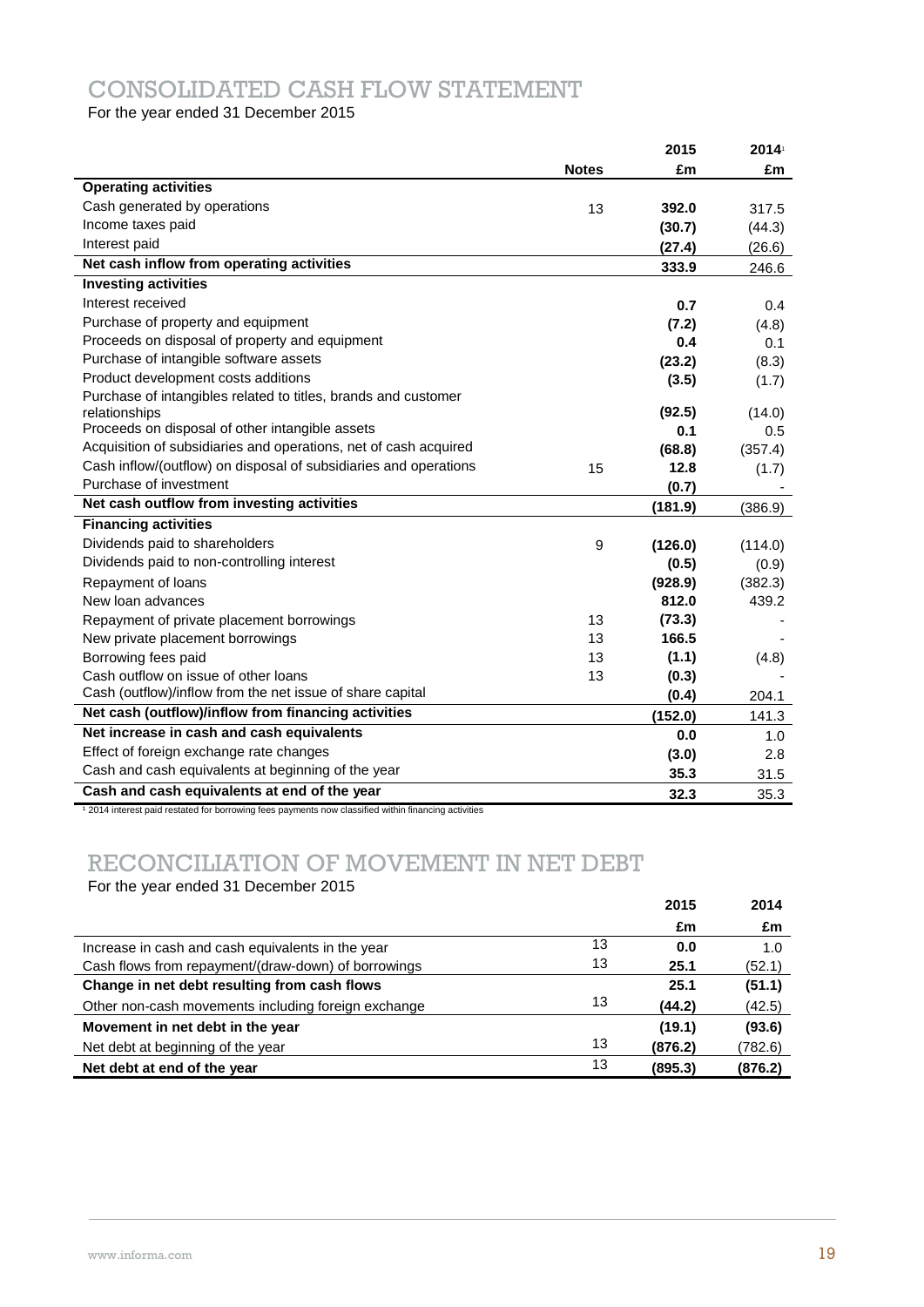### NOTES TO THE FULL YEAR RESULTS

For the year ended 31 December 2015

### **1 GENERAL INFORMATION**

Informa PLC (the Company) is a company incorporated in England and Wales under the Companies Act 2006 and is listed on the London Stock Exchange. The Company's registered number is 08860726. The address of the registered office is 5 Howick Place, London, SW1P 1WG. The Consolidated Financial Statements as at 31 December 2015 and for year then ended comprise those of the Company and its subsidiaries and its interests in joint ventures (together referred to as the Group).

These financial statements are presented in pounds sterling ("GBP"), the functional currency of the parent company, Informa PLC.

### **2 BASIS OF PREPARATION**

The financial information for the year ended 31 December 2015 does not constitute the statutory financial statements for that year, but is derived from those financial statements. While the financial information in these Full Year Results has been prepared in accordance with International Financial Reporting Standards (IFRS), these results do not in isolation contain sufficient information to comply with IFRS. Those financial statements have not yet been delivered to the Registrar of Companies, but include the auditor's report which was unqualified and did not contain a statement under Section 498 (2) or (3) of the Companies Act 2006.

The directors of Informa PLC, having made appropriate enquiries, consider that adequate resources exist for the Group to continue in operational existence for the foreseeable future and that, therefore, it is appropriate to adopt the going concern basis in preparing the Annual Report and Financial Statements for the year ended 31 December 2015.

### **3 BUSINESS SEGMENTS**

Management has identified reportable segments based on financial information used by the Executive Directors in allocating resources and making strategic decisions. We consider the Chief Operating Decision Maker to be the Executive Directors.

The Group's four identified reporting segments under IFRS 8 *Operating Segments* are as follows:

### **Academic Publishing**

The Academic Publishing Division provides books and journals, both in print and electronic formats, primarily for academic and research users, in the subject areas of Humanities & Social Sciences, and Science, Technology & Medicine. It operates as Taylor & Francis with other imprints including Routledge, CRC Press, Garland Science and Cogent OA.

### **Business Intelligence**

The Business Intelligence Division provides specialist data-driven intelligence and insight to professionals in niche communities. The digital subscription products consist of rich datasets and valuable insight, across the Agricultural, Financial, Maritime, Pharmaceutical, and Technology, Media and Telecoms sectors.

### **Global Exhibitions**

The Global Exhibitions Division is an international exhibitions organiser. It operates business to business exhibitions and trade shows, as well as a number of consumer events, enabling specialist communities to meet face-to-face, and conduct business.

### **Knowledge & Networking**

The Knowledge & Networking Division provides conferences and training courses globally. It creates and connects communities based on the sharing of insights and learning, providing attendees with the opportunity to meet, network and share knowledge.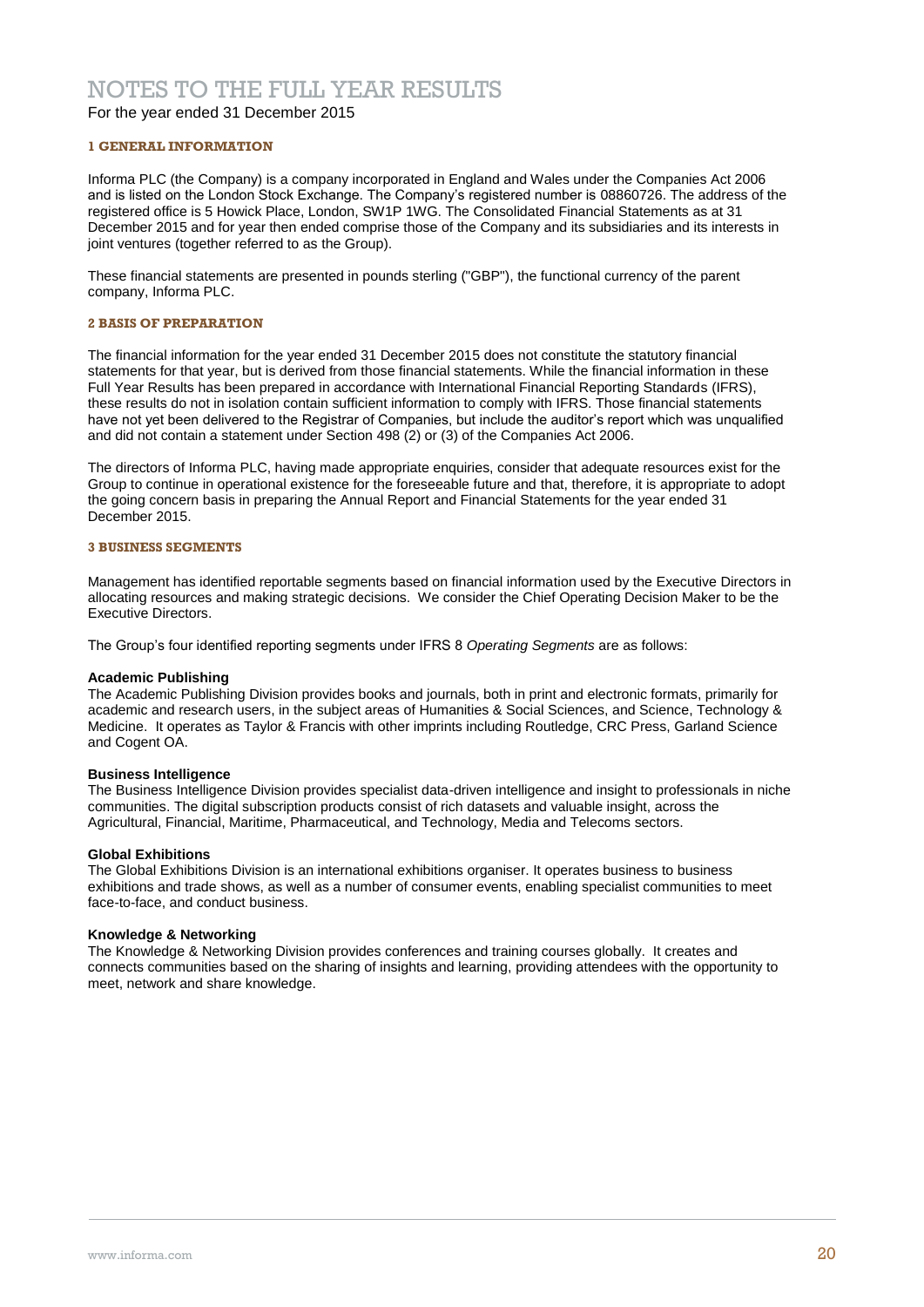### **Segment revenue and results**

|  |  | 31 December 2015 |  |
|--|--|------------------|--|
|--|--|------------------|--|

|                                                                                        | Academic<br><b>Publishing</b> | <b>Business</b><br>Intelligence | Global<br><b>Exhibitions</b> | Knowledge &<br><b>Networking</b> | Total   |
|----------------------------------------------------------------------------------------|-------------------------------|---------------------------------|------------------------------|----------------------------------|---------|
|                                                                                        | £m                            | £m                              | £m                           | £m                               | £m      |
| Revenue                                                                                | 447.4                         | 276.8                           | 262.5                        | 225.5                            | 1,212.2 |
| Adjusted operating profit before Joint                                                 |                               |                                 |                              |                                  |         |
| ventures                                                                               | 164.8                         | 63.2                            | 98.1                         | 39.6                             | 365.7   |
| Adjusted share of results of joint ventures                                            |                               |                                 | (0.1)                        |                                  | (0.1)   |
| Adjusted operating profit<br>Restructuring and reorganisation costs                    | 164.8                         | 63.2                            | 98.0                         | 39.6                             | 365.6   |
| (Note 5)                                                                               | (3.3)                         | (3.7)                           | (1.4)                        | (5.3)                            | (13.7)  |
| Acquisition and integration costs (Note 5)                                             | (0.8)                         |                                 | (1.4)                        | (0.1)                            | (2.3)   |
| Intangible asset amortisation <sup>1</sup>                                             | (44.4)                        | (16.1)                          | (28.7)                       | (10.3)                           | (99.5)  |
| Impairment (Note 5)<br>Subsequent re-measurement of                                    |                               | (1.1)                           |                              | (12.8)                           | (13.9)  |
| contingent consideration (Note 5)                                                      |                               | (0.2)                           | 0.5                          |                                  | 0.3     |
| Operating profit                                                                       | 116.3                         | 42.1                            | 67.0                         | 11.1                             | 236.5   |
| Profit on disposal of businesses (Note 15)                                             |                               |                                 |                              |                                  | 9.1     |
| Finance costs (Note 7)                                                                 |                               |                                 |                              |                                  | (30.6)  |
| Investment income (Note 6)                                                             |                               |                                 |                              |                                  | 4.7     |
| Profit before tax<br>Evoludes intensible product development and estuare emertiaction. |                               |                                 |                              |                                  | 219.7   |

<sup>1</sup> Excludes intangible product development and software amortisation.

### **Segment revenue and results**

| 31 December 2014 |  |
|------------------|--|
|------------------|--|

|                                               | <b>Academic</b><br><b>Publishing</b> | <b>Business</b><br>Intelligence | Global<br><b>Exhibitions</b> | Knowledge &<br><b>Networking</b> | Total <sup>1</sup> |
|-----------------------------------------------|--------------------------------------|---------------------------------|------------------------------|----------------------------------|--------------------|
|                                               | £m                                   | £m                              | £m                           | £m                               | £m                 |
| Revenue (Note 4)                              | 408.9                                | 281.7                           | 200.2                        | 246.2                            | 1,137.0            |
| Adjusted operating profit before Joint        |                                      |                                 |                              |                                  |                    |
| ventures                                      | 150.0                                | 75.2                            | 67.4                         | 41.5                             | 334.1              |
| Adjusted share of results of joint            |                                      |                                 |                              |                                  |                    |
| ventures                                      |                                      |                                 | (0.1)                        |                                  | (0.1)              |
| Adjusted operating profit                     | 150.0                                | 75.2                            | 67.3                         | 41.5                             | 334.0              |
| Restructuring and reorganisation              |                                      |                                 |                              |                                  |                    |
| costs (Note 5)                                | (2.5)                                | (10.5)                          | (3.0)                        | (4.7)                            | (20.7)             |
| Acquisition and integration costs (Note       |                                      |                                 |                              |                                  |                    |
| 5)                                            | (1.0)                                |                                 | (3.7)                        |                                  | (4.7)              |
| Intangible asset amortisation 1               | (40.2)                               | (16.2)                          | (20.9)                       | (16.6)                           | (93.9)             |
| Impairment (Note 5)                           |                                      | (205.3)                         | (13.7)                       |                                  | (219.0)            |
| Subsequent re-measurement of                  |                                      |                                 |                              |                                  |                    |
| contingent consideration (Note 5)             |                                      | 1.6                             | (1.6)                        | 1.8                              | 1.8                |
| Adjusting items relating to share of          |                                      |                                 |                              |                                  |                    |
| result of joint ventures                      |                                      |                                 | (0.3)                        |                                  | (0.3)              |
| Operating profit/(loss)                       | 106.3                                | (155.2)                         | 24.1                         | 22.0                             | (2.8)              |
| Loss on disposal of businesses (Note          |                                      |                                 |                              |                                  |                    |
| 15)                                           |                                      |                                 |                              |                                  | (2.8)              |
| Finance costs (Note 7)                        |                                      |                                 |                              |                                  |                    |
|                                               |                                      |                                 |                              |                                  | 3.6                |
|                                               |                                      |                                 |                              |                                  |                    |
| Investment income (Note 6)<br>Loss before tax |                                      |                                 |                              |                                  | (29.2)<br>(31.2)   |

<sup>1</sup> Excludes intangible product development and software amortisation.

Adjusted operating result by operating segment is the measure reported to the Executive Directors for the purpose of resource allocation and assessment of segment performance. Finance costs and investment income are not allocated to segments, as this type of activity is driven by the central treasury function, which manages the cash positions of the Group.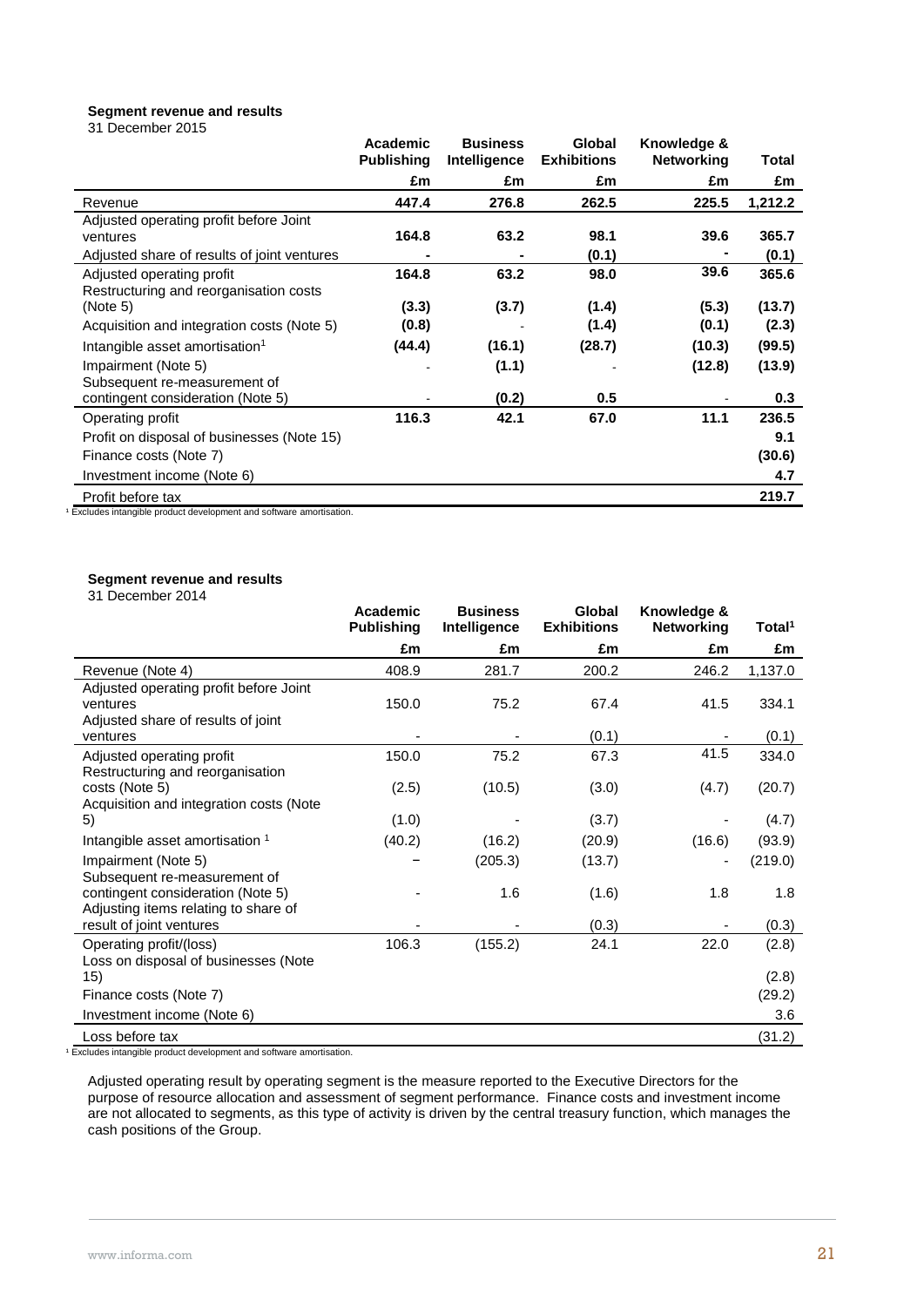### **Segment assets**

|                              | 2015    | 2014    |
|------------------------------|---------|---------|
|                              | £m      | £m      |
| Academic Publishing          | 1,114.4 | 1,025.3 |
| <b>Business Intelligence</b> | 761.7   | 791.6   |
| <b>Global Exhibitions</b>    | 718.6   | 691.4   |
| Knowledge & Networking       | 374.3   | 360.2   |
| Total segment assets         | 2,969.0 | 2,868.5 |
| Unallocated assets           | 90.8    | 50.4    |
| Total assets                 | 3,059.8 | 2.918.9 |

For the purpose of monitoring segment performance and allocating resources between segments, management monitors the tangible, intangible and financial assets attributable to each segment. All assets are allocated to reportable segments except for certain centrally held balances, including some intangible software assets relating to group infrastructure, balances receivable from businesses sold and taxation (current and deferred). Assets used jointly by reportable segments are allocated on the basis of the revenues earned by individual reportable segment.

The Group's revenues from its major products and services were as follows:

|                                    | 2015    | 2014    |
|------------------------------------|---------|---------|
|                                    | £m      | £m      |
| <b>Academic Publishing</b>         |         |         |
| Subscriptions                      | 216.4   | 218.6   |
| Unit sales                         | 231.0   | 190.3   |
| <b>Total Academic Publishing</b>   | 447.4   | 408.9   |
|                                    |         |         |
| <b>Business Intelligence</b>       |         |         |
| Subscriptions                      | 244.9   | 246.2   |
| Unit sales                         | 23.0    | 25.1    |
| Advertising                        | 8.9     | 10.4    |
| <b>Total Business Intelligence</b> | 276.8   | 281.7   |
|                                    |         |         |
| <b>Global Exhibitions</b>          |         |         |
| Attendee                           | 33.1    | 20.1    |
| Exhibitor                          | 199.2   | 157.5   |
| Sponsorship                        | 23.3    | 16.2    |
| Advertising                        | 6.9     | 6.4     |
| <b>Total Global Exhibitions</b>    | 262.5   | 200.2   |
|                                    |         |         |
| Knowledge & Networking             |         |         |
| Attendee                           | 123.5   | 147.5   |
| Exhibitor                          | 42.5    | 36.9    |
| Sponsorship                        | 53.7    | 56.8    |
| Advertising                        | 5.8     | 5.0     |
| Total Knowledge & Networking       | 225.5   | 246.2   |
| Total revenue                      | 1.212.2 | 1,137.0 |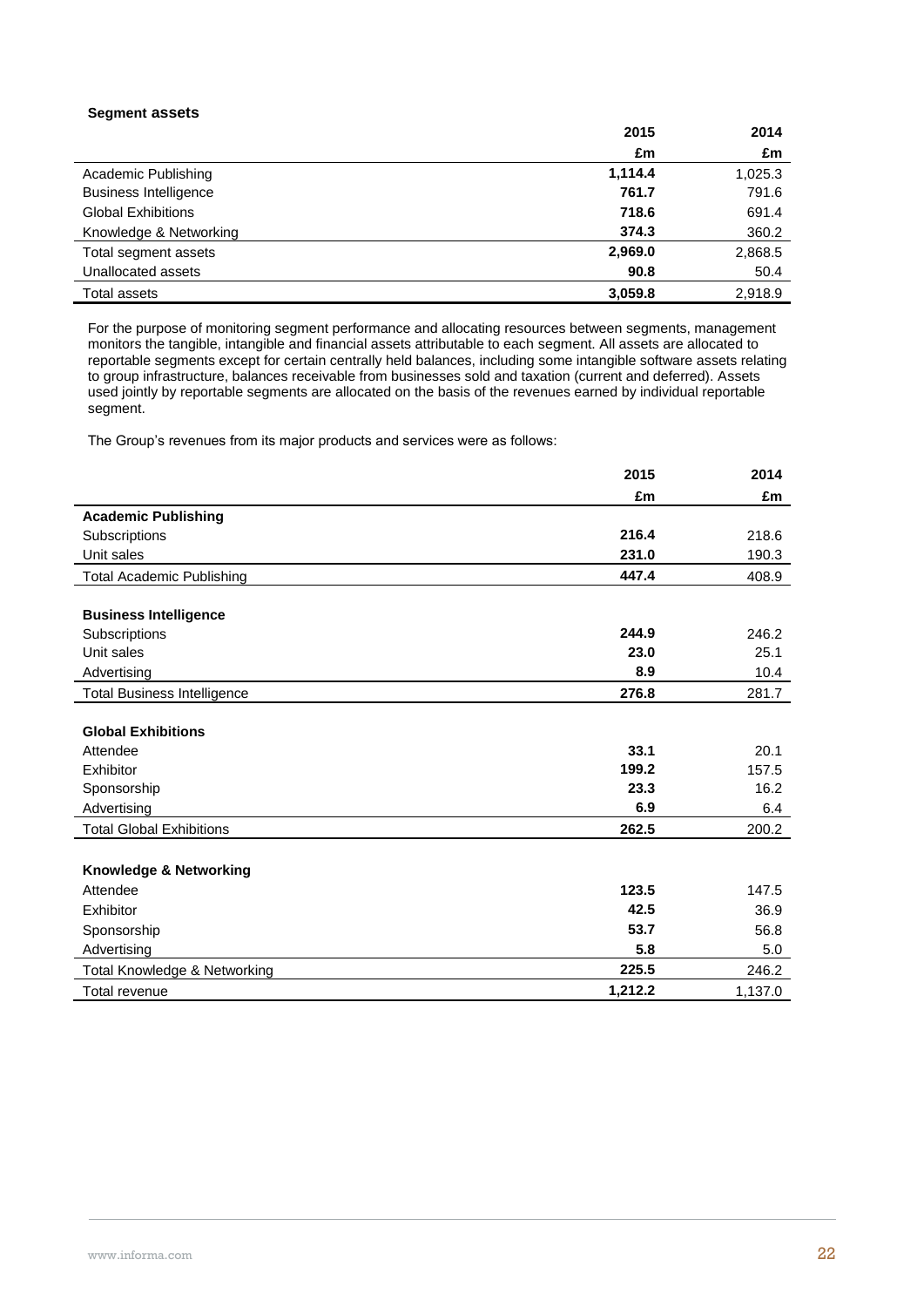### **Information about major customers**

The Group's revenue by location of customer and information about its segment assets by geographical location are detailed below:

|                                 |         | <b>Revenue</b> |         | <b>Segment assets</b> |
|---------------------------------|---------|----------------|---------|-----------------------|
|                                 | 2015    | 2014           | 2015    | 2014                  |
| <b>Geographical information</b> | £m      | £m             | £m      | £m                    |
| UK                              | 143.1   | 149.0          | 1.229.7 | 1,130.2               |
| North America                   | 511.5   | 416.4          | 1.495.9 | 1,369.0               |
| <b>Continental Europe</b>       | 215.5   | 235.1          | 54.7    | 77.3                  |
| Rest of World                   | 342.1   | 336.5          | 279.5   | 342.4                 |
|                                 | 1.212.2 | 1.137.0        | 3.059.8 | 2.918.9               |

No individual customer amounts to more than 10% of the Group's revenue in either 2015 or 2014.

### **4 OPERATING PROFIT**

Operating profit has been arrived at after charging/(crediting):

|                                                         |              | <b>Adjusted</b> | <b>Adjusting</b> | <b>Statutory</b> | <b>Adjusted</b> | <b>Adjusting</b> | <b>Statutory</b> |
|---------------------------------------------------------|--------------|-----------------|------------------|------------------|-----------------|------------------|------------------|
|                                                         |              | results         | items            | results          | results         | items            | results          |
|                                                         |              | 2015            | 2015             | 2015             | 2014            | 2014             | 2014             |
|                                                         | <b>Notes</b> | £m              | £m               | £m               | £m              | £m               | £m               |
| Cost of sales <sup>1</sup><br>Staff costs (excluding    |              | 377.6           |                  | 377.6            | 367.2           |                  | 367.2            |
| adjusting redundancy costs)<br>Amortisation of other    |              | 333.6           |                  | 333.6            | 319.9           |                  | 319.9            |
| intangible assets                                       |              | 12.8            | 99.5             | 112.3            | 12.1            | 93.9             | 106.0            |
| Depreciation                                            |              | 6.1             |                  | 6.1              | 6.1             |                  | 6.1              |
| Impairment - Goodwill                                   | 5            |                 | 13.9             | 13.9             |                 | 193.4            | 193.4            |
| Impairment-Intangibles                                  | 5            |                 |                  |                  |                 | 11.1             | 11.1             |
| Impairment- Loan receivable                             | 5            |                 |                  |                  |                 | 14.5             | 14.5             |
| Net foreign exchange loss<br>Auditor's remuneration for |              | 1.9             |                  | 1.9              | 0.8             |                  | 0.8              |
| audit services (see below)<br>Operating lease expenses  |              | 1.3             |                  | 1.3              | 1.0             |                  | 1.0              |
| - Land and buildings                                    |              | 18.1            |                  | 18.1             | 17.6            |                  | 17.6             |
| $-$ Other                                               |              | 1.3             |                  | 1.3              | 1.0             |                  | 1.0              |
| Restructuring and                                       |              |                 |                  |                  |                 |                  |                  |
| reorganisation costs                                    | 5            |                 | 13.7             | 13.7             |                 | 20.7             | 20.7             |
| Acquisition related costs<br>Subsequent re-measurement  | 5            |                 | 2.3              | 2.3              |                 | 4.7              | 4.7              |
| of contingent consideration                             | 5            |                 | (0.3)            | (0.3)            |                 | (1.8)            | (1.8)            |
| Other operating expenses                                |              | 93.8            |                  | 93.8             | 77.2            |                  | 77.2             |
| Total net operating expenses<br>before joint ventures   |              | 846.5           | 129.1            | 975.6            | 802.9           | 336.5            | 1,139.4          |

<sup>1</sup> Cost of sales includes £45.9m (2014: £36.6m) for inventory recognised as an expense including pre-publication amortisation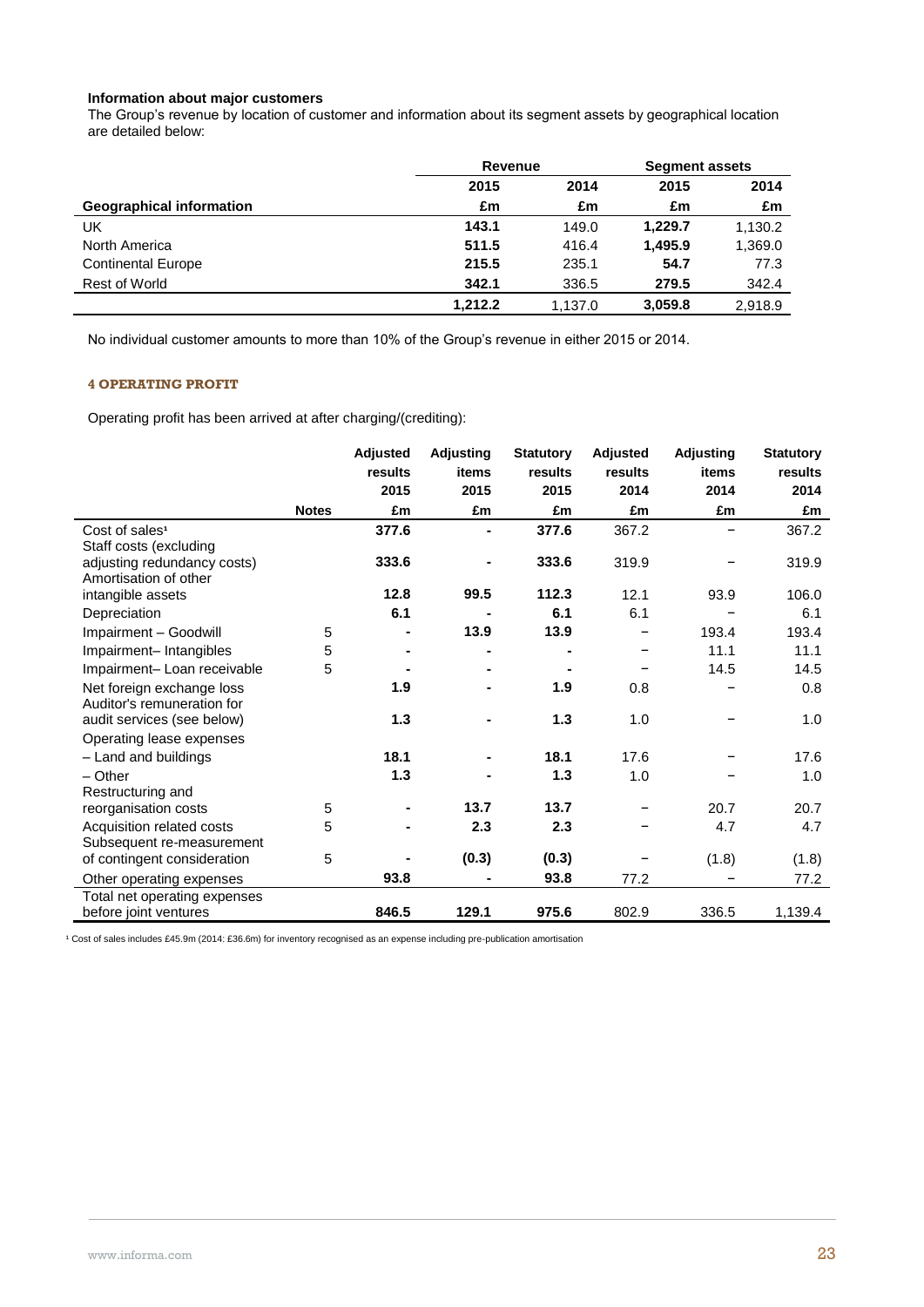### **5 ADJUSTING ITEMS**

The following charges/(credits) are presented as adjusting items:

|                                                                            |              | 2015   | 2014   |
|----------------------------------------------------------------------------|--------------|--------|--------|
|                                                                            | <b>Notes</b> | £m     | £m     |
| Redundancy and restructuring costs                                         |              |        |        |
| Redundancy costs                                                           |              | 11.4   | 14.2   |
| Reorganisation costs                                                       |              | 0.4    | 2.1    |
| Vacant property costs                                                      |              | 1.9    | 1.5    |
| Re-domicile costs                                                          |              |        | 2.9    |
| Acquisition and integration costs                                          | 4            | 2.3    | 4.7    |
| Intangible amortisation and impairment                                     |              |        |        |
| Intangible asset amortisation                                              |              | 99.5   | 93.9   |
| Impairment - Goodwill                                                      |              | 13.9   | 193.4  |
| Impairment - Other intangible assets                                       |              |        | 11.1   |
| Impairment - Loan receivable                                               |              |        | 14.5   |
| Subsequent re-measurement of contingent consideration                      | 4            | (0.3)  | (1.8)  |
| Adjusting items in operating profit/(loss) before joint ventures           |              | 129.1  | 336.5  |
| Adjusting items relating to share of results of joint ventures             |              |        | 0.3    |
| Adjusting items in operating profit/(loss)                                 |              | 129.1  | 336.8  |
| (Profit)/loss on disposal of subsidiaries and operations                   | 15           | (9.1)  | 2.8    |
| Debt issue costs write-off on early repayment of revolving credit facility | 7            |        | 1.2    |
| Adjusting items in profit/(loss) before tax                                |              | 120.0  | 340.8  |
| Tax related to adjusting items                                             | 8            | (13.2) | (27.1) |
| Tax credit in respect of prior year items                                  | 8            |        | (11.6) |
| Adjusting items in profit/(loss) for the year                              |              | 106.8  | 302.1  |

The principal adjustments made are in respect of:

- Redundancy, reorganisation and vacant property costs these are costs incurred by the Group business restructuring and changing the operating model to align with the Group's revised strategy, the "Growth Acceleration Plan";
- Acquisition and integration costs the costs incurred by the Group in acquiring and integrating share and asset acquisitions;
- Intangible asset amortisation the amortisation charge in respect of intangible assets acquired through business combinations or the acquisition of trade and assets are excluded from adjusted results as they do not relate to underlying trading;
- Impairment the Group tests for impairment on an annual basis or more frequently when an indicator exists. Impairment charges are individually disclosed and are excluded from adjusted results as they do not relate to underlying trading.
- Subsequent re-measurement of contingent consideration is recognised in the period as a charge or credit to the income statement unless these qualify as measurement period adjustments arising within one year from the acquisition date. They are excluded from adjusted results as they do not relate to underlying trading;
- (Profit)/loss on disposal of subsidiaries and operations the profit on disposal includes the fair value of consideration less the net assets/(liabilities) disposed, non-controlling interest and costs directly attributable with the disposal;
- Early repayment fee relating to the revolving credit facility capitalised facility fees are amortised over the loan periods but where revolving credit facilities have been terminated early, the unamortised fees are immediately expensed. This accelerated expense is not viewed as being part of the underlying results and is thus excluded from the adjusted results;
- Share of results of joint ventures the share of results includes intangible asset amortisation and impairment charge related to joint ventures, which is excluded from adjusted results in line with the presentation of the Group's intangible asset amortisation and treatment of impairment; and
- The tax related to adjusting items is the tax effect of the items above, and any significant tax items are excluded from underlying results.

The tax credit in respect of prior year items is mainly attributable to adjustments relating to historic disposals.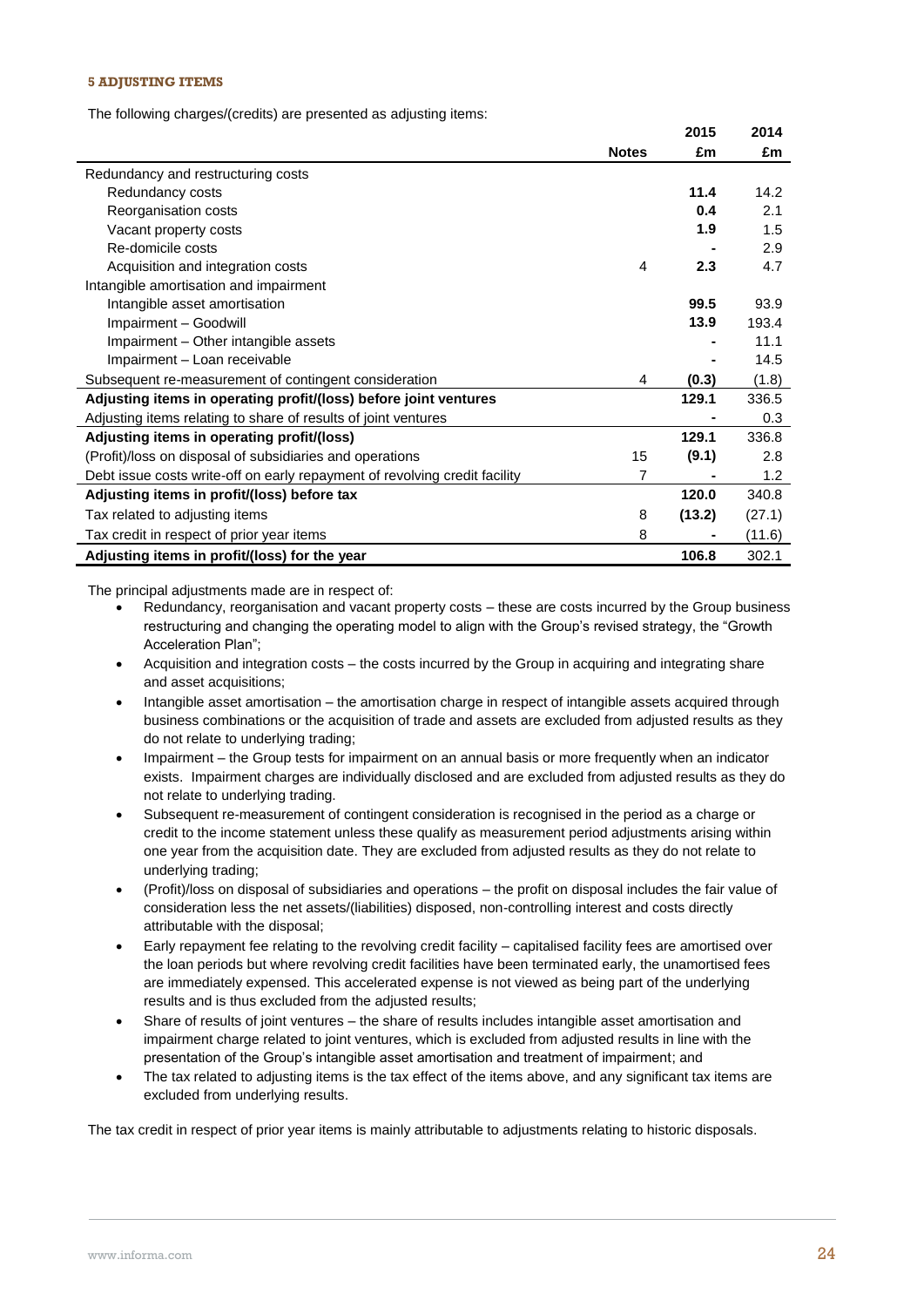|                                            | 2015 | 2014 |
|--------------------------------------------|------|------|
|                                            | £m   | £m   |
| Loans and receivables:                     |      |      |
| Interest income on bank deposits           | 0.7  | 0.5  |
| Interest income on non-current receivables | 4.0  | 3.1  |
|                                            | 4.7  | 3.6  |

### **7 FINANCE COSTS**

|                                                                           | 2015           | 2014 |
|---------------------------------------------------------------------------|----------------|------|
|                                                                           | £m             | £m   |
| Interest expense on financial liabilities measured at amortised cost      | 30.1           | 27.8 |
| Interest cost on pension scheme liabilities                               | 0.3            | 0.2  |
| Total interest expense                                                    | 30.4           | 28.0 |
| Debt issue cost write-off on early repayment of revolving credit facility | $\blacksquare$ | 1.2  |
| Fair value loss on financial instruments through the income statement     | 0.2            |      |
|                                                                           | 30.6           | 29.2 |

### **8 TAXATION**

The tax charge comprises:

| THE TAX URIGITE COMPRISES.                                            | 2015 | 2014  |
|-----------------------------------------------------------------------|------|-------|
|                                                                       |      |       |
|                                                                       | £m   | £m    |
| Current tax:                                                          |      |       |
| UK                                                                    | 19.3 | 24.9  |
| <b>USA</b>                                                            | 6.3  | 0.6   |
| UAE & Monaco                                                          | 1.0  | 0.3   |
| Rest of world                                                         | 6.0  | 7.6   |
| Current year                                                          | 32.6 | 33.4  |
| Tax credit in respect of prior year items presented as adjusting item |      | (8.2) |
| Deferred tax:                                                         |      |       |
| Current year                                                          | 14.4 | (2.4) |
| Tax credit in respect of prior year items presented as adjusting item |      | (3.4) |
| Credit arising from UK corporation tax rate change                    |      | 0.4   |
| Total tax charge on profit on ordinary activities                     | 47.0 | 19.8  |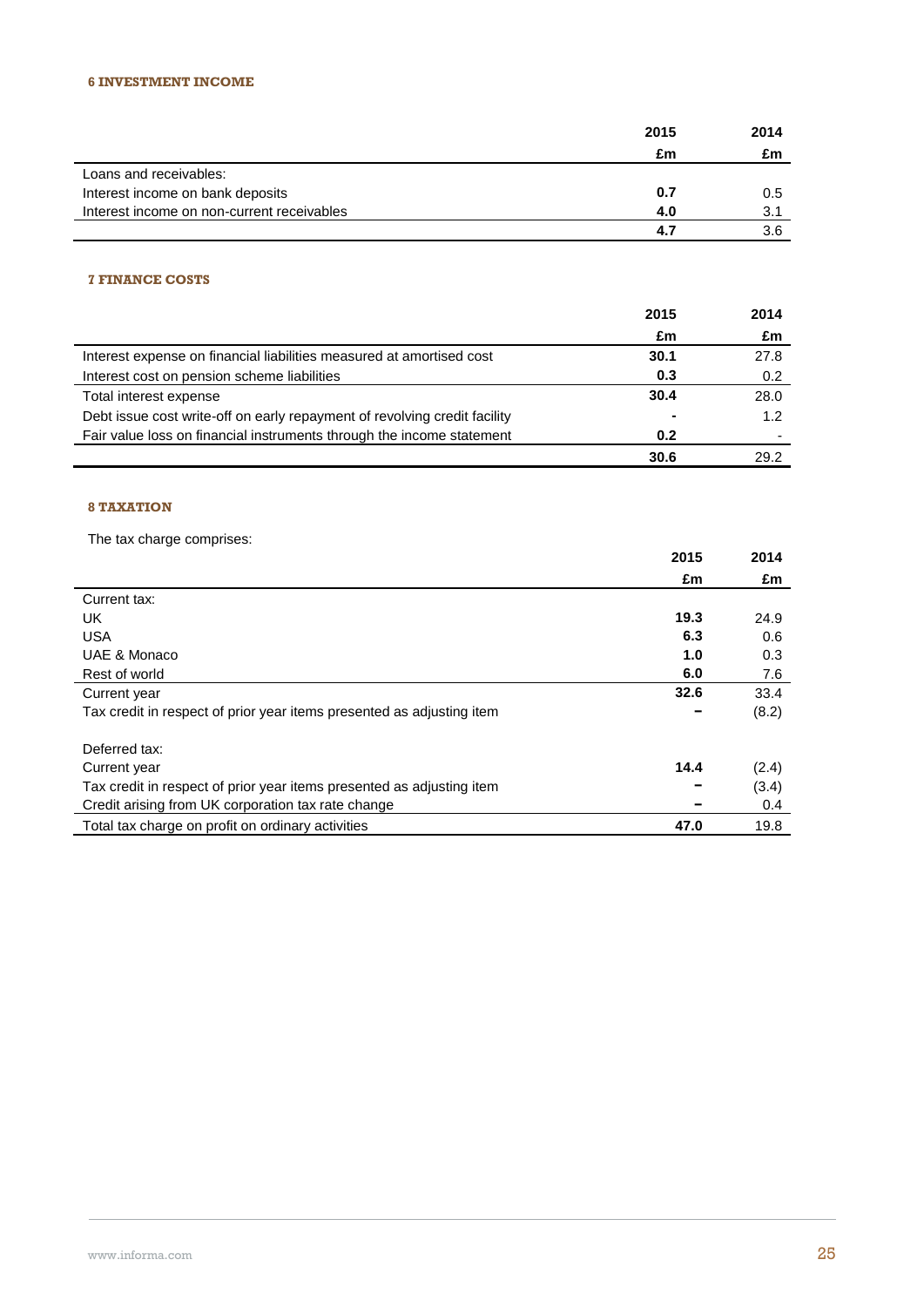The tax on adjusting items within the Consolidated Income Statement relates to the following:

|                                                                   |              | <b>Gross</b> | Tax            | <b>Gross</b>   | $\text{Tax}^1$ |
|-------------------------------------------------------------------|--------------|--------------|----------------|----------------|----------------|
|                                                                   |              | 2015         | 2015           | 2014           | 2014           |
|                                                                   | <b>Notes</b> | £m           | £m             | £m             | £m             |
| Redundancy and restructuring costs                                | 5            | (16.0)       | 3.1            | (25.4)         | 5.5            |
| Amortisation of other intangible assets                           | 5            | (99.5)       | 17.7           | (93.9)         | 25.6           |
| Benefit of US goodwill amortisation for tax purposes only         |              |              | (7.4)          | $\overline{a}$ | (4.3)          |
| Impairment                                                        | 5            | (13.9)       |                | (219.0)        |                |
| Subsequent re-measurement of contingent consideration             | 5            | 0.3          | (0.2)          | 1.8            | 0.4            |
| Profit/loss on disposal of businesses                             | 15           | 9.1          |                | (2.8)          |                |
| Debt issue costs write-off on early repayment of revolving credit |              |              |                |                |                |
| facility                                                          | 5            |              |                | (1.2)          | 0.3            |
| Adjusted items relating to share of results of joint ventures     |              |              | $\blacksquare$ | (0.3)          |                |
| Deferred tax (charge)/credit arising from UK corporation tax rate |              |              |                |                |                |
| change                                                            |              |              |                |                | (0.4)          |
| Tax credit in respect of prior year items                         | 5            |              |                | -              | 11.6           |
|                                                                   |              | (120.0)      | 13.2           | (340.8)        | 38.7           |

**1** The tax charge on adjusted profits is now stated after the benefit of goodwill amortisation for tax purposes only in the USA which was previously taken in arriving at adjusted profits after taxation. There is no impact on the total charge for the year. The tax credit on adjusting items was previously stated at £43.0m for 2014 and the effect of this<br>change was to reduce the tax credit on adjustin

The current and deferred tax is calculated on the estimated assessable profit for the year. Taxation is calculated on each jurisdiction based on the prevailing rates of that jurisdiction.

The total tax charge/(credit) for the year can be reconciled to the accounting profit as follows:

|                                                                            | 2015  |       | 2014   |         |
|----------------------------------------------------------------------------|-------|-------|--------|---------|
|                                                                            | £m    | %     | £m     | %       |
| Profit/(loss) before tax                                                   | 219.7 |       | (31.2) |         |
|                                                                            |       |       |        |         |
| Tax (credit)/charge at effective UK statutory rate of 20.25% (2014: 21.5%) | 44.5  | 20.2  | (6.7)  | 21.5    |
| Non-deductible impairments                                                 | 2.9   | 1.3   | 51.6   | (165.4) |
| Other non-deductible expenses & similar items                              | 6.3   | 2.9   | 6.8    | (21.8)  |
| Profits taxed at different rates                                           | 3.3   | 1.5   | (5.6)  | 17.9    |
| Benefits from financing structures                                         | (8.2) | (3.7) | (11.1) | 35.6    |
| Tax incentives and foreign tax credits                                     | (3.4) | (1.5) | (7.2)  | 23.1    |
| Losses in certain jurisdictions that have not been recognised              | 1.6   | 0.7   | 3.2    | (10.3)  |
| Deferred tax credit arising from UK corporation tax rate change            |       |       | 0.4    | (1.3)   |
| Tax credit in respect of prior year items presented as adjusting item      |       | ٠     | (11.6) | 37.2    |
| Tax charge and effective rate for the year                                 | 47.0  | 21.4  | 19.8   | (63.5)  |

In addition to the income tax charge to the Consolidated Income Statement, a tax charge of £1.2m (2014: credit of £1.8m) has been recognised directly in the Consolidated Statement of Comprehensive Income during the year.

### **9 DIVIDENDS**

|                                                                                | 2015  | 2014  |
|--------------------------------------------------------------------------------|-------|-------|
|                                                                                | £m    | £m    |
| Amounts recognised as distributions to equity holders in the year:             |       |       |
| Second interim dividend for the year ended 31 December 2013 of 12.5p per share |       | 75.4  |
| Interim dividend for the year ended 31 December 2014 of 6.4p per share         |       | 38.6  |
| Final dividend for the year ended 31 December 2014 of 12.9p per share          | 83.6  |       |
| Interim dividend for the year ended 31 December 2015 of 6.55p per share        | 42.5  |       |
|                                                                                | 126.1 | 114.0 |
|                                                                                |       |       |
| Proposed final dividend for the year ended 31 December 2015                    |       |       |
| of 13.55p per share (2014: 12.9p per share)                                    | 87.8  | 83.7  |

As at 31 December 2015 £0.1m (2014: £0.1m) of dividends are still to be paid. As at 31 December 2015 the shares held by the ESOP Trust of 737,272 (2014: 737,272) ordinary shares of 0.1 pence each, waived their rights to receive dividends.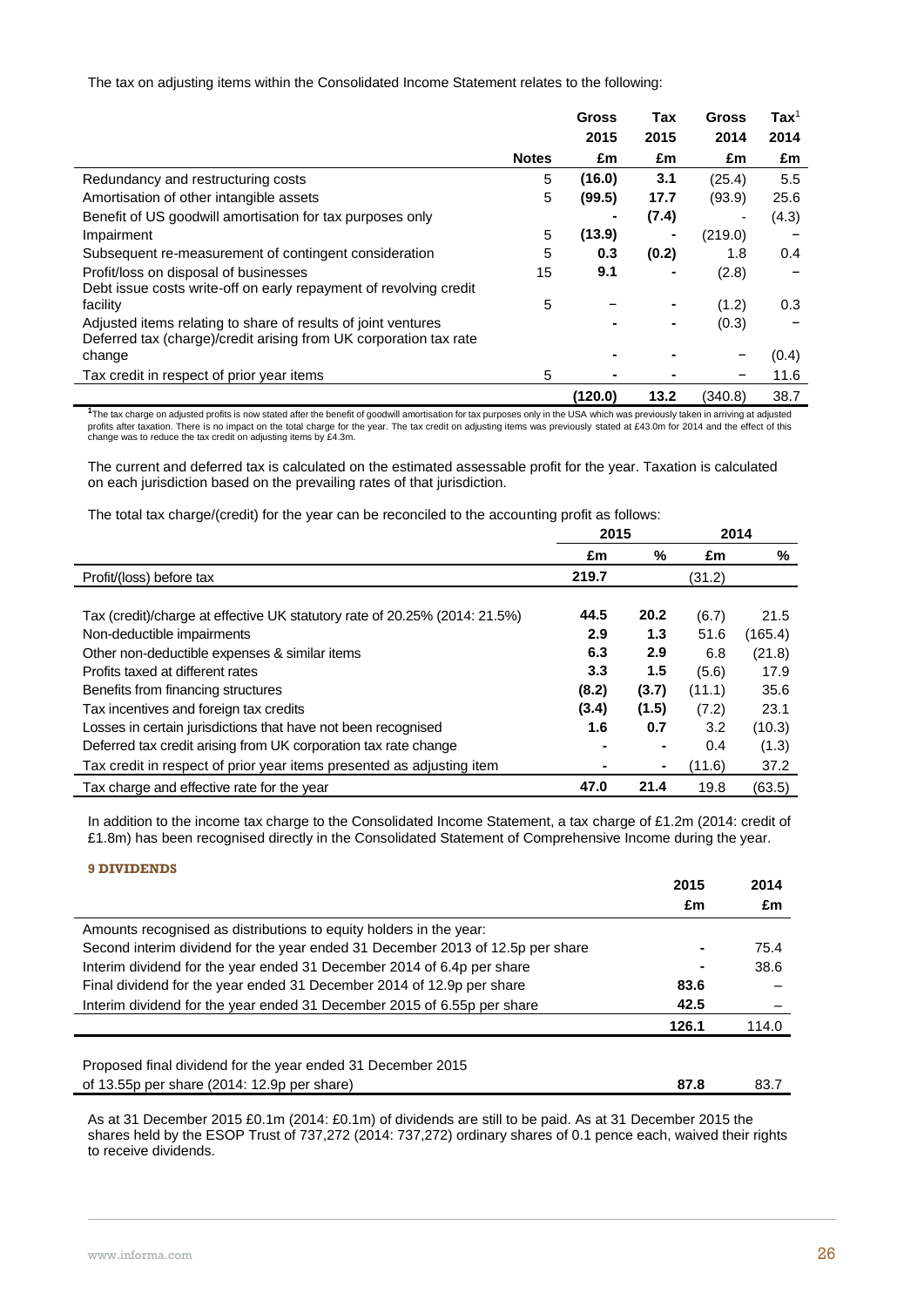### **10 EARNINGS PER SHARE**

### **Basic**

The basic earnings per share calculation is based on a profit attributable to equity shareholders of the parent of £171.4m (2014: £52.4m loss). This profit on ordinary activities after taxation is divided by the weighted average number of shares in issue (less those non-vested shares held by employee share ownership trusts) which is 648,203,977 (2014: 608,258,772).

#### **Diluted**

The diluted earnings per share calculation is based on the basic earnings per share calculation above except that the weighted average number of shares includes all potentially dilutive options granted by the reporting date as if those options had been exercised on the first day of the accounting period or the date of the grant, if later, giving a weighted average of 684,660,616 (2014: 608,309,328).

The table below sets out the adjustment in respect of dilutive potential ordinary shares:

|                                                                                     | 2015        | 2014        |
|-------------------------------------------------------------------------------------|-------------|-------------|
| Weighted average number of shares used in basic earnings per share calculation      | 648,203,977 | 608.258.772 |
| Effect of dilutive potential ordinary shares                                        | 456.639     | 50.556      |
| Weighted average number of shares used in diluted earnings per share<br>calculation | 648.660.616 | 608.309.328 |

### **Earnings per share**

The basic and diluted adjusted earnings per share calculations have been made to provide additional useful information on the underlying performance. Profits are based on operations attributable to equity shareholders and are adjusted to exclude items that in the opinion of the directors would distort underlying results with these items detailed in note 5.

| Earnings per share (EPS):                                                                                    | <b>Earnings</b><br>2015 | Per<br>share<br>amount<br>2015 | Earnings<br>2014  | Per share<br>amount<br>2014  |
|--------------------------------------------------------------------------------------------------------------|-------------------------|--------------------------------|-------------------|------------------------------|
|                                                                                                              | £m                      | <b>Pence</b>                   | £m                | Pence                        |
| Profit/(loss) for the year                                                                                   | 172.7                   |                                | (51.0)            |                              |
| Non-controlling interest                                                                                     | (1.3)                   |                                | (1.4)             |                              |
| Earnings for the purpose of basic EPS/Basic EPS                                                              | 171.4                   | 26.4                           | (52.4)            | (8.6)                        |
| Effect of dilutive potential ordinary shares                                                                 |                         |                                |                   |                              |
| Earnings for the purpose of diluted EPS / Diluted<br><b>EPS</b>                                              | 171.4                   | 26.4                           |                   |                              |
|                                                                                                              |                         |                                | (52.4)            | (8.6)                        |
| Adjusted earnings per share:                                                                                 | <b>Earnings</b><br>2015 | Per<br>share<br>amount<br>2015 | Earnings<br>20141 | Per share<br>amount<br>20141 |
|                                                                                                              | £m                      | <b>Pence</b>                   | £m                | Pence                        |
| Earnings for the purpose of basic EPS/Basic EPS<br>Adjusting items:                                          | 171.4                   | 26.4                           | (52.4)            | (8.6)                        |
| Redundancy and restructuring costs (Note 5)                                                                  | 16.0                    | 2.5                            | 25.4              | 4.2                          |
| Intangible amortisation and impairment (Note 5)<br>(Profit)/loss on disposal and other adjusting items (Note | 113.4                   | 17.5                           | 312.9             | 51.4                         |
| 5)                                                                                                           | (9.4)                   | (1.5)                          | 2.5               | 0.4                          |
| Add back tax on adjusting items (Note 5)                                                                     | (13.2)                  | (2.0)                          | (38.7)            | (6.4)                        |
| Earnings for the purpose of adjusted EPS/ Adjusted<br><b>EPS</b>                                             | 278.2                   | 42.9                           | 249.7             | 41.0                         |
| Effect of dilutive potential ordinary shares                                                                 |                         |                                |                   |                              |
| Earnings for the purpose of adjusted diluted EPS/<br><b>Adjusted diluted EPS</b>                             | 278.2                   | 42.9                           | 249.7             | 41.0                         |

 $12014$  adjusting items net of attributable taxation have been restated as described in Note 12. The 2014 adjusted basic and diluted earnings per share was 40.3p before the effect of this restatement.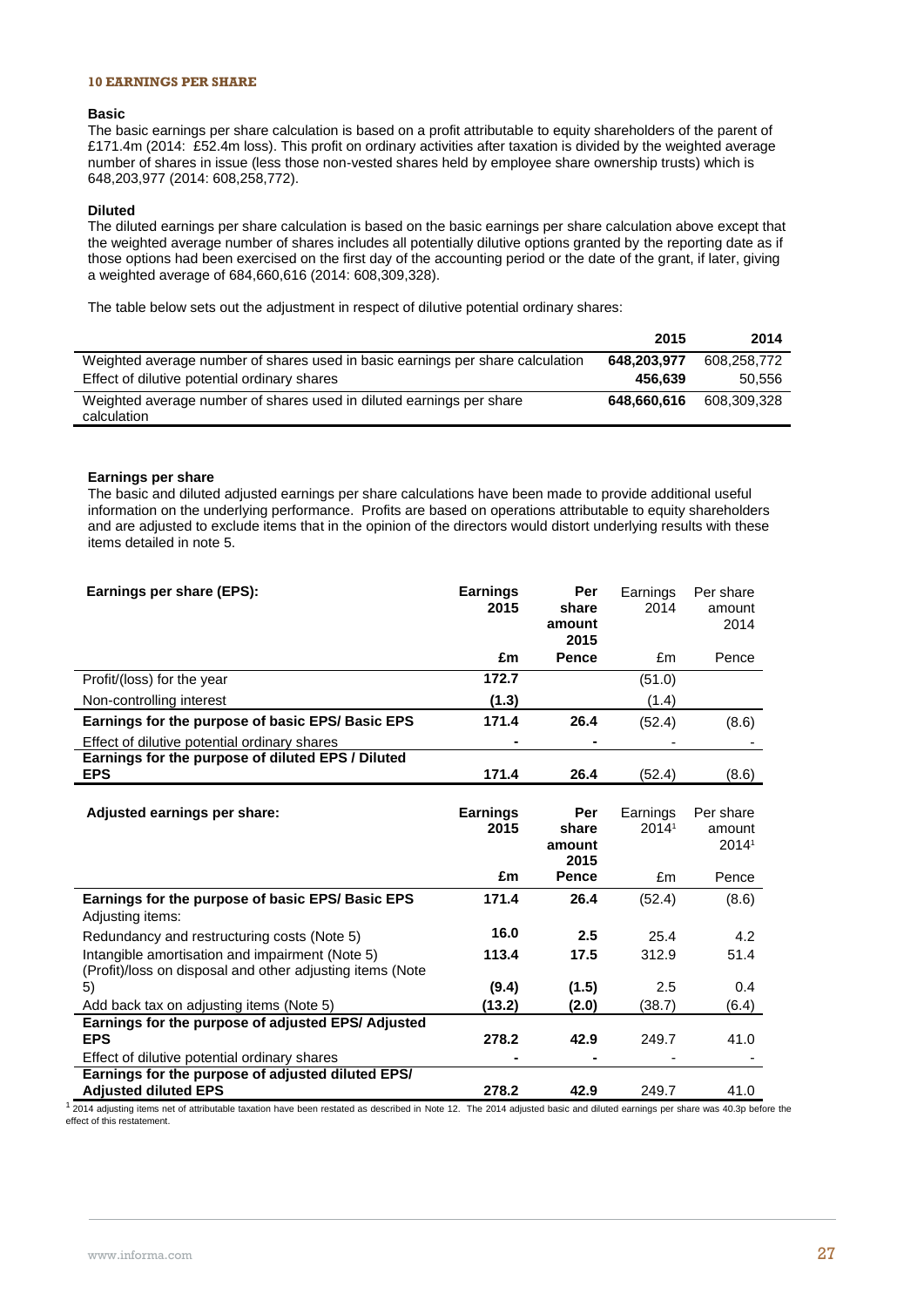### **11 BORROWINGS**

|                                                            |             | 2015  | 2014  |
|------------------------------------------------------------|-------------|-------|-------|
|                                                            | <b>Note</b> | £m    | £m    |
| <b>Current</b>                                             |             |       |       |
| Bank overdraft                                             |             | 2.0   | 3.3   |
| Private placement loan note (\$110.0m) – December 2015     |             |       | 70.4  |
| Total current borrowings                                   |             | 2.0   | 73.7  |
|                                                            |             |       |       |
| Non-current                                                |             |       |       |
| Bank borrowings - revolving credit facility - October 2020 |             | 359.1 | 455.2 |
| Bank borrowing fees                                        |             | (4.2) | (4.7) |
| Bank borrowings - non-current                              | 13          | 354.9 | 450.5 |
| Private placement loan note (\$102.0m)<br>- December 2017  |             | 68.8  | 65.5  |
| Private placement loan note (€50.0m)<br>- December 2017    |             | 36.8  | 39.0  |
| Private placement loan note (£40.0m)<br>- December 2017    |             | 40.0  | 40.0  |
| Private placement loan note (\$385.5m)<br>- December 2020  |             | 260.2 | 247.3 |
| Private placement loan note (\$120.0m)<br>- October 2022   |             | 81.0  |       |
| Private placement loan note (\$130.0m)<br>- October 2025   |             | 87.8  |       |
| Private placement fees                                     |             | (1.6) | (1.2) |
| Private placement - non-current                            | 13          | 573.0 | 390.6 |
| Total non-current borrowings                               |             | 927.9 | 841.1 |
|                                                            |             | 929.9 | 914.8 |

There have been no breaches of covenants under the Group's bank facilities and private placement loan notes during the year. The bank and private placement borrowings are guaranteed by material subsidiaries of the Group. The Group does not have any material amount of its property and equipment and other intangible assets pledged as security over loans.

The Group has issued private placement loan notes amounting to USD 737.5m (2014: USD 597.5m), GBP 40.0m (2014: GBP 40.0m) and EUR 50.0m (2014: EUR 50.0m). As at 31 December 2015, the note maturities ranged between two and ten years (2014: one and six years), with an average duration of 5.5 years (2014: 4.3 years), at a weighted average interest rate of 4.3% (2014: 4.3%).

The Group maintains the following lines of credit:

- £900.0m (2014: £900.0m) revolving credit facility, of which £359.1m (2014: £452.2m) has been drawn down at 31 December 2015. Interest is payable at the rate of LIBOR plus a margin based on the ratio of net debt to EBITDA; and
- £32.6m (2014: £39.1m) comprising a number of bilateral bank uncommitted facilities that can be drawn down to meet short-term financing needs. These facilities consist of GBP £16.0m (2014: GBP 16.0m), USD 13.0m (2014: USD 15.0m), EUR 8.0m (2014: EUR 8.0m), AUD 2.0m (2014: AUD 2.0m), and CAD 2.0m (2014: £nil). Interest is payable at the local base rate plus a margin .
- The Group has two bank guarantee facilities comprising of EUR 7.0m (2014: EUR 7.0m) and AUD \$1.5m (2014: AUD \$1.5m).

The effective interest rate as at 31 December 2015 is 3.4% (2014: 3.0%).

The Group had the committed undrawn borrowing facilities at 31 December 2015 relating to the undrawn amount of the revolving credit facility of £540.9m (2014: £448.8m).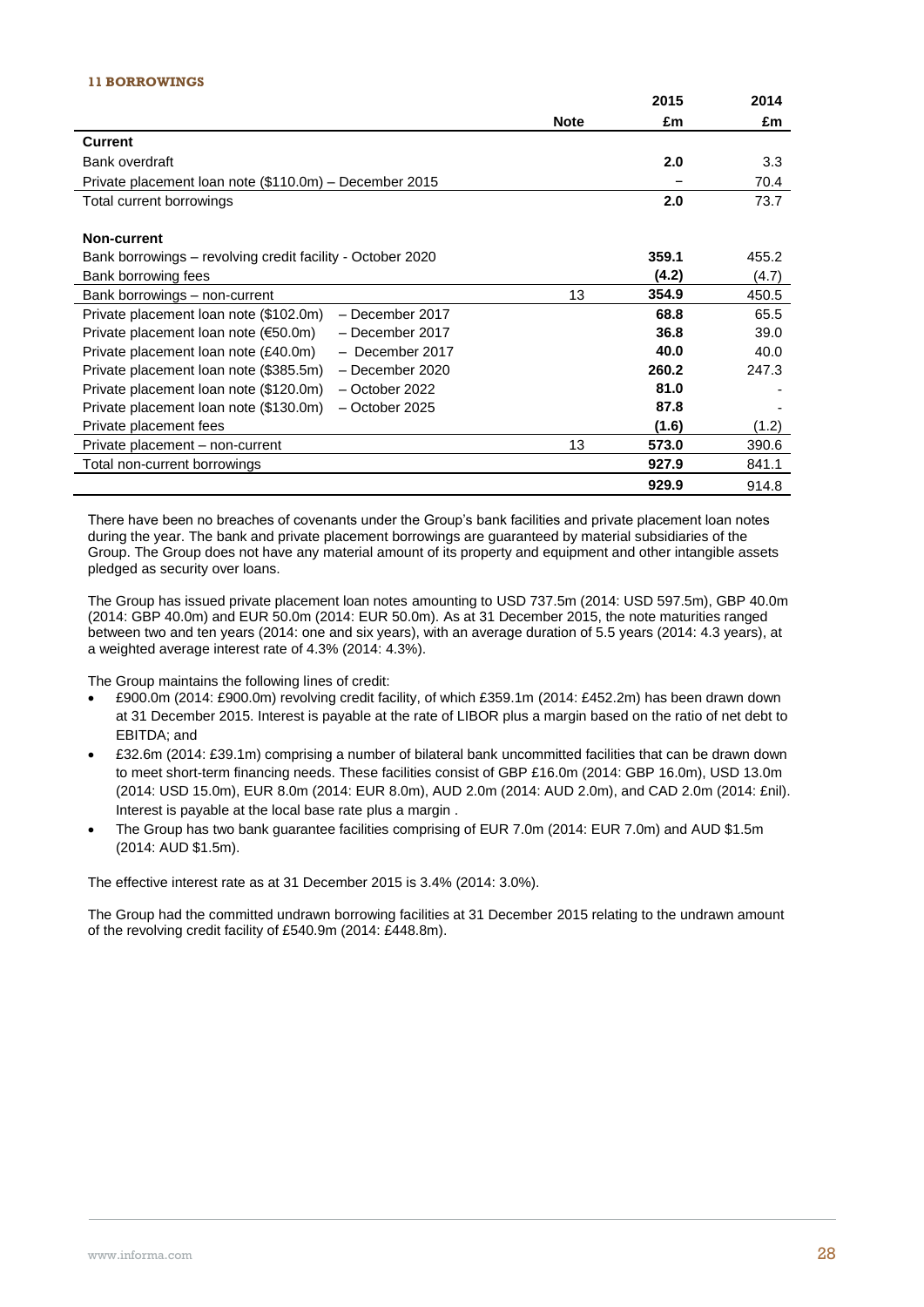### **12 SHARE CAPITAL**

On 30 May 2014 under a Scheme of Arrangement between Informa plc ('Old Informa'), the former holding company of the Group, and its shareholders, under Article 125 of the Companies (Jersey) Law 1991, and as sanctioned by The Royal Court of Jersey, all the issued shares in Old Informa were cancelled and an equivalent number of new shares in Old Informa were issued to Informa PLC ('Company') in consideration for the allotment to shareholders of one ordinary share in the Company for each ordinary share in Old Informa that they held on the record date, 29 May 2014.

The Company was incorporated under the Companies Act 2006 on 24 January 2014, as a private company limited by shares with the name Informa Limited and re-registered on 14 May 2014 as a public company limited by shares called Informa PLC. The Company became the parent company of the Informa Group and the previous parent company, Old Informa, was renamed Informa Switzerland Limited.

The Company was incorporated with an issued share capital of £2 divided into 2 ordinary shares of 100 pence each which were taken by the subscribers and were paid up in full in cash. On 13 May 2014 the two ordinary shares of 100 pence each were converted into two Redeemable Deferred Shares of 100 pence each and an additional 49,998 Redeemable Deferred Shares were issued to the subscribers. The 50,000 issued Redeemable Deferred Shares of 100 pence each were redeemed on 11 June 2014.

On 13 May 2014 one ordinary share of 435 pence in the Company was issued and subsequently cancelled on 30 May 2014. Under the Scheme of Arrangement 603,941,249 ordinary shares of 435 pence each in the Company were allotted to shareholders on 30 May 2014.

On 4 June 2014 the nominal value per share of the issued share capital of the Company was reduced from 435 pence per share to 0.1 pence each pursuant to sections 645 to 649 of the Companies Act 2006.

Share capital as at 31 December 2015 and 2014 amount to £0.6m. On 18 November the 2014, the Company also issued 45,000,000 ordinary shares of 0.1 pence for consideration of £207.0m.

| 2015                                                                             | 2014 |
|----------------------------------------------------------------------------------|------|
| £m                                                                               | £m   |
| Issued and fully paid                                                            |      |
| 648,941,249 ordinary shares of 0.1p each (2014: 648,941,249 of 0.1p each)<br>0.6 | 0.6  |
|                                                                                  |      |
| Number of                                                                        |      |
| shares                                                                           | £m   |
| 648,941,249<br>At 1 January and 31 December 2015                                 | 0.6  |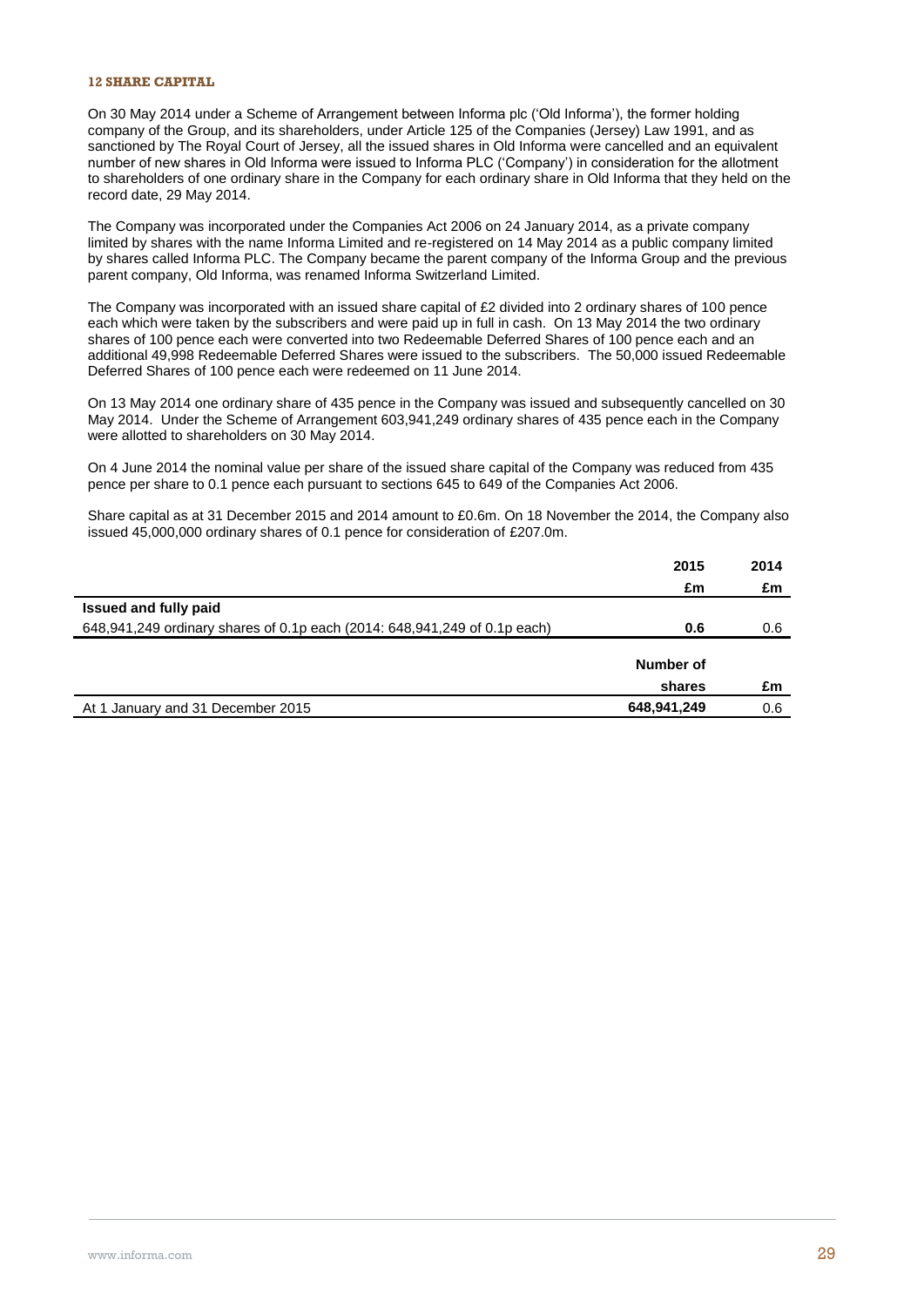### **13 NOTES TO THE CASH FLOW STATEMENT**

|                                                           |              | 2015   | 2014   |
|-----------------------------------------------------------|--------------|--------|--------|
|                                                           | <b>Notes</b> | £m     | £m     |
| Profit/(loss) before tax                                  |              | 219.7  | (31.2) |
|                                                           |              |        |        |
| Adjustments for:                                          |              |        |        |
| Depreciation of property and equipment                    |              | 6.1    | 6.1    |
| Amortisation of other intangible assets                   |              | 112.3  | 106.0  |
| Share-based payment                                       |              | 2.6    | 1.7    |
| Subsequent re-measurement of contingent consideration     | 5            | (0.3)  | (1.8)  |
| (Profit)/Loss on disposal of businesses                   | 14           | (9.1)  | 2.8    |
| Loss on disposal of other assets                          |              | 0.1    |        |
| Investment income                                         | 6            | (4.7)  | (3.6)  |
| Finance costs                                             | 7            | 30.6   | 29.2   |
| Impairment - Goodwill                                     | 5            | 13.9   | 193.4  |
| Impairment - Other intangible assets                      | 5            |        | 11.1   |
| Impairment - Loan receivable                              | 5            |        | 14.5   |
| Share of results of joint ventures                        |              | 0.1    | 0.4    |
| Operating cash inflow before movements in working capital |              | 371.3  | 328.6  |
| Increase in inventories                                   |              |        | (2.1)  |
| (Increase)/decrease in receivables                        |              | (21.0) | (10.5) |
| Increase in payables                                      |              | 41.7   | 1.5    |
| Movements in working capital                              |              | 20.7   | (11.1) |
| Cash generated by operations                              |              | 392.0  | 317.5  |

### **Analysis of Net Debt**

|                                                            | At 1<br>January<br>2015 | Non-cash<br><b>Movements</b> | Cash<br>flow | <b>Exchange</b><br><b>Difference</b> | At 31<br><b>December</b><br>2015 |
|------------------------------------------------------------|-------------------------|------------------------------|--------------|--------------------------------------|----------------------------------|
|                                                            | £m                      | £m                           | £m           | £m                                   | £m                               |
| Cash at bank and in hand                                   | 38.6                    | $\blacksquare$               | (1.4)        | (2.9)                                | 34.3                             |
| Overdrafts                                                 | (3.3)                   | ۰                            | 1.4          | (0.1)                                | (2.0)                            |
| Cash and cash equivalents                                  | 35.3                    | ۰                            |              | (3.0)                                | 32.3                             |
| Other loan receivable                                      |                         | $\blacksquare$               | 0.3          |                                      | 0.3                              |
| Bank loans due in more than one year                       | (455.2)                 | ٠                            | 116.9        | (20.8)                               | (359.1)                          |
| Bank loan fees<br>Private placement loan notes due in less | 4.7                     | (0.9)                        | 0.4          |                                      | 4.2                              |
| than one year<br>Private placement loan notes due in more  | (70.4)                  | $\blacksquare$               | 73.3         | (2.9)                                |                                  |
| than one year                                              | (391.8)                 | $\blacksquare$               | (166.5)      | (16.3)                               | (574.6)                          |
| Private placement fees                                     | 1.2                     | (0.3)                        | 0.7          |                                      | 1.6                              |
| Total                                                      | (876.2)                 | (1.2)                        | 25.1         | (43.0)                               | (895.3)                          |

Included within the cash inflow of £25.1m (2014: outflow of £51.1m) is £928.9m (2014: £382.3m) facility loan repayments, £812.0m (2014: £439.2m) of facility loan drawn downs, £73.3m (2014: £nil) of private placement repayments and £166.5m (2014: £nil) of private placement loan notes.

Net debt consists of loans and other borrowings (both current and non-current), less cash and cash equivalents. Net debt includes the costs incurred in raising debt and associated capitalised arrangement fees.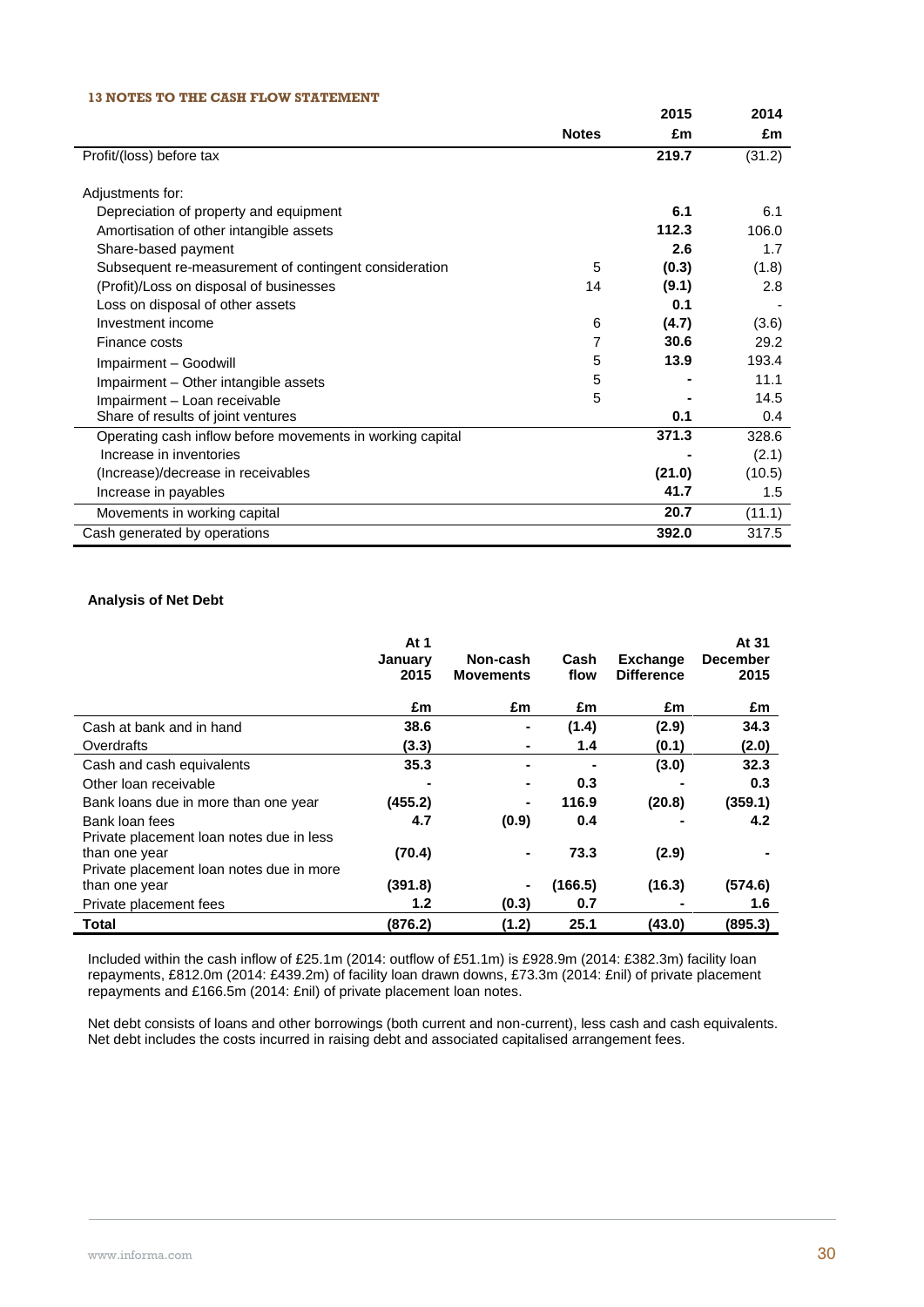### **14 BUSINESS COMBINATIONS**

| <b>Entity acquired</b><br>Segment     | WS Maney &<br><b>Son Limited</b><br>Academic<br><b>Publishing</b> | Ashgate<br><b>Publishing</b><br>Ltd. and Inc.<br>Academic<br><b>Publishing</b> | Other: 2015 | <b>Other: Prior</b><br>years <sup>1</sup> | <b>Total</b> |
|---------------------------------------|-------------------------------------------------------------------|--------------------------------------------------------------------------------|-------------|-------------------------------------------|--------------|
|                                       | £m                                                                | £m                                                                             | £m          | £m                                        | £m           |
| Intangible assets<br>Trade and other  | 22.4                                                              | 8.3                                                                            | 18.8        |                                           | 49.5         |
| receivables<br>Cash and cash          | 2.0                                                               | 0.5                                                                            | 1.2         | 6.4                                       | 10.1         |
| equivalents<br>Trade and other        | 3.4                                                               | 0.8                                                                            | 0.8         | 0.9                                       | 5.9          |
| payables                              | (1.5)                                                             | (5.2)                                                                          |             |                                           | (6.7)        |
| Deferred income                       | (3.1)                                                             |                                                                                | (2.1)       |                                           | (5.2)        |
| Deferred tax asset                    |                                                                   |                                                                                | 6.2         |                                           | 6.2          |
| Deferred tax liabilities              | (4.5)                                                             | (1.7)                                                                          | (6.7)       |                                           | (12.9)       |
| Net assets/(liabilities)              |                                                                   |                                                                                |             |                                           |              |
| acquired                              | 18.7                                                              | 2.7                                                                            | 18.2        | 7.3                                       | 46.9         |
| Goodwill                              | 6.0                                                               | 17.2                                                                           | 10.3        | 1.9                                       | 35.4         |
| Total consideration<br>Less: deferred | 24.7                                                              | 19.9                                                                           | 28.5        | 9.2                                       | 82.3         |
| consideration<br>Less: contingent     |                                                                   |                                                                                | (1.4)       | (0.1)                                     | (1.5)        |
| consideration                         |                                                                   |                                                                                | (4.2)       | (1.9)                                     | (6.1)        |
| Less: net cash acquired               | (3.4)                                                             | (0.8)                                                                          | (0.8)       | (0.9)                                     | (5.9)        |
| Total cash outflow                    | 21.3                                                              | 19.1                                                                           | 22.1        | 6.3                                       | 68.8         |

<sup>1</sup> Other prior years excludes the restatement of goodwill and intangibles arising from the finalisation of the valuation of the Hanley Wood acquisition as restatement has been made to opening balances.

#### **Business combinations made in 2015**

### **WS Maney & Son Limited**

On 19 June 2015 the Group acquired 100% shareholding in WS Maney & Son. WS Maney & Son Limited is a journal publisher specialising in Materials Science and Engineering, the Humanities and Social Sciences and Health Sciences. The company forms part of the Academic Publishing segment.

Total consideration was £24.7m which was paid in full in cash in 2015. The net cash outflow of £21.3m reflects total cash paid of £24.7m adjusted for cash acquired with the business of £3.4m. The disclosure above provides the net assets/(liabilities) with related fair value adjustments for the acquisition.

The business contributed £0.4m loss after tax and £4.1m to revenue of the Group for the period between the date of acquisition and 31 December 2015. If the acquisition had completed on the first day of the financial year, it would have contributed £0.5m loss after tax and £8.2m to revenue of the Group.

Goodwill of £6.0m arising from the acquisition reflects growth opportunities and buyer-specific synergies. None of the goodwill recognised is expected to be deductible for income tax purposes.

#### **Ashgate Publishing Limited**

On 16 July 2015 the Group acquired 100% shareholding in Ashgate Publishing Limited. Ashgate Publishing Limited is a book publisher with around 14,000 book titles and publishing approximately 800 new titles annually, primarily in HSS (Humanities and Social Sciences) disciplines for the academic and professional markets. The company forms part of the Academic Publishing segment.

Total consideration was £19.9m of which £19.1m was paid in cash in 2015 after cash acquired. The disclosure above provides the net assets/(liabilities) with the related fair value adjustments for the acquisition. The business contributed £2.3m loss after tax and £4.7m to revenue of the Group for the period between the date of acquisition and 31 December 2015. If the acquisition had completed on the first day of the financial year, it would have contributed a £2.1m loss after tax and £10.2m to revenue of the Group.

Goodwill of £17.2m arising from the acquisition reflects growth opportunities and buyer-specific synergies. None of the goodwill recognised is expected to be deductible for income tax purposes.